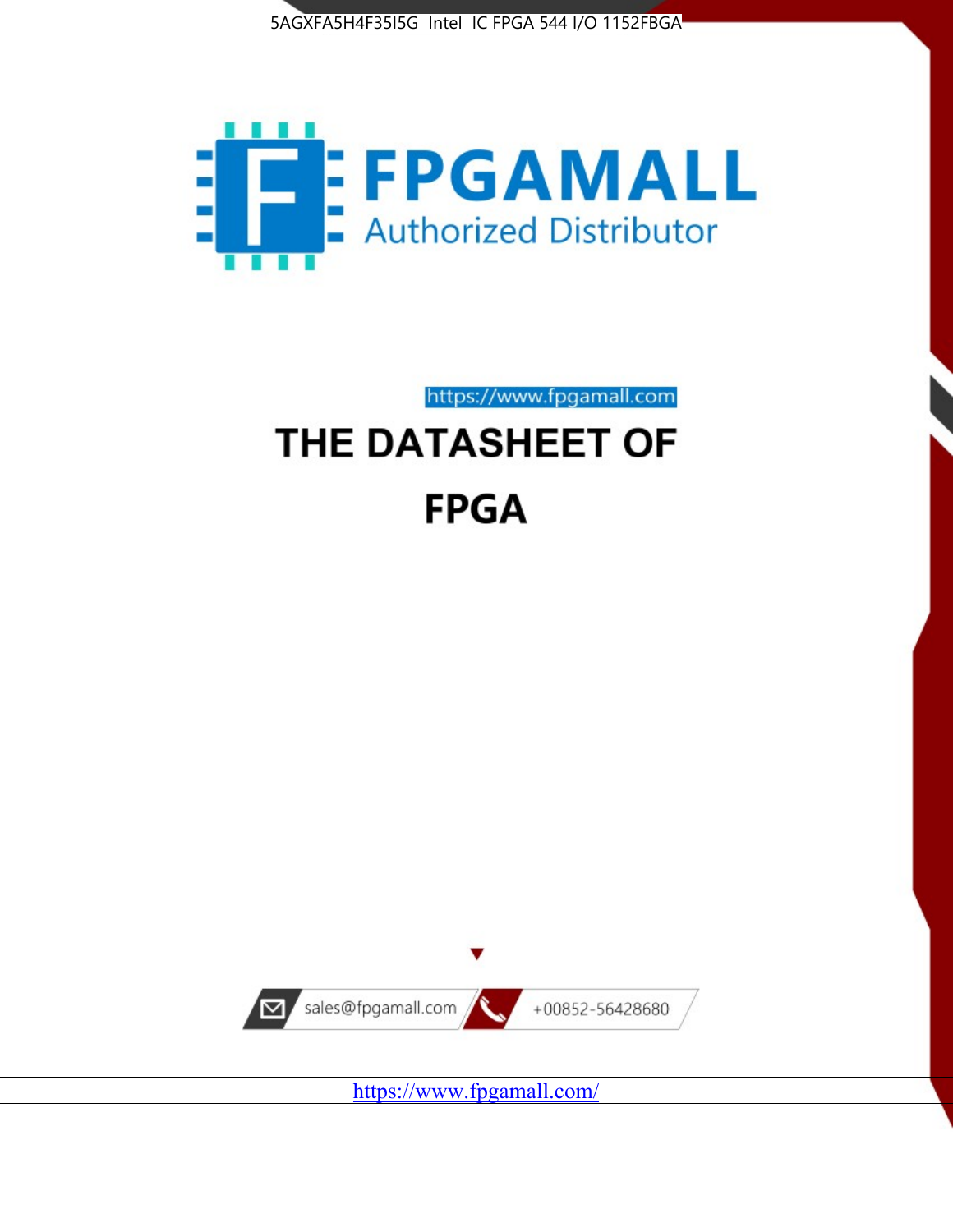# **Arria V Device Overview**



The Arria $^{\circledR}$  V device family consists of the most comprehensive offerings of mid-range FPGAs ranging from the lowest power for 6 gigabits per second (Gbps) and 10 Gbps applications, to the highest midrange FPGA bandwidth 12.5 Gbps transceivers.

The Arria V devices are ideal for power-sensitive wireless infrastructure equipment, 20G/40G bridging, switching, and packet processing applications, high-definition video processing and image manipulation, and intensive digital signal processing (DSP) applications.

#### **Related Information**

2020.06.15

**[Arria V Device Handbook: Known Issues](https://www.altera.com/support/support-resources/knowledge-base/solutions/rd10262011_653.html)** Lists the planned updates to the Arria V Device Handbook chapters.

# **Key Advantages of Arria V Devices**

#### **Table 1: Key Advantages of the Arria V Device Family**

| Advantage                           | <b>Supporting Feature</b>                                                                                                                                                                                                                                                                                             |  |  |  |
|-------------------------------------|-----------------------------------------------------------------------------------------------------------------------------------------------------------------------------------------------------------------------------------------------------------------------------------------------------------------------|--|--|--|
| Lowest static power in its<br>class | Built on TSMC's 28 nm process technology and includes an abundance of<br>$\bullet$<br>hard intellectual property (IP) blocks<br>Power-optimized MultiTrack routing and core architecture<br>Up to 50% lower power consumption than the previous generation device<br>Lowest power transceivers of any midrange family |  |  |  |
| Improved logic integration          | 8-input adaptive logic module (ALM)                                                                                                                                                                                                                                                                                   |  |  |  |
| and differentiation capabil-        | Up to 38.38 megabits (Mb) of embedded memory                                                                                                                                                                                                                                                                          |  |  |  |
| ities                               | Variable-precision digital signal processing (DSP) blocks                                                                                                                                                                                                                                                             |  |  |  |
| Increased bandwidth                 | Serial data rates up to 12.5 Gbps                                                                                                                                                                                                                                                                                     |  |  |  |
| capacity                            | Hard memory controllers                                                                                                                                                                                                                                                                                               |  |  |  |
| Hard processor system               | Tight integration of a dual-core ARM Cortex-A9 MPCore processor, hard                                                                                                                                                                                                                                                 |  |  |  |
| (HPS) with integrated               | IP, and an FPGA in a single Arria V system-on-a-chip (SoC)                                                                                                                                                                                                                                                            |  |  |  |
| $ARM^@$ Cortex <sup>™</sup> -A9     | Supports over 128 Gbps peak bandwidth with integrated data coherency                                                                                                                                                                                                                                                  |  |  |  |
| MPCore processor                    | between the processor and the FPGA fabric                                                                                                                                                                                                                                                                             |  |  |  |

Intel Corporation. All rights reserved. Intel, the Intel logo, Altera, Arria, Cyclone, Enpirion, MAX, Nios, Quartus and Stratix words and logos are trademarks of Intel Corporation or its subsidiaries in the U.S. and/or other countries. Intel warrants performance of its FPGA and semiconductor products to current specifications in accordance with Intel's standard warranty, but reserves the right to make changes to any products and services at any time without notice. Intel assumes no responsibility or liability arising out of the application or use of any information, product, or service described herein except as expressly agreed to in writing by Intel. Intel customers are advised to obtain the latest version of device specifications before relying on any published information and before placing orders for products or services.

**[ISO](http://www.altera.com/support/devices/reliability/certifications/rel-certifications.html) [9001:2015](http://www.altera.com/support/devices/reliability/certifications/rel-certifications.html) [Registered](http://www.altera.com/support/devices/reliability/certifications/rel-certifications.html)**

**now part of Intel** 

\*Other names and brands may be claimed as the property of others.

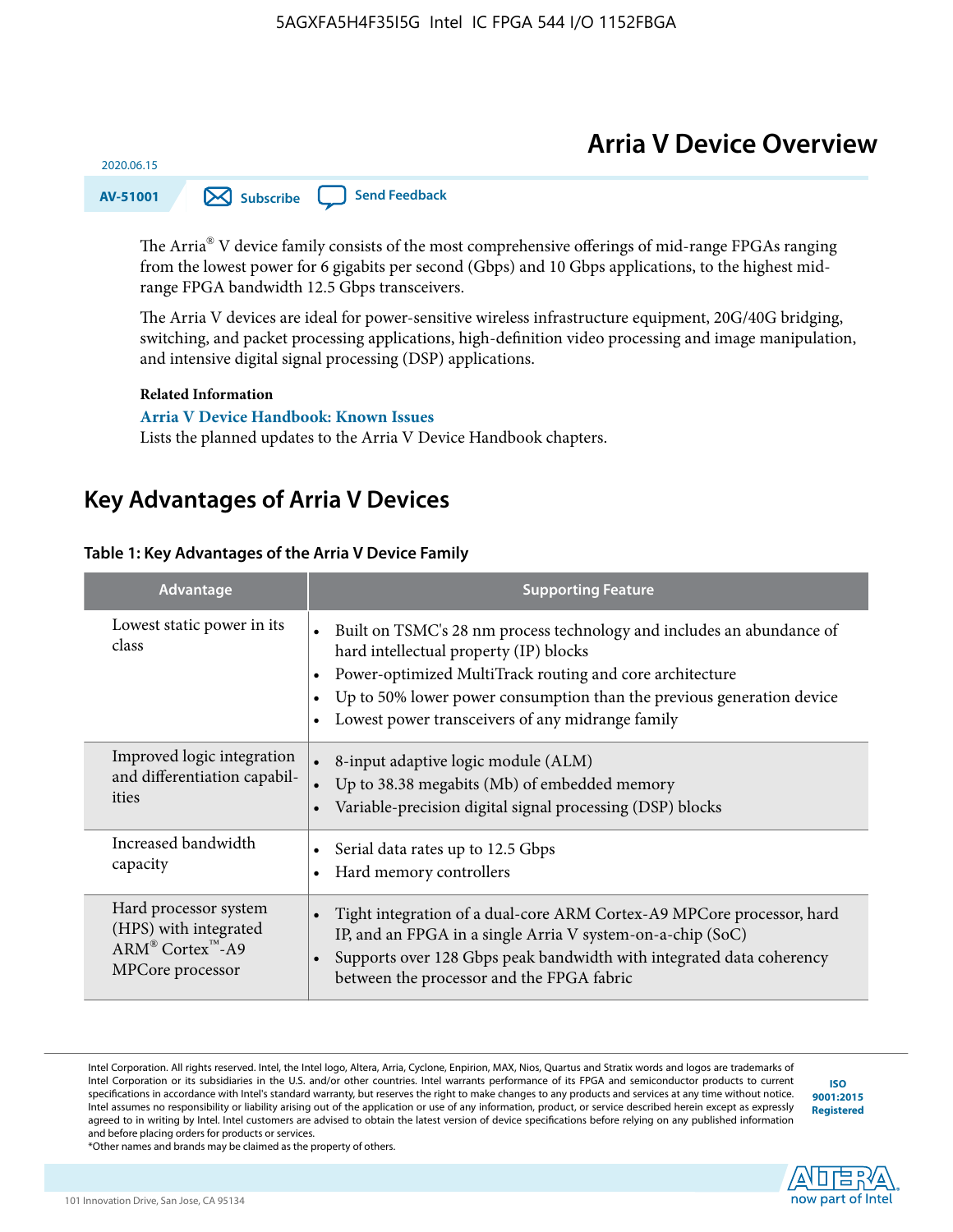#### **2 Summary of Arria V Features**

| Advantage          | <b>Supporting Feature</b>                                                                                                                                                                                                                                 |
|--------------------|-----------------------------------------------------------------------------------------------------------------------------------------------------------------------------------------------------------------------------------------------------------|
| Lowest system cost | Requires as few as four power supplies to operate<br>• Available in thermal composite flip chip ball-grid array (BGA) packaging<br>Includes innovative features such as Configuration via Protocol (CvP),<br>partial reconfiguration, and design security |

# **Summary of Arria V Features**

#### **Table 2: Summary of Features for Arria V Devices**

| <b>Feature</b>                  | <b>Description</b>                                                                                                                                                                                                                                                                                                                |
|---------------------------------|-----------------------------------------------------------------------------------------------------------------------------------------------------------------------------------------------------------------------------------------------------------------------------------------------------------------------------------|
| Technology                      | • TSMC's 28-nm process technology:                                                                                                                                                                                                                                                                                                |
|                                 | Arria V GX, GT, SX, and ST—28-nm low power (28LP) process<br>Arria V GZ-28-nm high performance (28HP) process<br>• Lowest static power in its class (less than 1.2 W for 500K logic elements (LEs) at<br>85°C junction under typical conditions)<br>$\bullet$ 0.85 V, 1.1 V, or 1.15 V core nominal voltage                       |
| Packaging                       | Thermal composite flip chip BGA packaging<br>$\bullet$<br>Multiple device densities with identical package footprints for seamless migration<br>between different device densities<br>• Leaded <sup>(1)</sup> , lead-free (Pb-free), and RoHS-compliant options                                                                   |
| High-performance<br>FPGA fabric | Enhanced 8-input ALM with four registers<br>$\bullet$<br>Improved routing architecture to reduce congestion and improve compilation time<br>$\bullet$                                                                                                                                                                             |
| Internal memory<br>blocks       | M10K-10-kilobits (Kb) memory blocks with soft error correction code (ECC)<br>$\bullet$<br>(Arria V GX, GT, SX, and ST devices only)<br>• M20K-20-Kb memory blocks with hard ECC (Arria V GZ devices only)<br>Memory logic array block (MLAB)-640-bit distributed LUTRAM where you can<br>use up to 50% of the ALMs as MLAB memory |



 $\overline{11}$  Contact Intel for availability.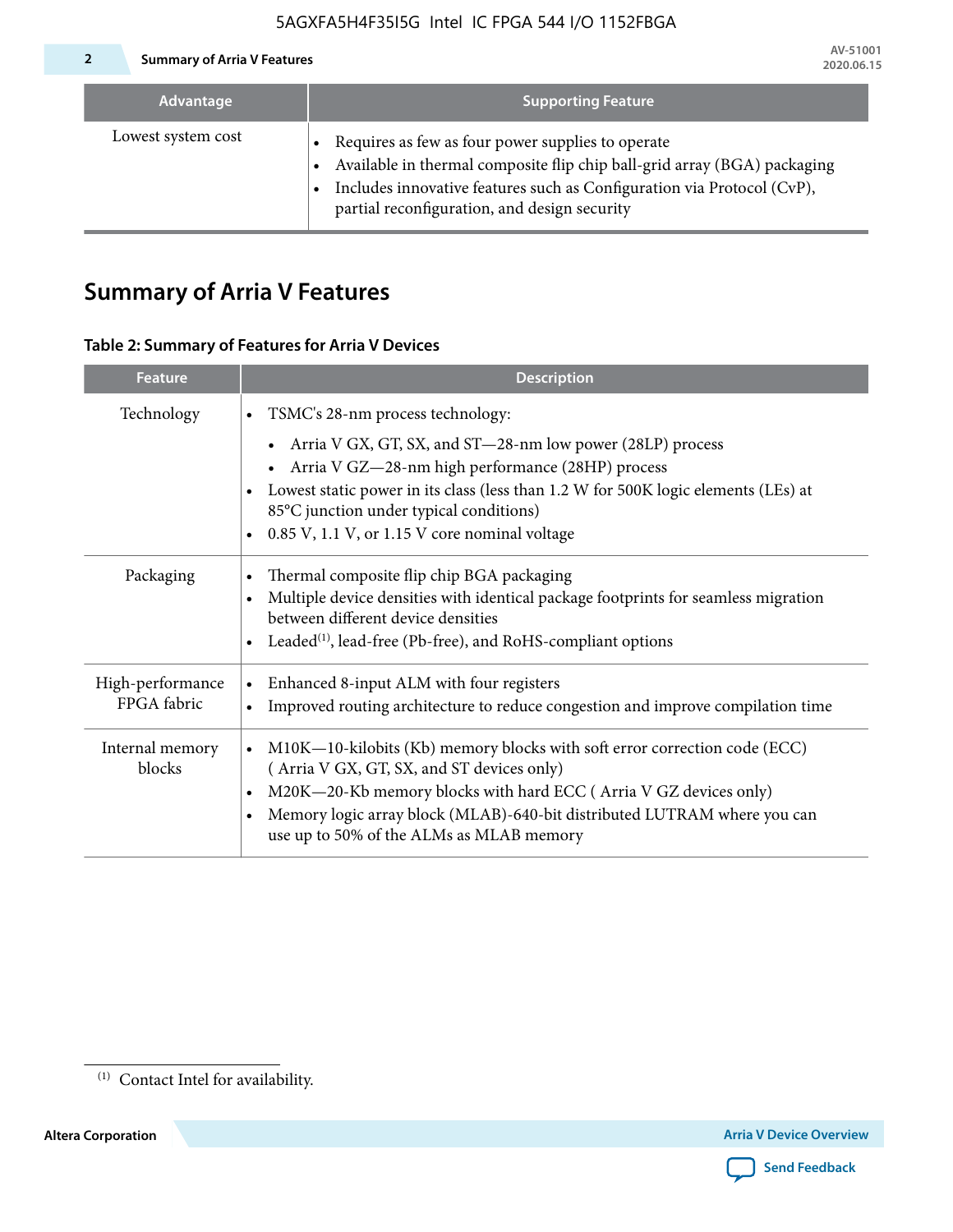| <b>Feature</b>               |                                                           | <b>Description</b>                                                                                                                                                                                                                                                                                                                                                                                                                                                                                                                                                                                                                                                                                                                                                |  |  |  |  |
|------------------------------|-----------------------------------------------------------|-------------------------------------------------------------------------------------------------------------------------------------------------------------------------------------------------------------------------------------------------------------------------------------------------------------------------------------------------------------------------------------------------------------------------------------------------------------------------------------------------------------------------------------------------------------------------------------------------------------------------------------------------------------------------------------------------------------------------------------------------------------------|--|--|--|--|
|                              | Variable-precision<br><b>DSP</b>                          | Native support for up to four signal processing precision<br>levels:<br>Three $9 \times 9$ , two 18 x 18, or one 27 x 27 multiplier in the<br>$\bullet$<br>same variable-precision DSP block<br>One 36 x 36 multiplier using two variable-precision DSP<br>$\bullet$<br>blocks (Arria V GZ devices only)<br>64-bit accumulator and cascade for systolic finite impulse<br>responses (FIRs)<br>Embedded internal coefficient memory<br>٠<br>Preadder/subtractor for improved efficiency<br>$\bullet$                                                                                                                                                                                                                                                               |  |  |  |  |
|                              | Memory controller<br>(Arria V GX, GT,<br>SX, and ST only) | DDR3 and DDR2                                                                                                                                                                                                                                                                                                                                                                                                                                                                                                                                                                                                                                                                                                                                                     |  |  |  |  |
| Embedded Hard IP<br>blocks   | Embedded<br>transceiver I/O                               | Custom implementation:<br>$\bullet$<br>Arria V GX and SX devices-up to 6.5536 Gbps<br>Arria V GT and ST devices-up to 10.3125 Gbps<br>Arria V GZ devices-up to 12.5 Gbps<br>PCI Express <sup>®</sup> (PCIe <sup>®</sup> ) Gen2 (x1, x2, or x4) and Gen1 (x1, x2,<br>x4, or x8) hard IP with multifunction support, endpoint, and<br>root port<br>PCIe Gen3 (x1, x2, x4, or x8) support (Arria V GZ only)<br>$\bullet$<br>Gbps Ethernet (GbE) and XAUI physical coding sublayer<br>$\bullet$<br>(PCS)<br>Common Public Radio Interface (CPRI) PCS<br>$\bullet$<br>Gigabit-capable passive optical network (GPON) PCS<br>$\bullet$<br>10-Gbps Ethernet (10GbE) PCS (Arria V GZ only)<br>Serial RapidIO® (SRIO) PCS<br>$\bullet$<br>Interlaken PCS (Arria V GZ only) |  |  |  |  |
| Clock networks               | $\bullet$                                                 | Up to 650 MHz global clock network<br>Global, quadrant, and peripheral clock networks<br>Clock networks that are not used can be powered down to reduce dynamic power                                                                                                                                                                                                                                                                                                                                                                                                                                                                                                                                                                                             |  |  |  |  |
| Phase-locked loops<br>(PLLs) | High-resolution fractional PLLs<br>(ZDB)<br>$\bullet$     | Precision clock synthesis, clock delay compensation, and zero delay buffering<br>Integer mode and fractional mode<br>LC oscillator ATX transmitter PLLs (Arria V GZ only)                                                                                                                                                                                                                                                                                                                                                                                                                                                                                                                                                                                         |  |  |  |  |

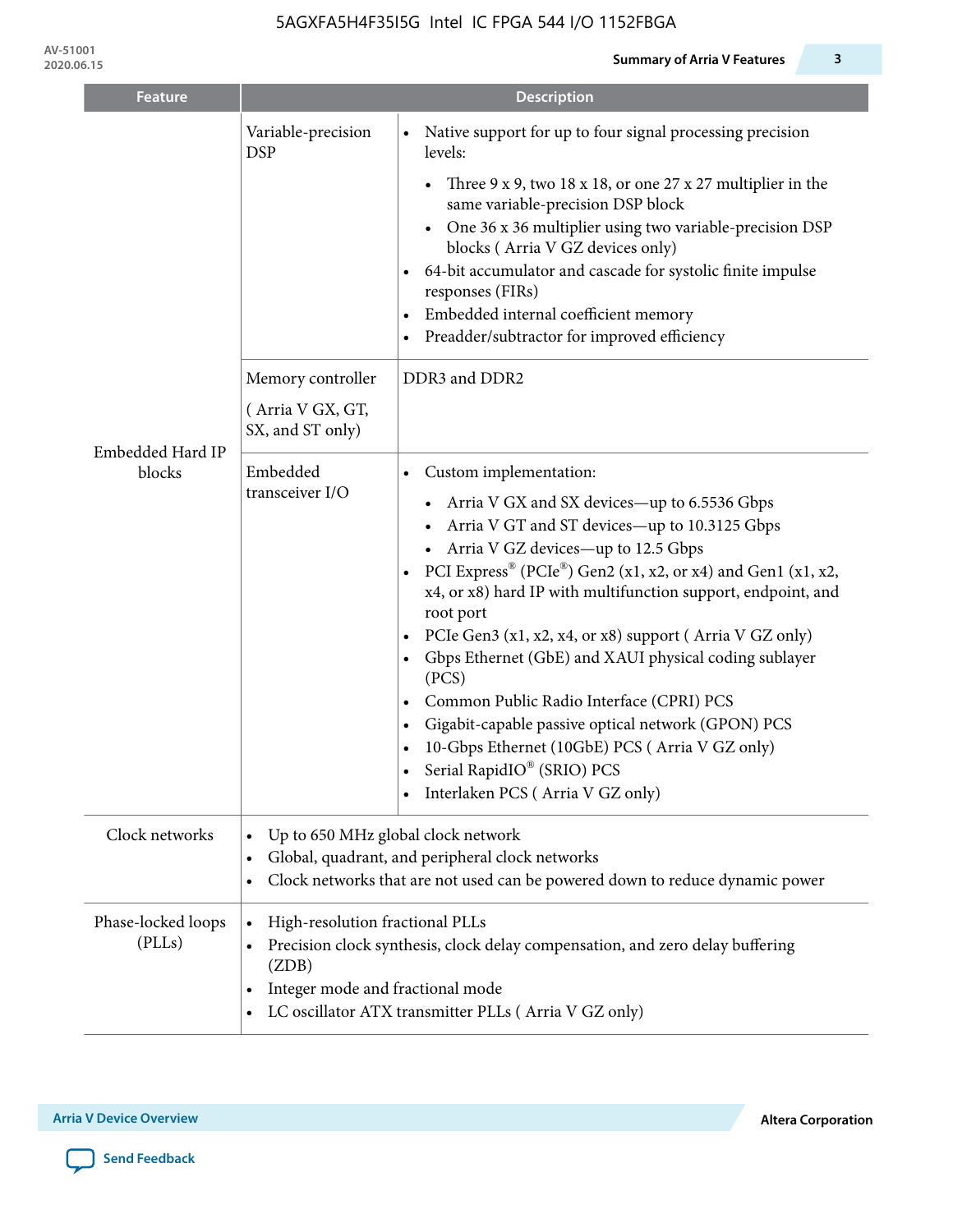**4 Summary of Arria V Features**

| <b>Feature</b>                                     | <b>Description</b>                                                                                                                                                                                                                                                                                                                                                                                                                                                                                                                                                                                                                                                                                                                                                                                                                                                                                                                                                                                                                                                                                                      |
|----------------------------------------------------|-------------------------------------------------------------------------------------------------------------------------------------------------------------------------------------------------------------------------------------------------------------------------------------------------------------------------------------------------------------------------------------------------------------------------------------------------------------------------------------------------------------------------------------------------------------------------------------------------------------------------------------------------------------------------------------------------------------------------------------------------------------------------------------------------------------------------------------------------------------------------------------------------------------------------------------------------------------------------------------------------------------------------------------------------------------------------------------------------------------------------|
| FPGA General-<br>purpose I/Os<br>(GPIOs)           | 1.6 Gbps LVDS receiver and transmitter<br>800 MHz/1.6 Gbps external memory interface<br>On-chip termination (OCT)<br>3.3 V support $(2)$                                                                                                                                                                                                                                                                                                                                                                                                                                                                                                                                                                                                                                                                                                                                                                                                                                                                                                                                                                                |
| <b>External Memory</b><br>Interface                | Memory interfaces with low latency:<br>Hard memory controller-up to 1.066 Gbps<br>Soft memory controller-up to 1.6 Gbps                                                                                                                                                                                                                                                                                                                                                                                                                                                                                                                                                                                                                                                                                                                                                                                                                                                                                                                                                                                                 |
| Low-power high-<br>speed serial interface          | 600 Mbps to 12.5 Gbps integrated transceiver speed<br>Less than 105 mW per channel at 6 Gbps, less than 165 mW per channel at<br>$\bullet$<br>10 Gbps, and less than 170 mW per channel at 12.5 Gbps<br>Transmit pre-emphasis and receiver equalization<br>$\bullet$<br>Dynamic partial reconfiguration of individual channels<br>Physical medium attachment (PMA) with soft PCS that supports 9.8304 Gbps CPRI<br>(Arria V GT and ST only)<br>PMA with hard PCS that supports up to 9.8 Gbps CPRI (Arria V GZ only)<br>Hard PCS that supports 10GBASE-R and 10GBASE-KR (Arria V GZ only)                                                                                                                                                                                                                                                                                                                                                                                                                                                                                                                               |
| <b>HPS</b><br>(Arria V SX and ST)<br>devices only) | Dual-core ARM Cortex-A9 MPCore processor—up to 1.05 GHz maximum<br>frequency with support for symmetric and asymmetric multiprocessing<br>Interface peripherals-10/100/1000 Ethernet media access control (EMAC),<br>USB 2.0 On-The-GO (OTG) controller, quad serial peripheral interface (QSPI)<br>flash controller, NAND flash controller, Secure Digital/MultiMediaCard (SD/<br>MMC) controller, UART, serial peripheral interface (SPI), I2C interface, and up to<br>85 HPS GPIO interfaces<br>System peripherals—general-purpose timers, watchdog timers, direct memory<br>access (DMA) controller, FPGA configuration manager, and clock and reset<br>managers<br>On-chip RAM and boot ROM<br>HPS-FPGA bridges—include the FPGA-to-HPS, HPS-to-FPGA, and lightweight<br>HPS-to-FPGA bridges that allow the FPGA fabric to issue transactions to slaves in<br>the HPS, and vice versa<br>FPGA-to-HPS SDRAM controller subsystem-provides a configurable interface to<br>the multiport front end (MPFE) of the HPS SDRAM controller<br>ARM CoreSight™ JTAG debug access port, trace port, and on-chip trace storage |



 $^{(2)}\,$  Arria V GZ devices support 3.3 V with a 3.0 V V $_{\rm CCIO}$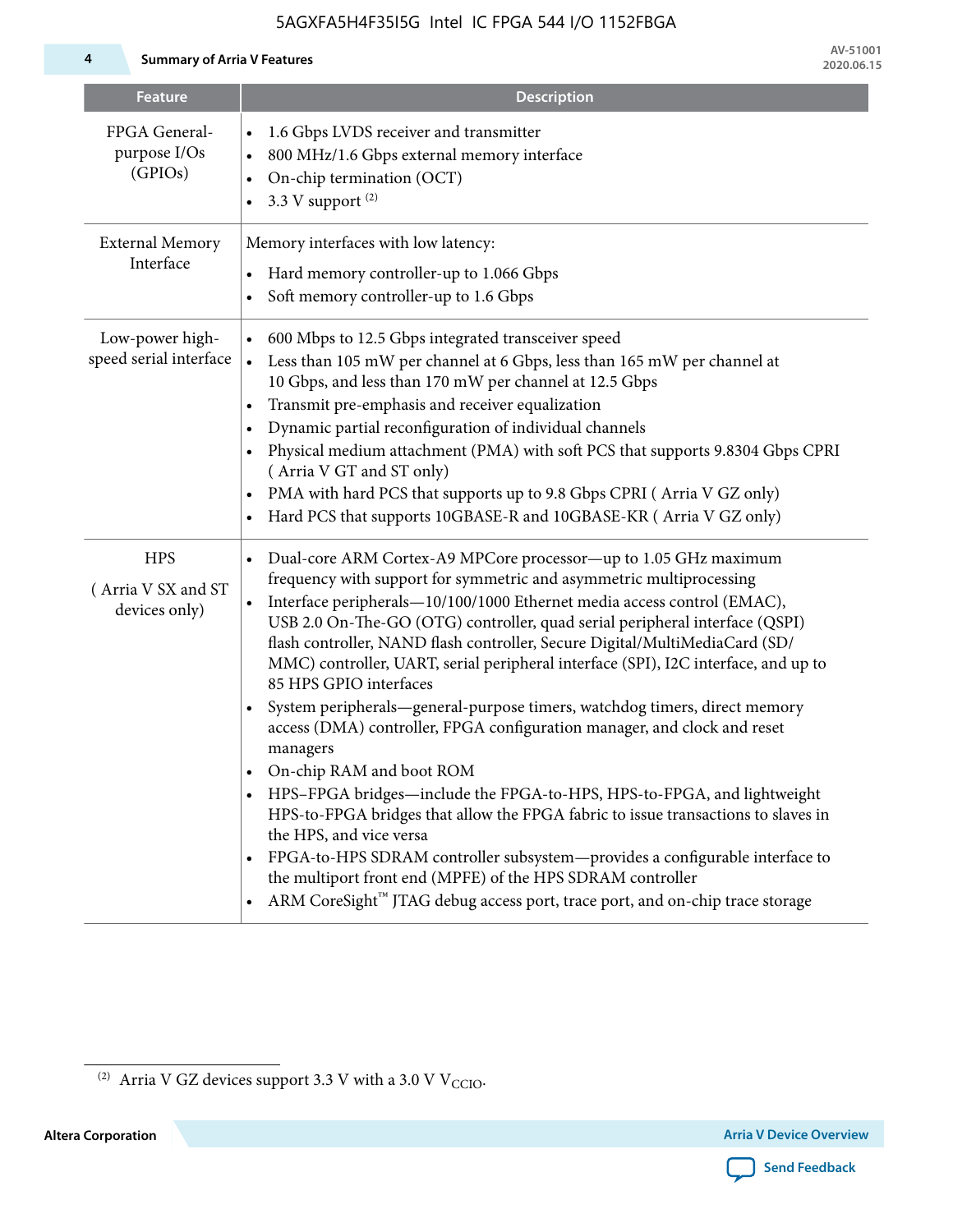**AV-51001**

| <b>Feature</b> | <b>Description</b>                                                                                                                                                                                                                                                                                                                                                                                                   |
|----------------|----------------------------------------------------------------------------------------------------------------------------------------------------------------------------------------------------------------------------------------------------------------------------------------------------------------------------------------------------------------------------------------------------------------------|
| Configuration  | Tamper protection-comprehensive design protection to protect your valuable IP<br>investments<br>Enhanced advanced encryption standard (AES) design security features<br>$\bullet$ CyP<br>Partial and dynamic reconfiguration of the FPGA<br>Active serial (AS) x1 and x4, passive serial (PS), JTAG, and fast passive parallel<br>(FPP) x8, x16, and x32 (Arria V GZ) configuration options<br>Remote system upgrade |

# **Arria V Device Variants and Packages**

### **Table 3: Device Variants for the Arria V Device Family**

| <b>Variant</b> | <b>Description</b>                                                                                                                                                                       |
|----------------|------------------------------------------------------------------------------------------------------------------------------------------------------------------------------------------|
| Arria V GX     | FPGA with integrated 6.5536 Gbps transceivers that provides bandwidth, cost, and<br>power levels that are optimized for high-volume data and signal-processing applica-<br>tions         |
| Arria V GT     | FPGA with integrated 10.3125 Gbps transceivers that provides enhanced high-speed<br>serial I/O bandwidth for cost-sensitive data and signal processing applications                      |
| Arria V GZ     | FPGA with integrated 12.5 Gbps transceivers that provides enhanced high-speed serial<br>I/O bandwidth for high-performance and cost-sensitive data and signal processing<br>applications |
| Arria V SX     | SoC with integrated ARM-based HPS and 6.5536 Gbps transceivers                                                                                                                           |
| Arria V ST     | SoC with integrated ARM-based HPS and 10.3125 Gbps transceivers                                                                                                                          |

# **Arria V GX**

This section provides the available options, maximum resource counts, and package plan for the Arria V GX devices.

The information in this section is correct at the time of publication. For the latest information and to get more details, refer to the Product Selector.

#### **Related Information**

#### **[Product Selector](http://wl.altera.com/products/selector/psg-selector.html#)**

Provides the latest information about Intel products.

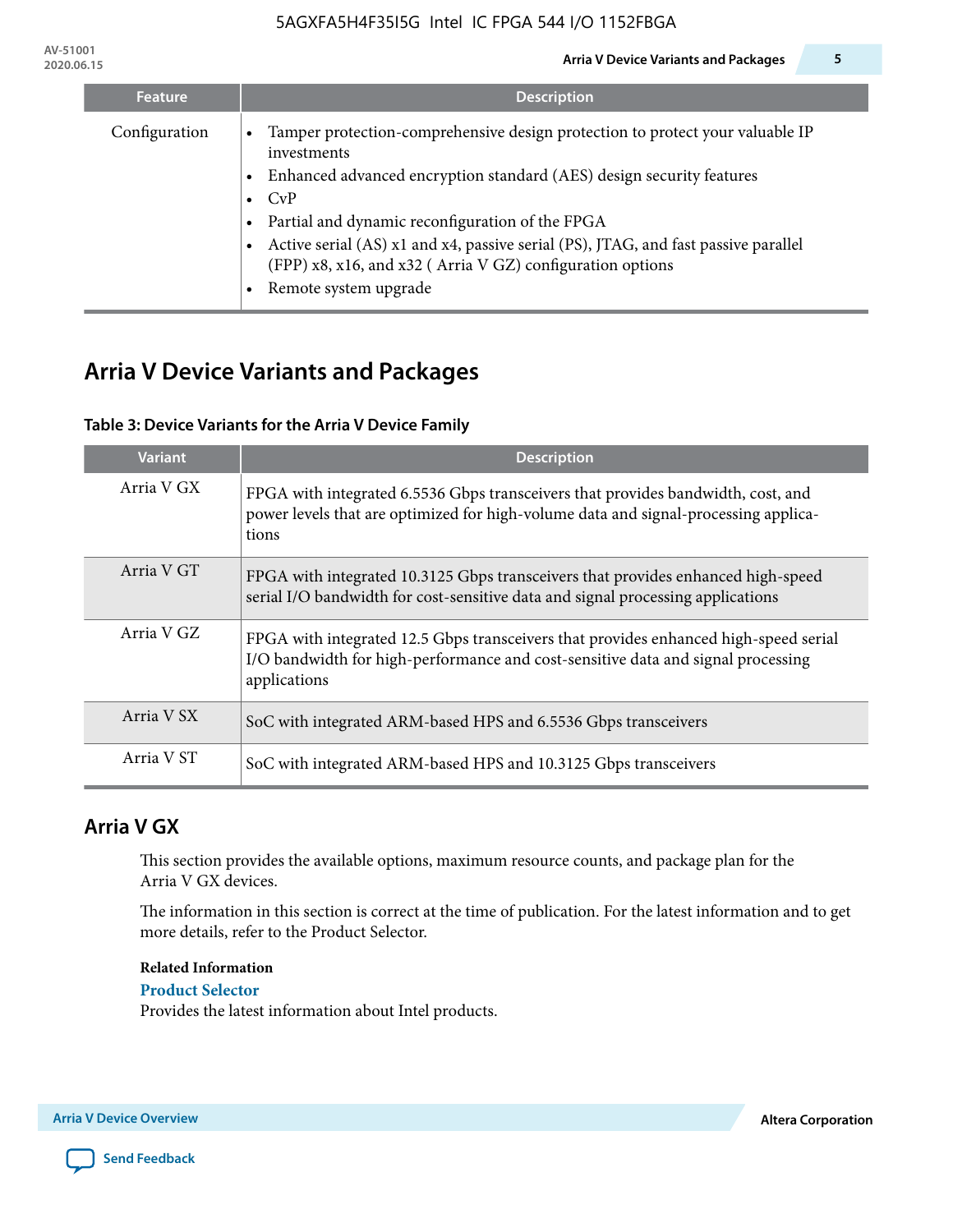#### **Available Options**

#### **Figure 1: Sample Ordering Code and Available Options for Arria V GX Devices**



1. Contact Intel for availability.

#### **Maximum Resources**

#### **Table 4: Maximum Resource Counts for Arria V GX Devices**

| <b>Resource</b>           |                |                | <b>Member Code</b> |           |         |                |           |                       |           |
|---------------------------|----------------|----------------|--------------------|-----------|---------|----------------|-----------|-----------------------|-----------|
|                           |                | A <sub>1</sub> | A <sub>3</sub>     | <b>A5</b> | A7      | B <sub>1</sub> | <b>B3</b> | <b>B</b> <sub>5</sub> | <b>B7</b> |
| $(LE)$ $(K)$              | Logic Elements | 75             | 156                | 190       | 242     | 300            | 362       | 420                   | 504       |
| <b>ALM</b>                |                | 28,302         | 58,900             | 71,698    | 91,680  | 113,208        | 136,880   | 158,491               | 190,240   |
| Register                  |                | 113,208        | 235,600            | 286,792   | 366,720 | 452,832        | 547,520   | 633,964               | 760,960   |
| Mem                       | M10K           | 8,000          | 10,510             | 11,800    | 13,660  | 15,100         | 17,260    | 20,540                | 24,140    |
| ory<br>(Kb)               | <b>MLAB</b>    | 463            | 961                | 1,173     | 1,448   | 1,852          | 2,098     | 2,532                 | 2,906     |
| Variable-<br><b>Block</b> | precision DSP  | 240            | 396                | 600       | 800     | 920            | 1,045     | 1,092                 | 1,156     |

**Altera Corporation Arria V Device Overview**

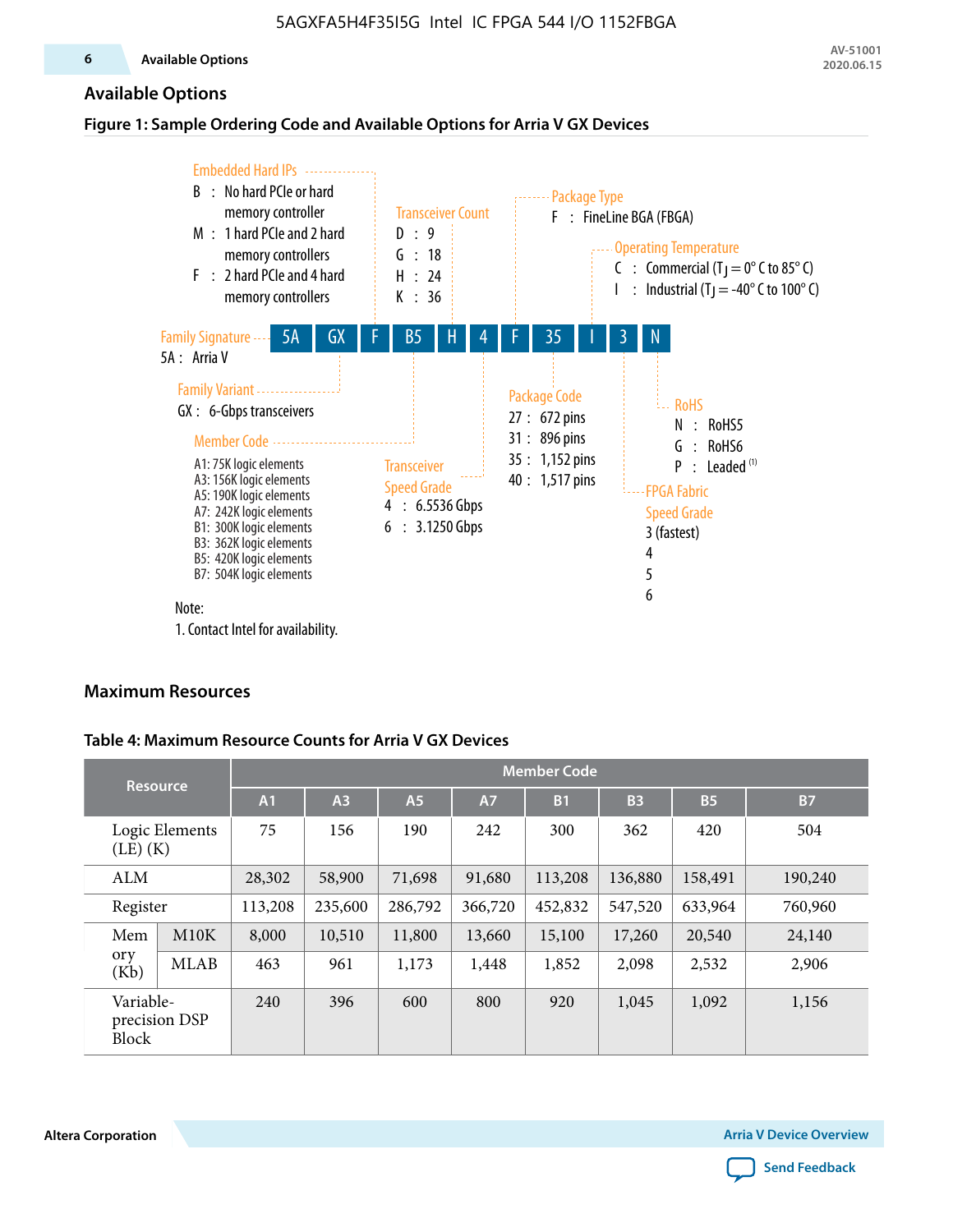| Resource              |                 | <b>Member Code</b>                     |                |                |                |                |                |                |                |
|-----------------------|-----------------|----------------------------------------|----------------|----------------|----------------|----------------|----------------|----------------|----------------|
|                       |                 | A1                                     | A3             | <b>A5</b>      | <b>A7</b>      | <b>B1</b>      | <b>B3</b>      | <b>B5</b>      | <b>B7</b>      |
| 18 x 18<br>Multiplier |                 | 480                                    | 792            | 1,200          | 1,600          | 1,840          | 2,090          | 2,184          | 2,312          |
| PLL                   |                 | 10<br>10<br>12<br>12<br>16<br>12<br>12 |                |                |                |                | 16             |                |                |
| 6 Gbps<br>Transceiver |                 | 9                                      | 9              | 24             | 24             | 24             | 24             | 36             | 36             |
| GPIO <sup>(3)</sup>   |                 | 416                                    | 416            | 544            | 544            | 704            | 704            | 704            | 704            |
| <b>LVD</b><br>S       | Transmit<br>ter | 67                                     | 67             | 120            | 120            | 160            | 160            | 160            | 160            |
|                       | Receiver        | 80                                     | 80             | 136            | 136            | 176            | 176            | 176            | 176            |
| <b>Block</b>          | PCIe Hard IP    | 1                                      | $\mathbf{1}$   | 2              | $\overline{2}$ | $\overline{2}$ | $\overline{2}$ | $\overline{2}$ | $\overline{2}$ |
| Controller            | Hard Memory     | $\overline{2}$                         | $\overline{2}$ | $\overline{4}$ | $\overline{4}$ | $\overline{4}$ | $\overline{4}$ | $\overline{4}$ | $\overline{4}$ |

#### **Related Information**

### **[High-Speed Differential I/O Interfaces and DPA in Arria V Devices chapter, Arria V Device](https://documentation.altera.com/#/link/sam1403480004852/sam1403479756045/en-us) [Handbook](https://documentation.altera.com/#/link/sam1403480004852/sam1403479756045/en-us)**

Provides the number of LVDS channels in each device package.

# **Package Plan**

|                       | F672         |             | F896        |             | F1152        |             | F1517        |             |
|-----------------------|--------------|-------------|-------------|-------------|--------------|-------------|--------------|-------------|
| <b>Member</b><br>Code | $(27$ mm $)$ |             | $(31$ mm)   |             | $(35$ mm $)$ |             | $(40$ mm $)$ |             |
|                       | <b>GPIO</b>  | <b>XCVR</b> | <b>GPIO</b> | <b>XCVR</b> | <b>GPIO</b>  | <b>XCVR</b> | <b>GPIO</b>  | <b>XCVR</b> |
| A1                    | 336          | 9           | 416         | 9           |              |             |              |             |
| A3                    | 336          | 9           | 416         | 9           |              |             |              |             |
| A <sub>5</sub>        | 336          | 9           | 384         | 18          | 544          | 24          |              |             |
| A7                    | 336          | 9           | 384         | 18          | 544          | 24          |              |             |
| B1                    |              |             | 384         | 18          | 544          | 24          | 704          | 24          |
| B <sub>3</sub>        |              |             | 384         | 18          | 544          | 24          | 704          | 24          |
| B <sub>5</sub>        |              |             |             |             | 544          | 24          | 704          | 36          |
| B7                    |              |             |             |             | 544          | 24          | 704          | 36          |

### **Table 5: Package Plan for Arria V GX Devices**



<sup>(3)</sup> The number of GPIOs does not include transceiver I/Os. In the Intel® Quartus® Prime software, the number of user I/Os includes transceiver I/Os.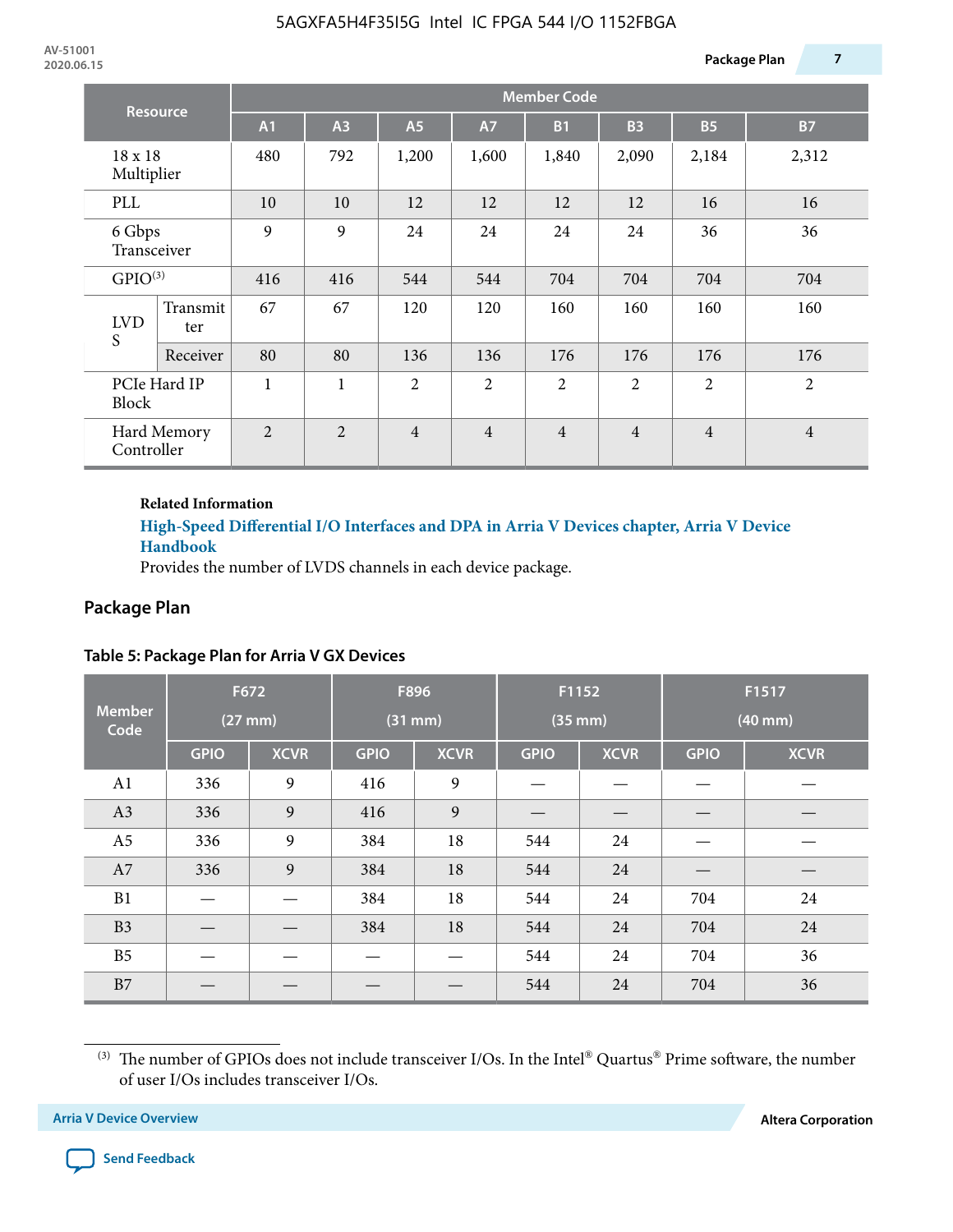#### **8 Arria V GT**

### **Arria V GT**

This section provides the available options, maximum resource counts, and package plan for the Arria V GT devices.

The information in this section is correct at the time of publication. For the latest information and to get more details, refer to the Product Selector.

#### **Related Information**

#### **[Product Selector](http://wl.altera.com/products/selector/psg-selector.html#)**

Provides the latest information about Intel products.

#### **Available Options**

#### **Figure 2: Sample Ordering Code and Available Options for Arria V GT Devices**



1. Contact Intel for availability.

#### **Maximum Resources**

#### **Table 6: Maximum Resource Counts for Arria V GT Devices**

| <b>Resource</b>         | <b>Member Code</b> |                |                |         |  |  |  |
|-------------------------|--------------------|----------------|----------------|---------|--|--|--|
|                         | C <sub>3</sub>     | C <sub>7</sub> | D <sub>3</sub> | D7      |  |  |  |
| Logic Elements (LE) (K) | 156                | 242            | 362            | 504     |  |  |  |
| ALM                     | 58,900             | 91,680         | 136,880        | 190,240 |  |  |  |
| Register                | 235,600            | 366,720        | 547,520        | 760,960 |  |  |  |

**Altera Corporation Arria V Device Overview**

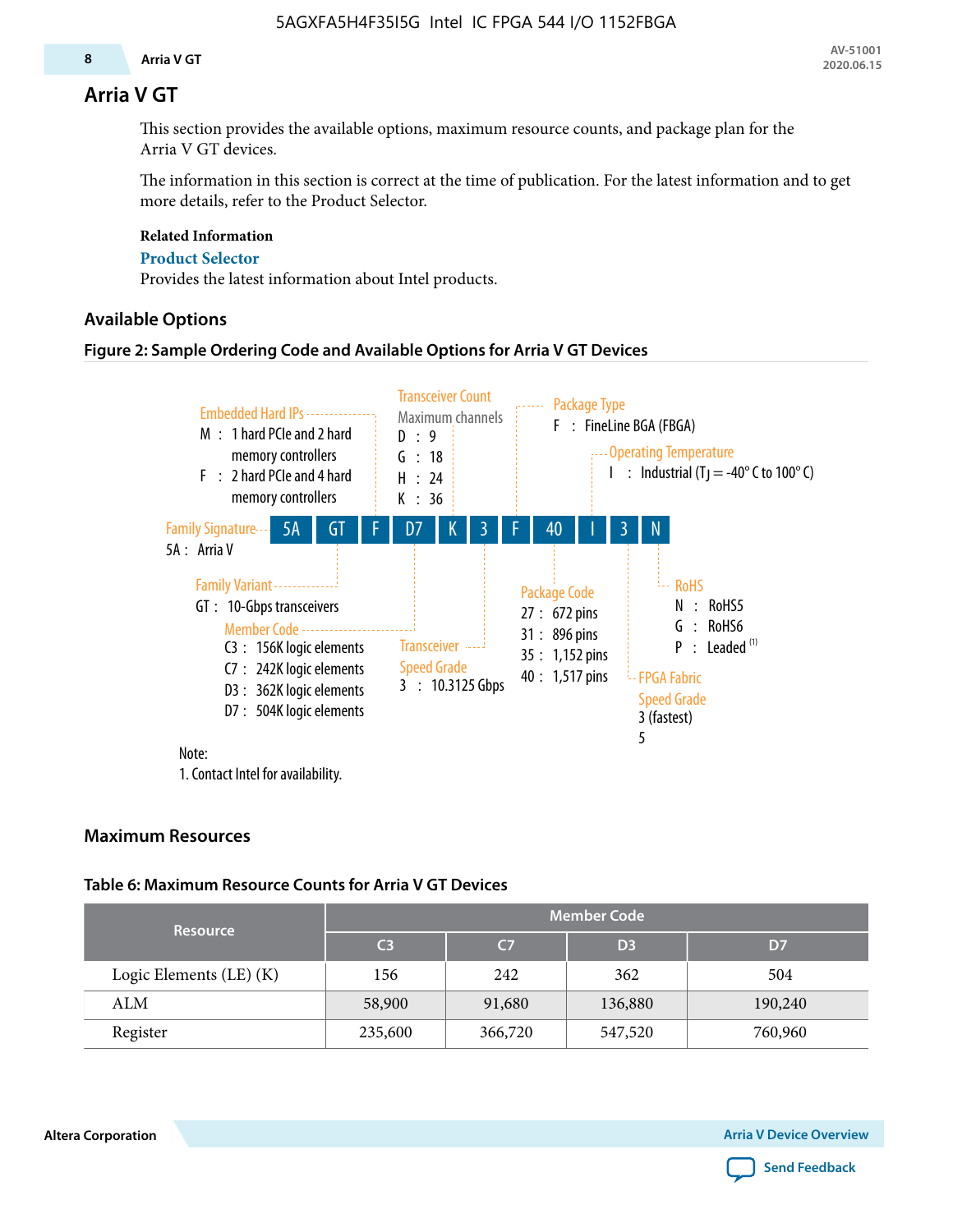| <b>Resource</b>        |                                       | <b>Member Code</b> |                |                |                |  |  |  |
|------------------------|---------------------------------------|--------------------|----------------|----------------|----------------|--|--|--|
|                        |                                       | C <sub>3</sub>     | C <sub>7</sub> | D <sub>3</sub> | D7             |  |  |  |
| Memory                 | M10K                                  | 10,510             | 13,660         | 17,260         | 24,140         |  |  |  |
| (Kb)                   | MLAB                                  | 961                | 1,448          | 2,098          | 2,906          |  |  |  |
|                        | Variable-precision DSP Block          |                    | 800            | 1,045          | 1,156          |  |  |  |
| 18 x 18 Multiplier     |                                       | 792                | 1,600          | 2,090          | 2,312          |  |  |  |
| PLL                    |                                       | 10                 | 12             | 12             | 16             |  |  |  |
| Transceiver            | $6 \text{ Gbps}^{(4)}$                | 3(9)               | 6(24)          | 6(24)          | 6(36)          |  |  |  |
|                        | $10$ Gbps <sup><math>(5)</math></sup> | $\overline{4}$     | 12             | 12             | 20             |  |  |  |
| GPIO <sup>(6)</sup>    |                                       | 416                | 544            | 704            | 704            |  |  |  |
| <b>LVDS</b>            | Transmitter                           | 68                 | 120            | 160            | 160            |  |  |  |
|                        | Receiver                              | 80                 | 136            | 176            | 176            |  |  |  |
| PCIe Hard IP Block     |                                       | $\mathbf{1}$       | $\overline{2}$ | $\overline{2}$ | $\overline{2}$ |  |  |  |
| Hard Memory Controller |                                       | $\overline{2}$     | $\overline{4}$ | 4              | $\overline{4}$ |  |  |  |

#### **Related Information**

• **[High-Speed Differential I/O Interfaces and DPA in Arria V Devices chapter, Arria V Device](https://documentation.altera.com/#/link/sam1403480004852/sam1403479756045/en-us) [Handbook](https://documentation.altera.com/#/link/sam1403480004852/sam1403479756045/en-us)**

Provides the number of LVDS channels in each device package.

• **[Transceiver Architecture in Arria V Devices](https://documentation.altera.com/#/link/nik1409873038917/nik1409872109898/en-us)** Describes 10 Gbps channels usage conditions and SFF-8431 compliance requirements.

#### **Package Plan**

#### **Table 7: Package Plan for Arria V GT Devices**

| <b>Memb</b>    | F672<br>$(27$ mm $)$ |                     |                      | F896<br>$(31$ mm $)$ |              |                      | F1152<br>$(35$ mm $)$ |              |                      | F1517<br>$(40$ mm $)$ |              |         |
|----------------|----------------------|---------------------|----------------------|----------------------|--------------|----------------------|-----------------------|--------------|----------------------|-----------------------|--------------|---------|
| er<br>Code     | <b>GPIO</b>          | <b>XCVR</b>         |                      |                      | <b>XCVR</b>  |                      |                       | <b>XCVR</b>  |                      |                       | <b>XCVR</b>  |         |
|                |                      | $6-$<br><b>Gbps</b> | $10-$<br><b>Gbps</b> | <b>GPIO</b>          | $6-$<br>Gbps | $10-$<br><b>Gbps</b> | <b>GPIO</b>           | $6-$<br>Gbps | $10-$<br><b>Gbps</b> | <b>GPIO</b>           | $6-$<br>Gbps | 10-Gbps |
| C <sub>3</sub> | 336                  | 3(9)                | 4                    | 416                  | 3(9)         | 4                    |                       |              |                      |                       |              |         |

(4) The 6 Gbps transceiver counts are for dedicated 6-Gbps channels. You can also configure any pair of 10 Gbps channels as three 6 Gbps channels-the total number of 6 Gbps channels are shown in brackets.



<sup>(5)</sup> Chip-to-chip connections only. For 10 Gbps channel usage conditions, refer to the Transceiver Architecture in Arria V Devices chapter.

<sup>(6)</sup> The number of GPIOs does not include transceiver I/Os. In the Intel Quartus Prime software, the number of user I/Os includes transceiver I/Os.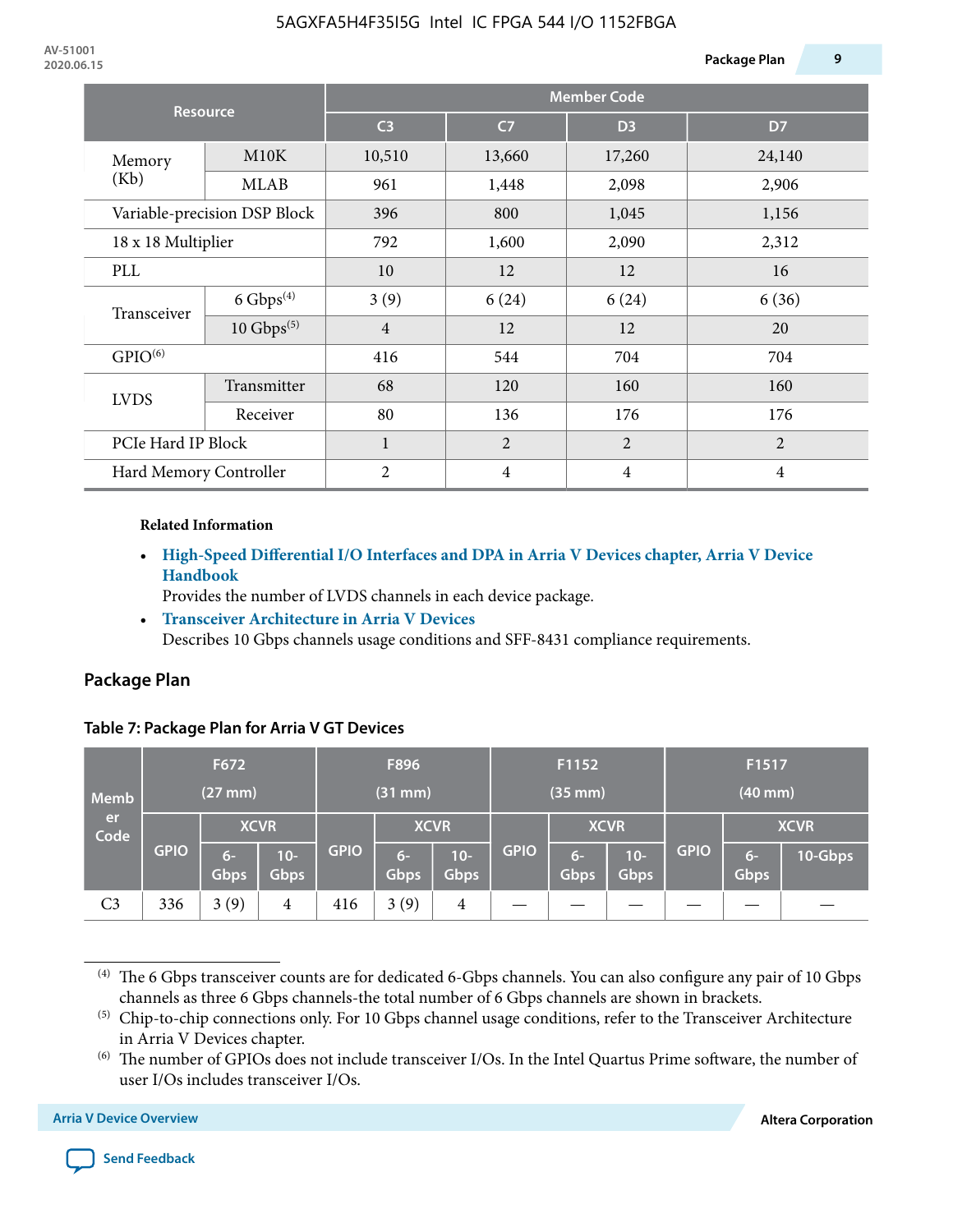#### **10 Arria V GZ**

| Memb<br>er<br>Code | F672<br>$(27$ mm $)$ |                     |               | F896<br>$(31$ mm $)$ |               |                       | F1152<br>$(35$ mm $)$ |              |               | F1517<br>$(40$ mm $)$ |              |         |  |
|--------------------|----------------------|---------------------|---------------|----------------------|---------------|-----------------------|-----------------------|--------------|---------------|-----------------------|--------------|---------|--|
|                    | <b>GPIO</b>          | <b>XCVR</b>         |               |                      | <b>XCVR</b>   |                       |                       | <b>XCVR</b>  |               |                       | <b>XCVR</b>  |         |  |
|                    |                      | $6-$<br><b>Gbps</b> | $10-$<br>Gbps | <b>GPIO</b>          | $6 -$<br>Gbps | $10 -$<br><b>Gbps</b> | <b>GPIO</b>           | $6-$<br>Gbps | $10-$<br>Gbps | <b>GPIO</b>           | $6-$<br>Gbps | 10-Gbps |  |
| C7                 |                      |                     |               | 384                  | 6(18)         | 8                     | 544                   | 6(24)        | 12            |                       |              |         |  |
| D <sub>3</sub>     |                      |                     |               | 384                  | 6(18)         | 8                     | 544                   | 6(24)        | 12            | 704                   | 6(24)        | 12      |  |
| D7                 |                      |                     |               |                      |               |                       | 544                   | 6(24)        | 12            | 704                   | 6(36)        | 20      |  |

The 6-Gbps transceiver counts are for dedicated 6-Gbps channels. You can also configure any pair of 10- Gbps channels as three 6-Gbps channels—the total number of 6-Gbps channels are shown in brackets. For example, you can also configure the Arria V GT D7 device in the F1517 package with nine 6-Gbps and eighteen 10-Gbps, twelve 6-Gbps and sixteen 10-Gbps, fifteen 6-Gbps and fourteen 10-Gbps, or up to thirty-six 6-Gbps with no 10-Gbps channels.

### **Arria V GZ**

This section provides the available options, maximum resource counts, and package plan for the Arria V GZ devices.

The information in this section is correct at the time of publication. For the latest information and to get more details, refer to the Product Selector.

#### **Related Information**

#### **[Product Selector](http://wl.altera.com/products/selector/psg-selector.html#)**

Provides the latest information about Intel products.

**Altera Corporation Arria V Device Overview**

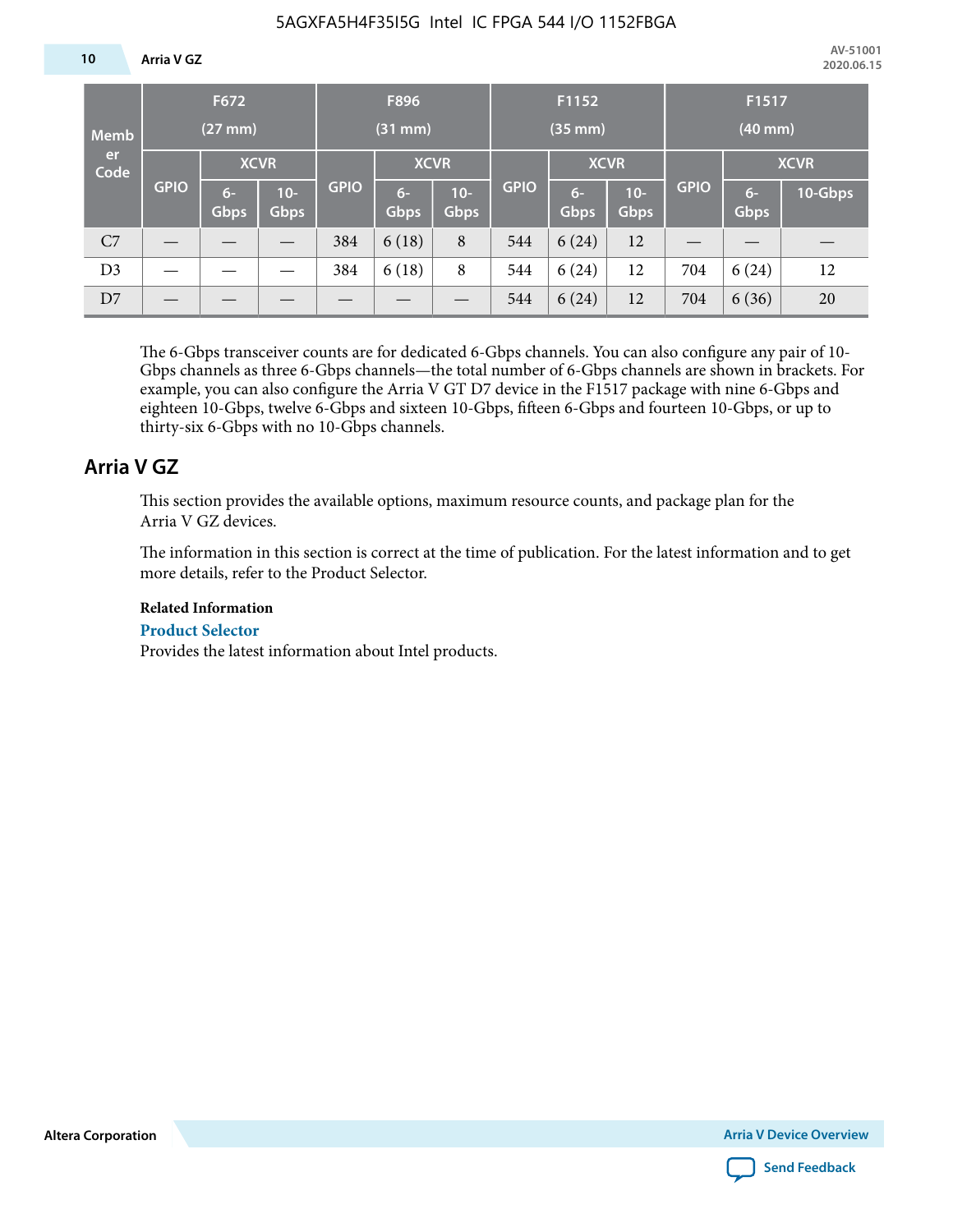#### **Available Options**

#### **Figure 3: Sample Ordering Code and Available Options for Arria V GZ Devices**



Notes:

1. Contact Intel for availability.

2. Low-power device option is available only for –3 speed grade at industrial temperature.

#### **Maximum Resources**

#### **Table 8: Maximum Resource Counts for Arria V GZ Devices**

|                             | <b>Resource</b>              |        |                | <b>Member Code</b> |                |
|-----------------------------|------------------------------|--------|----------------|--------------------|----------------|
|                             |                              | E1     | E <sub>3</sub> | E <sub>5</sub>     | E <sub>7</sub> |
| Logic Elements $(LE)$ $(K)$ |                              | 220    | 360            | 400                | 450            |
| ALM                         |                              | 83,020 | 135,840        | 150,960            | 169,800        |
| Register                    |                              |        | 543,360        | 603,840            | 679,200        |
| Memory                      | M20K                         | 11,700 | 19,140         | 28,800             | 34,000         |
| (Kb)                        | MLAB                         | 2,594  | 4,245          | 4,718              | 5,306          |
|                             | Variable-precision DSP Block | 800    | 1,044          | 1,092              | 1,139          |
| 18 x 18 Multiplier          |                              | 1,600  | 2,088          | 2,184              | 2,278          |
| PLL                         |                              | 20     | 20             | 24                 | 24             |
| 12.5 Gbps Transceiver       |                              | 24     | 24             | 36                 | 36             |
| GPIO <sup>(7)</sup>         |                              | 414    | 414            | 674                | 674            |

(7) The number of GPIOs does not include transceiver I/Os. In the Intel Quartus Prime software, the number of user I/Os includes transceiver I/Os.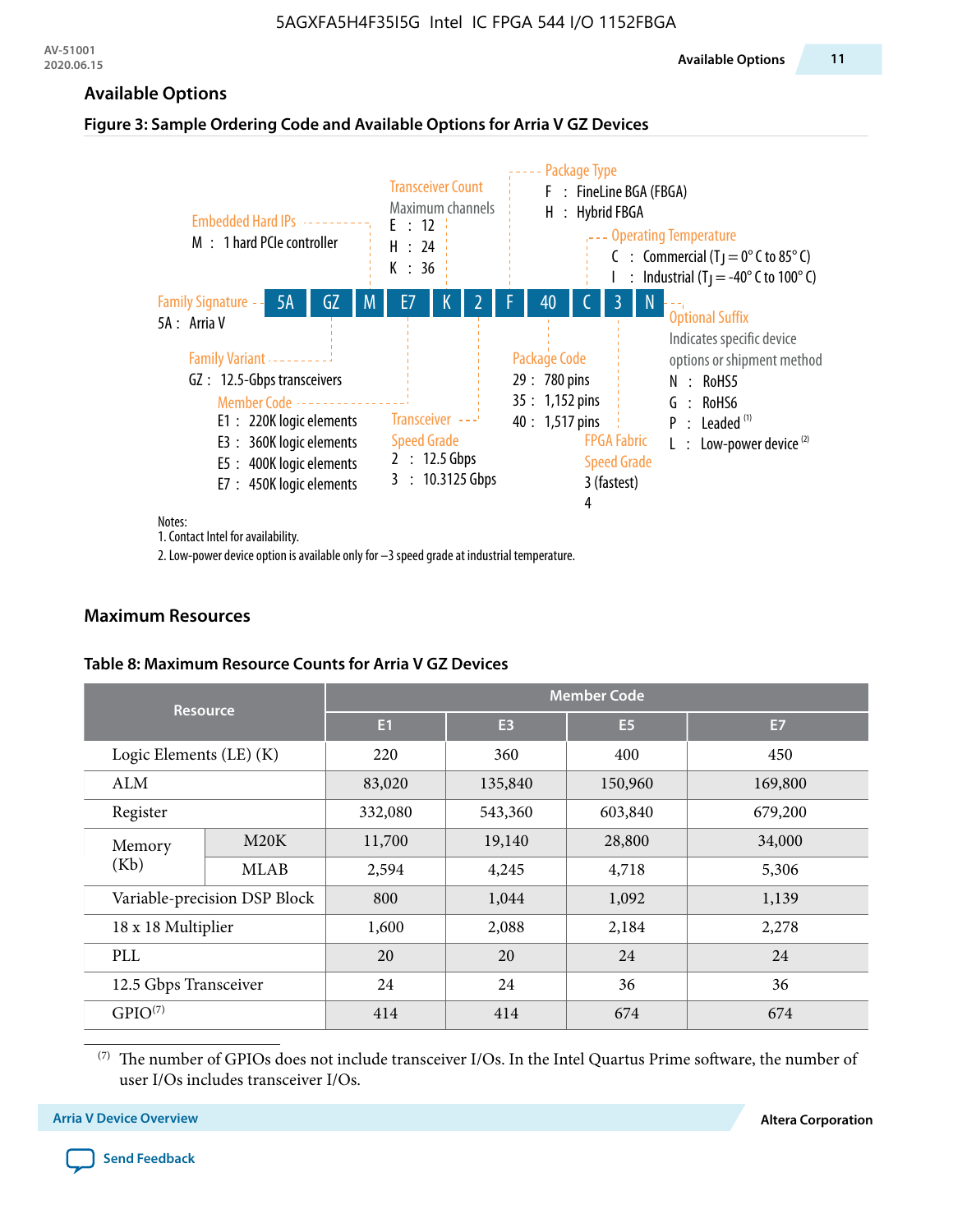#### **12 Package Plan**

| <b>Resource</b>    |             | <b>Member Code</b> |                |                |     |  |  |  |  |  |
|--------------------|-------------|--------------------|----------------|----------------|-----|--|--|--|--|--|
|                    |             | E1                 | E <sub>3</sub> | E <sub>5</sub> | E7  |  |  |  |  |  |
| <b>LVDS</b>        | Transmitter | 99                 | 99             | 166            | 166 |  |  |  |  |  |
|                    | Receiver    | 108                | 108            | 168            | 168 |  |  |  |  |  |
| PCIe Hard IP Block |             |                    |                |                |     |  |  |  |  |  |

**Related Information**

**[High-Speed Differential I/O Interfaces and DPA in Arria V Devices chapter, Arria V Device](https://documentation.altera.com/#/link/sam1403480004852/sam1403479756045/en-us) [Handbook](https://documentation.altera.com/#/link/sam1403480004852/sam1403479756045/en-us)**

Provides the number of LVDS channels in each device package.

#### **Package Plan**

#### **Table 9: Package Plan for Arria V GZ Devices**

| <b>Member</b><br>Code |             | H780<br>(33 mm) | F1152<br>$(35$ mm $)$ |             | F1517<br>$(40$ mm $)$ |             |  |  |
|-----------------------|-------------|-----------------|-----------------------|-------------|-----------------------|-------------|--|--|
|                       | <b>GPIO</b> | <b>XCVR</b>     | <b>GPIO</b>           | <b>XCVR</b> | <b>GPIO</b>           | <b>XCVR</b> |  |  |
| E1                    | 342<br>12   |                 | 414                   | 24          |                       |             |  |  |
| E <sub>3</sub>        | 342         | 12              | 24<br>414             |             |                       |             |  |  |
| E <sub>5</sub>        |             |                 | 534<br>24             |             | 674                   | 36          |  |  |
| E7                    |             |                 | 534<br>24             |             | 674                   | 36          |  |  |

# **Arria V SX**

This section provides the available options, maximum resource counts, and package plan for the Arria V SX devices.

The information in this section is correct at the time of publication. For the latest information and to get more details, refer to the Product Selector.

#### **Related Information**

#### **[Product Selector](http://wl.altera.com/products/selector/psg-selector.html#)**

Provides the latest information about Intel products.

**Altera Corporation Arria V Device Overview**

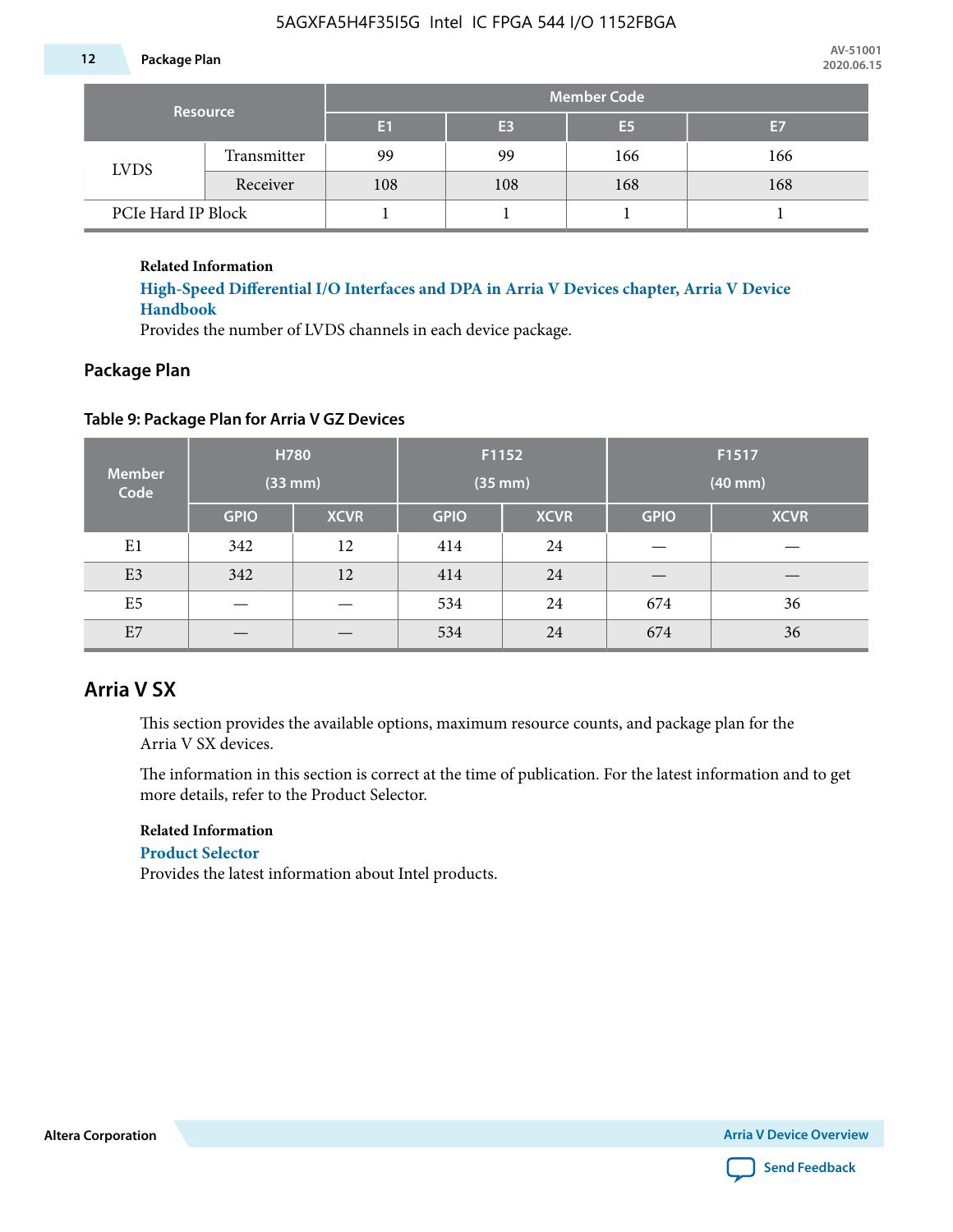#### **Available Options**

#### **Figure 4: Sample Ordering Code and Available Options for Arria V SX Devices**

The –3 FPGA fabric speed grade is available only for industrial temperature devices.



1. Contact Intel for availability.

#### **Maximum Resources**

#### **Table 10: Maximum Resource Counts for Arria V SX Devices**

|                              | <b>Resource</b> | <b>Member Code</b> |           |  |  |  |  |
|------------------------------|-----------------|--------------------|-----------|--|--|--|--|
|                              |                 | <b>B3</b>          | <b>B5</b> |  |  |  |  |
| Logic Elements (LE) (K)      |                 | 350                | 462       |  |  |  |  |
| <b>ALM</b>                   |                 | 132,075            | 174,340   |  |  |  |  |
| Register                     |                 | 528,300            | 697,360   |  |  |  |  |
| Memory (Kb)                  | M10K            | 17,290             | 22,820    |  |  |  |  |
|                              | MLAB            | 2,014              | 2,658     |  |  |  |  |
| Variable-precision DSP Block |                 | 809                | 1,090     |  |  |  |  |

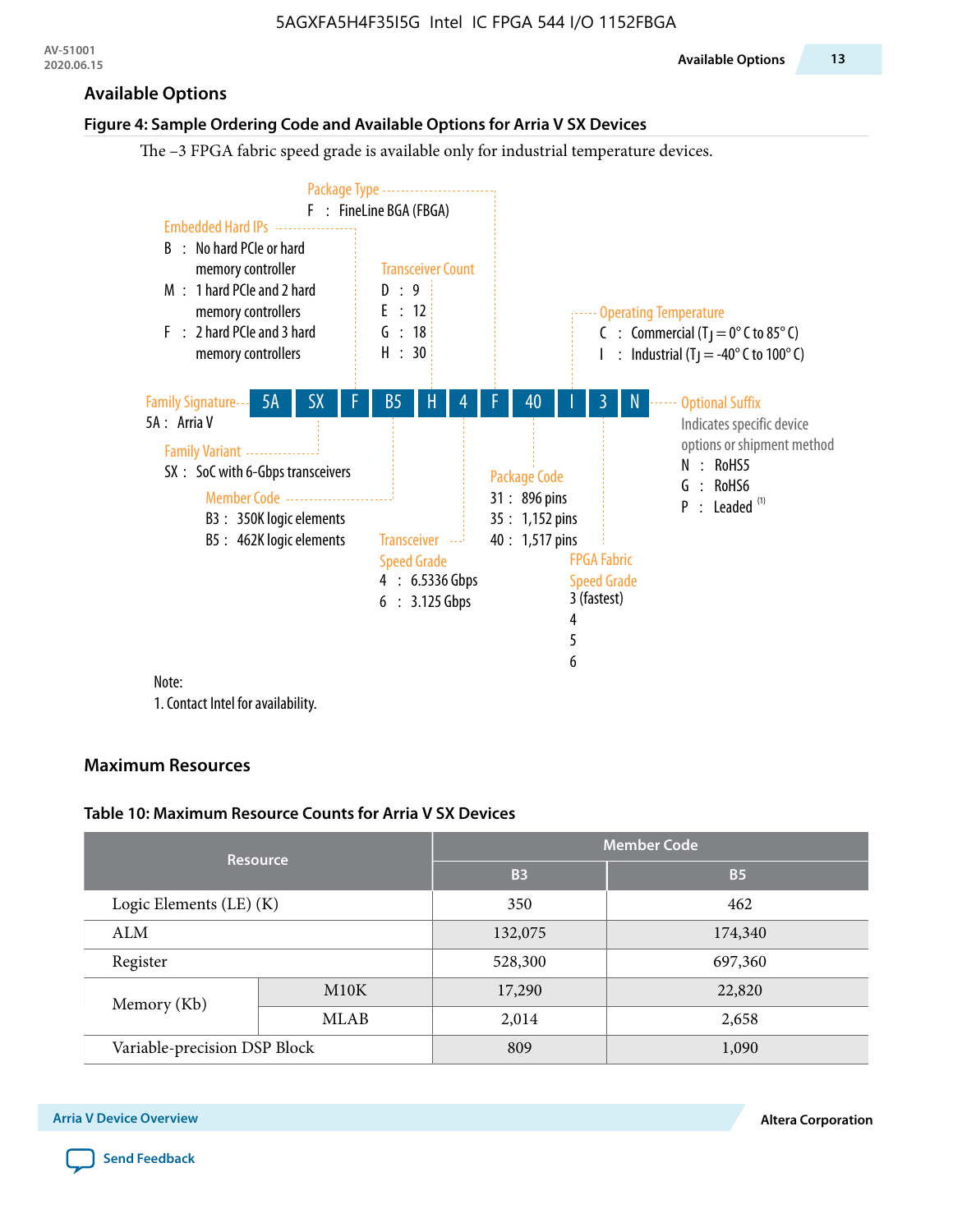#### **14 Package Plan**

|                                |                 |                | <b>Member Code</b> |
|--------------------------------|-----------------|----------------|--------------------|
|                                | <b>Resource</b> | <b>B3</b>      | <b>B5</b>          |
| 18 x 18 Multiplier             |                 | 1,618          | 2,180              |
| <b>FPGA PLL</b>                |                 | 14             | 14                 |
| HPS PLL                        |                 | 3              | 3                  |
| 6 Gbps Transceiver             |                 | 30             | 30                 |
| FPGA GPIO <sup>(8)</sup>       |                 | 540            | 540                |
| HPS I/O                        |                 | 208            | 208                |
| <b>LVDS</b>                    | Transmitter     | 120            | 120                |
|                                | Receiver        | 136            | 136                |
| PCIe Hard IP Block             |                 | $\overline{2}$ | $\overline{2}$     |
| FPGA Hard Memory Controller    |                 | 3              | 3                  |
| HPS Hard Memory Controller     |                 | 1              | $\mathbf{1}$       |
| ARM Cortex-A9 MPCore Processor |                 | Dual-core      | Dual-core          |

#### **Related Information**

#### **[High-Speed Differential I/O Interfaces and DPA in Arria V Devices chapter, Arria V Device](https://documentation.altera.com/#/link/sam1403480004852/sam1403479756045/en-us) [Handbook](https://documentation.altera.com/#/link/sam1403480004852/sam1403479756045/en-us)**

Provides the number of LVDS channels in each device package.

#### **Package Plan**

#### **Table 11: Package Plan for Arria V SX Devices**

The HPS I/O counts are the number of I/Os in the HPS and does not correlate with the number of HPSspecific I/O pins in the FPGA. Each HPS-specific pin in the FPGA may be mapped to several HPS I/Os.

|                       |                            | F896    |             |                            | F1152        |             | F1517                      |         |             |  |
|-----------------------|----------------------------|---------|-------------|----------------------------|--------------|-------------|----------------------------|---------|-------------|--|
| <b>Member</b><br>Code |                            | (31 mm) |             |                            | $(35$ mm $)$ |             | $(40$ mm $)$               |         |             |  |
|                       | <b>FPGA</b><br><b>GPIO</b> | HPS I/O | <b>XCVR</b> | <b>FPGA</b><br><b>GPIO</b> | HPS I/O      | <b>XCVR</b> | <b>FPGA</b><br><b>GPIO</b> | HPS I/O | <b>XCVR</b> |  |
| B <sub>3</sub>        | 250                        | 208     | 12          | 385                        | 208          | 18          | 540                        | 208     | 30          |  |
| B <sub>5</sub>        | 250                        | 208     | 12          | 385                        | 208          | 18          | 540                        | 208     | 30          |  |

# **Arria V ST**

This section provides the available options, maximum resource counts, and package plan for the Arria V ST devices.

**Altera Corporation Arria V Device Overview**



<sup>(8)</sup> The number of GPIOs does not include transceiver I/Os. In the Intel Quartus Prime software, the number of user I/Os includes transceiver I/Os.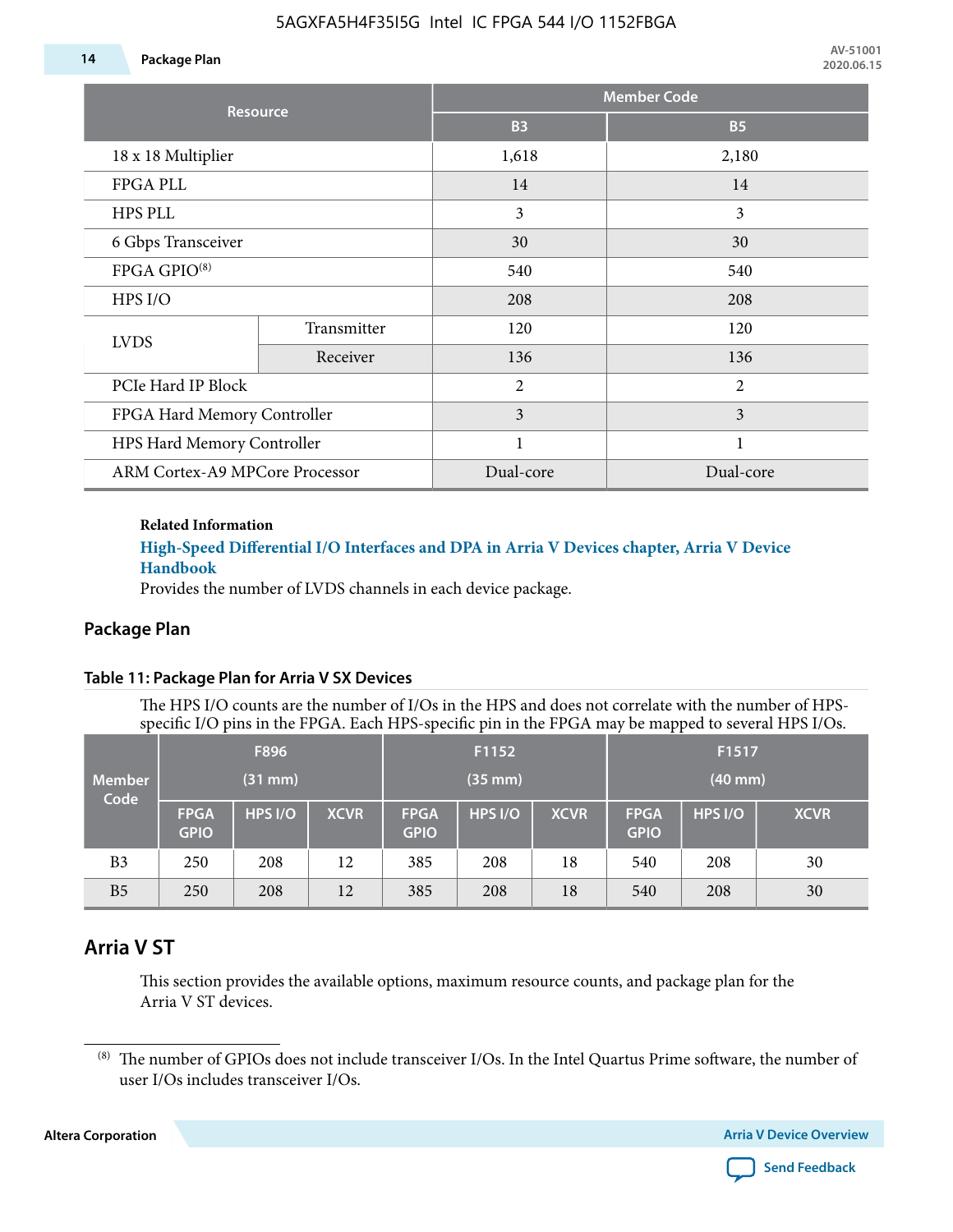The information in this section is correct at the time of publication. For the latest information and to get more details, refer to the Product Selector.

#### **Related Information**

**[Product Selector](http://wl.altera.com/products/selector/psg-selector.html#)** Provides the latest information about Intel products.

#### **Available Options**

#### **Figure 5: Sample Ordering Code and Available Options for Arria V ST Devices**



#### **Maximum Resources**

#### **Table 12: Maximum Resource Counts for Arria V ST Devices**

|                              | <b>Resource</b> | <b>Member Code</b> |                |  |  |  |  |
|------------------------------|-----------------|--------------------|----------------|--|--|--|--|
|                              |                 | D <sub>3</sub>     | D <sub>5</sub> |  |  |  |  |
| Logic Elements (LE) (K)      |                 | 350                | 462            |  |  |  |  |
| ALM                          |                 | 132,075            | 174,340        |  |  |  |  |
| Register                     |                 | 528,300            | 697,360        |  |  |  |  |
| Memory (Kb)                  | M10K            | 17,290             | 22,820         |  |  |  |  |
|                              | <b>MLAB</b>     | 2,014              | 2,658          |  |  |  |  |
| Variable-precision DSP Block |                 | 809                | 1,090          |  |  |  |  |
| 18 x 18 Multiplier           |                 | 1,618              | 2,180          |  |  |  |  |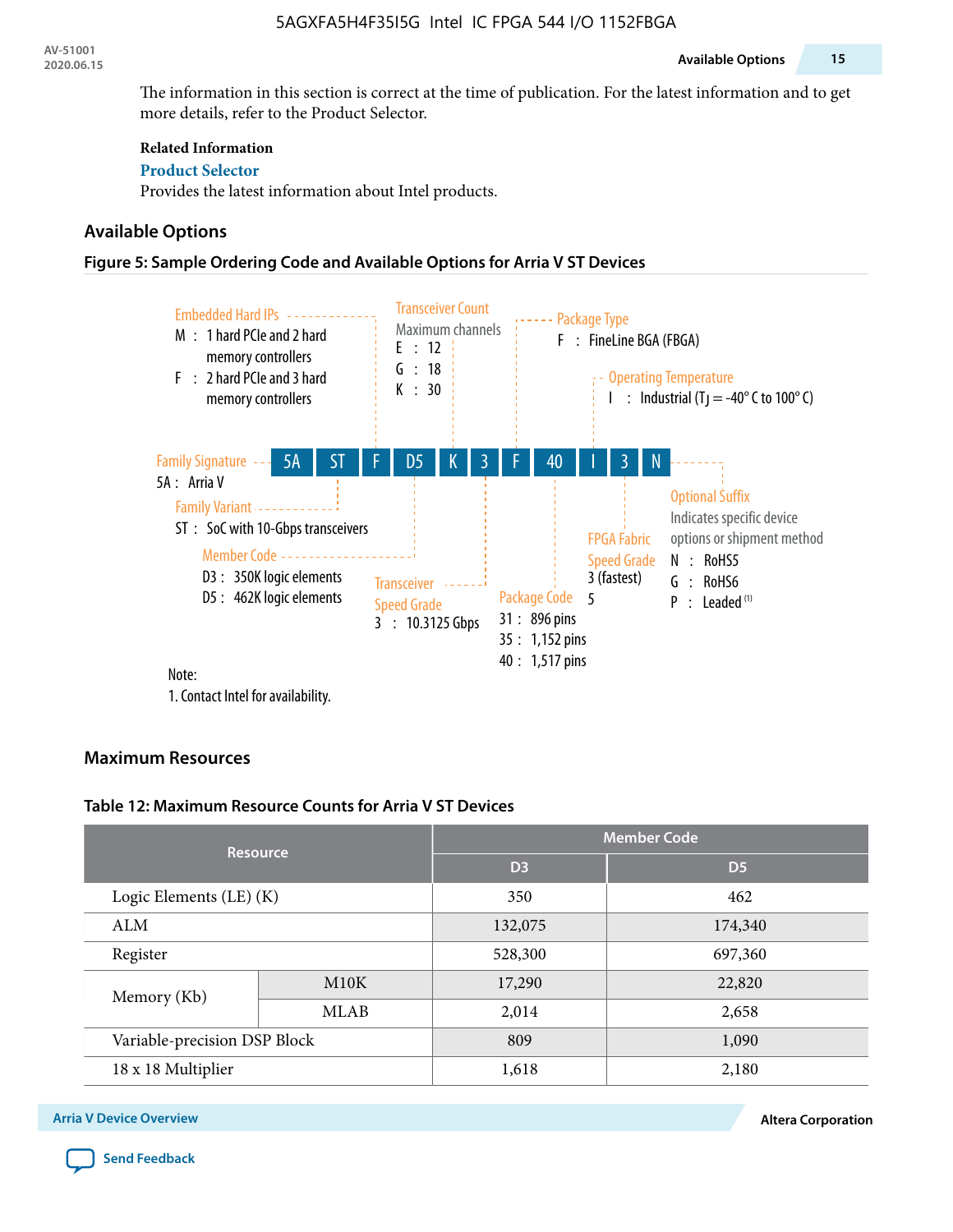#### **16 Package Plan**

|                                       | <b>Resource</b> |                       | <b>Member Code</b> |
|---------------------------------------|-----------------|-----------------------|--------------------|
|                                       |                 | D <sub>3</sub>        | D <sub>5</sub>     |
| <b>FPGA PLL</b>                       |                 | 14                    | 14                 |
| HPS PLL                               |                 | 3                     | 3                  |
| Transceiver                           | 6-Gbps          | 30                    | 30                 |
|                                       | $10-Gbps^{(9)}$ | 16                    | 16                 |
| FPGA GPIO <sup>(10)</sup>             |                 | 540                   | 540                |
| HPS I/O                               |                 | 208                   | 208                |
| <b>LVDS</b>                           | Transmitter     | 120                   | 120                |
|                                       | Receiver        | 136<br>$\overline{2}$ | 136                |
| PCIe Hard IP Block                    |                 |                       | $\overline{2}$     |
| FPGA Hard Memory Controller           |                 | 3                     | 3                  |
| HPS Hard Memory Controller            |                 | 1                     |                    |
| <b>ARM Cortex-A9 MPCore Processor</b> |                 | Dual-core             | Dual-core          |

#### **Related Information**

• **[High-Speed Differential I/O Interfaces and DPA in Arria V Devices chapter, Arria V Device](https://documentation.altera.com/#/link/sam1403480004852/sam1403479756045/en-us) [Handbook](https://documentation.altera.com/#/link/sam1403480004852/sam1403479756045/en-us)**

Provides the number of LVDS channels in each device package.

• **[Transceiver Architecture in Arria V Devices](https://documentation.altera.com/#/link/nik1409873038917/nik1409872109898/en-us)** Describes 10 Gbps channels usage conditions and SFF-8431 compliance requirements.

### **Package Plan**

#### **Table 13: Package Plan for Arria V ST Devices**

The HPS I/O counts are the number of I/Os in the HPS and does not correlate with the number of HPSspecific I/O pins in the FPGA. Each HPS-specific pin in the FPGA may be mapped to several HPS I/Os.

| <b>Memb</b><br>er<br>Code |                            |                   | F896<br>(31 mm)       |            |                            |                   | F1152<br>$(35$ mm $)$ |                         | F1517<br>$(40$ mm $)$      |                   |        |                        |
|---------------------------|----------------------------|-------------------|-----------------------|------------|----------------------------|-------------------|-----------------------|-------------------------|----------------------------|-------------------|--------|------------------------|
|                           | <b>FPGA</b><br><b>GPIO</b> | <b>HPS</b><br>I/O | <b>XCVR</b><br>6 Gbps | 10<br>Gbps | <b>FPGA</b><br><b>GPIO</b> | <b>HPS</b><br>I/O | <b>XCVR</b><br>6 Gbps | 10 <sup>°</sup><br>Gbps | <b>FPGA</b><br><b>GPIO</b> | <b>HPS</b><br>I/O | 6 Gbps | <b>XCVR</b><br>10 Gbps |
| D <sub>3</sub>            | 250                        | 208               | 12                    | 6          | 385                        | 208               | 18                    | 8                       | 540                        | 208               | 30     | 16                     |
| D <sub>5</sub>            | 250                        | 208               | 12                    | 6          | 385                        | 208               | 18                    | 8                       | 540                        | 208               | 30     | 16                     |

(9) Chip-to-chip connections only. For 10 Gbps channel usage conditions, refer to the Transceiver Architecture in Arria V Devices chapter.

(10) The number of GPIOs does not include transceiver I/Os. In the Intel Quartus Prime software, the number of user I/Os includes transceiver I/Os.

**Altera Corporation Arria V Device Overview**

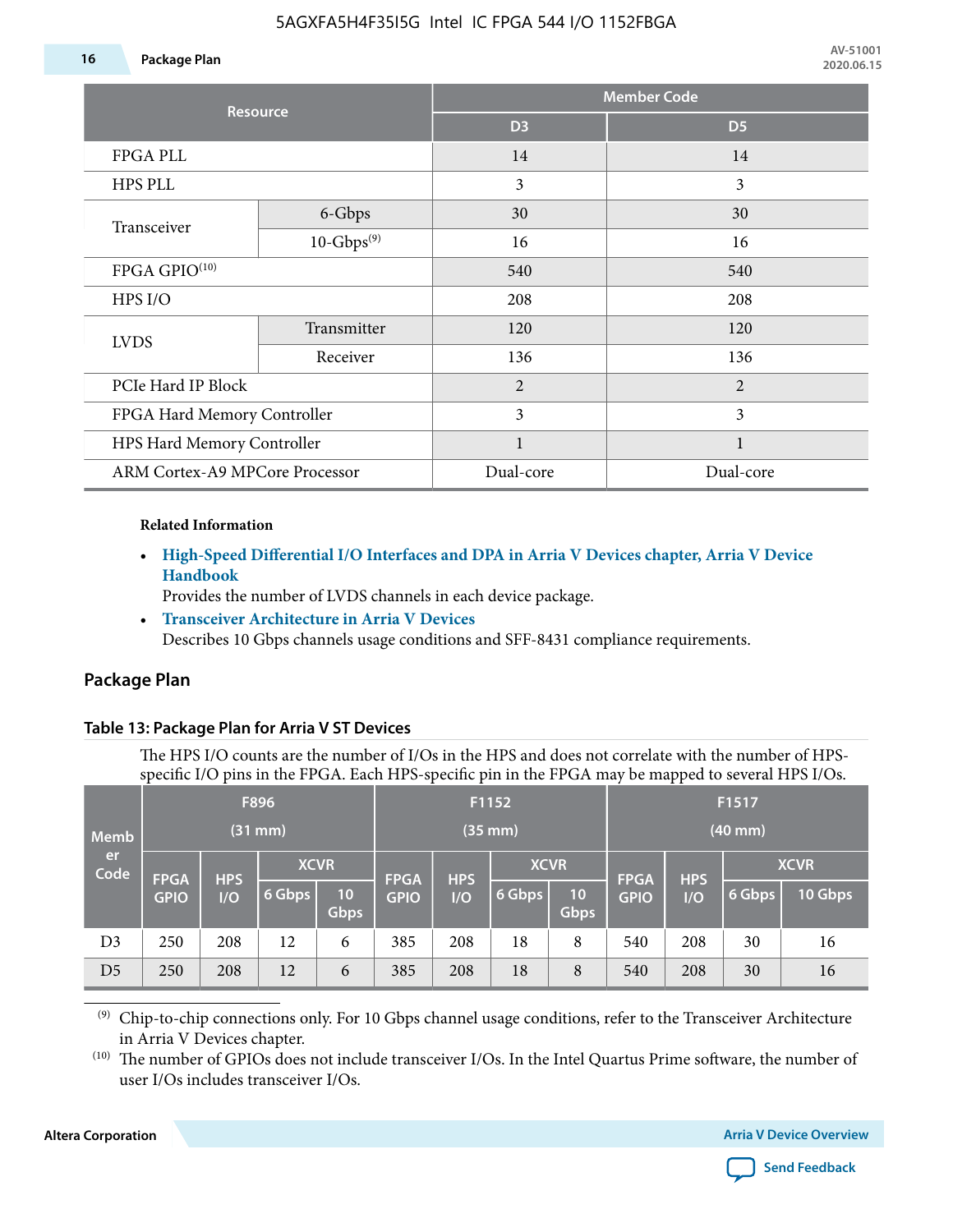### **Figure 6: Vertical Migration Capability Across Arria V Device Packages and Densities**

The arrows indicate the vertical migration paths. Some packages have several migration paths. The devices included in each vertical migration path are shaded. You can also migrate your design across device densities in the same package option if the devices have the same dedicated pins, configuration pins, and power pins.

|                | <b>Member</b>  |      |      |   | Package |  |       |       |
|----------------|----------------|------|------|---|---------|--|-------|-------|
| <b>Variant</b> | Code           | F672 | F780 |   | F896    |  | F1152 | F1517 |
|                | A1             |      |      | 4 |         |  |       |       |
|                | A3             |      |      |   |         |  |       |       |
|                | A5             |      |      |   |         |  |       |       |
| Arria V GX     | $\mathsf{A}7$  |      |      |   |         |  |       |       |
|                | ${\sf B1}$     |      |      |   |         |  |       |       |
|                | B3             |      |      |   |         |  |       |       |
|                | $B5\,$         |      |      |   |         |  |       |       |
|                | $\mathsf{B7}$  |      |      |   |         |  |       |       |
|                | C <sub>3</sub> |      |      | v |         |  |       |       |
| Arria V GT     | ${\sf C7}$     |      |      |   |         |  |       |       |
|                | D <sub>3</sub> |      |      |   |         |  |       |       |
|                | $D7$           |      |      |   |         |  |       |       |
|                | E1             |      |      |   |         |  |       |       |
| Arria V GZ     | E3             |      |      |   |         |  |       |       |
|                | E5             |      |      |   |         |  |       |       |
|                | ${\sf E7}$     |      |      |   |         |  |       |       |
| Arria V SX     | B3             |      |      |   |         |  |       |       |
|                | $B5\,$         |      |      |   |         |  |       |       |
| Arria V ST     | D <sub>3</sub> |      |      |   |         |  |       |       |
|                | D <sub>5</sub> |      |      |   | v       |  |       |       |

You can achieve the vertical migration shaded in red if you use only up to 320 GPIOs, up to nine 6 Gbps transceiver channels, and up to four 10 Gbps transceiver (for Arria V GT devices). This migration path is not shown in the Intel Quartus Prime software Pin Migration View.

- **Note:** To verify the pin migration compatibility, use the Pin Migration View window in the Intel Quartus Prime software Pin Planner.
- **Note:** Except for Arria V GX A5 and A7, and Arria V GT C7 devices, all other Arria V GX and GT devices require a specific power-up sequence. If you plan to migrate your design from Arria V GX A5 and A7, and Arria V GT C7 devices to other Arria V devices, your design must adhere to the same required power-up sequence.

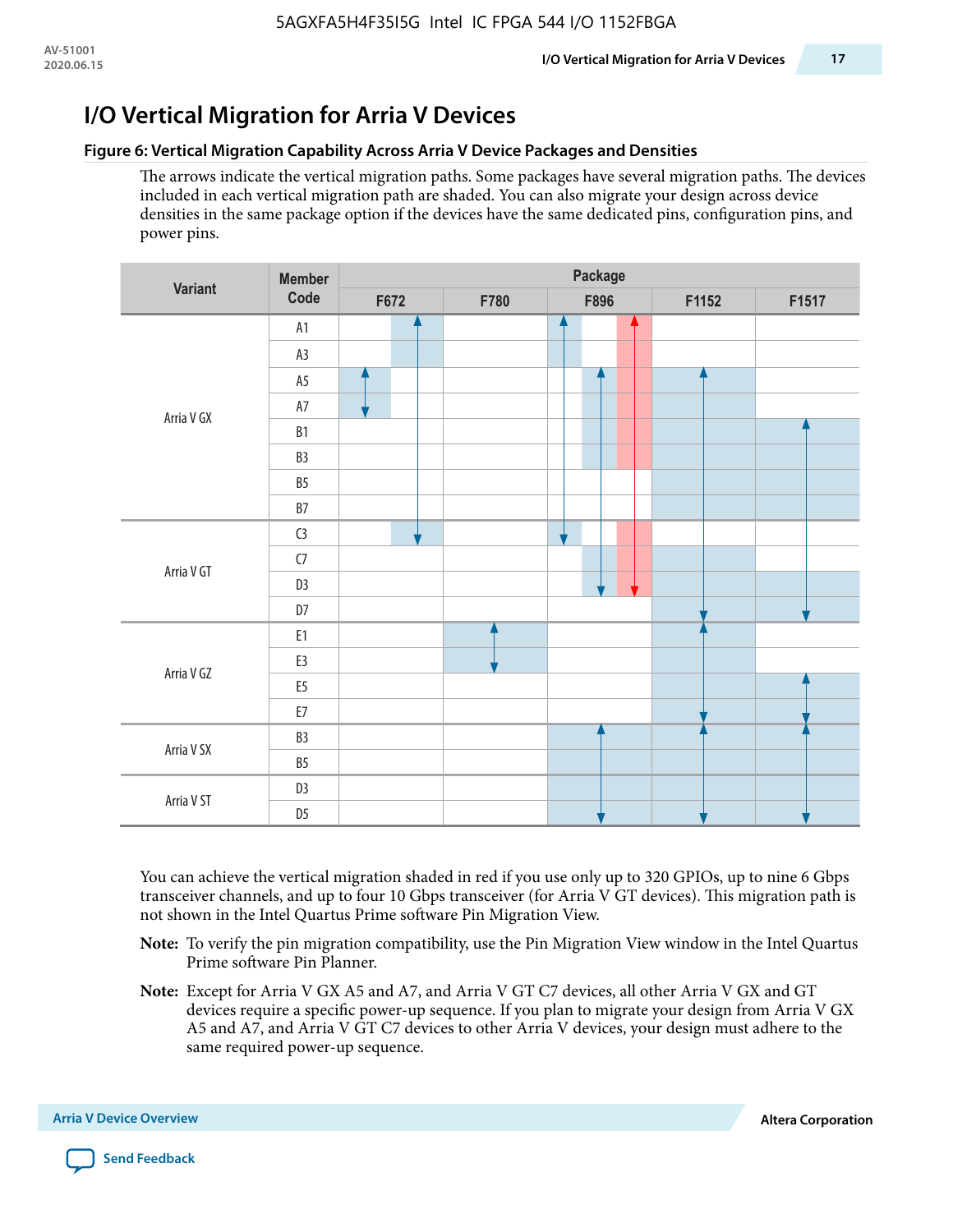#### **18 Adaptive Logic Module**

#### **Related Information**

- **[Managing Device I/O Pins chapter, Quartus Prime Handbook](https://documentation.altera.com/#/link/mwh1410471376527/mwh1410471036713/en-us)** Provides more information about vertical I/O migrations.
- **[Power Management in Arria V Devices](https://documentation.altera.com/#/link/sam1403480004852/sam1403479276301/en-us)** Describes the power-up sequence required for Arria V GX and GT devices.

# **Adaptive Logic Module**

Arria V devices use a 28 nm ALM as the basic building block of the logic fabric.

The ALM, as shown in following figure, uses an 8-input fracturable look-up table (LUT) with four dedicated registers to help improve timing closure in register-rich designs and achieve an even higher design packing capability than previous generations.

#### **Figure 7: ALM for Arria V Devices**



You can configure up to 50% of the ALMs in the Arria V devices as distributed memory using MLABs.

#### **Related Information**

**Embedded Memory Capacity in Arria V Devices** on page 21 Lists the embedded memory capacity for each device.



**Altera Corporation Arria V Device Overview**

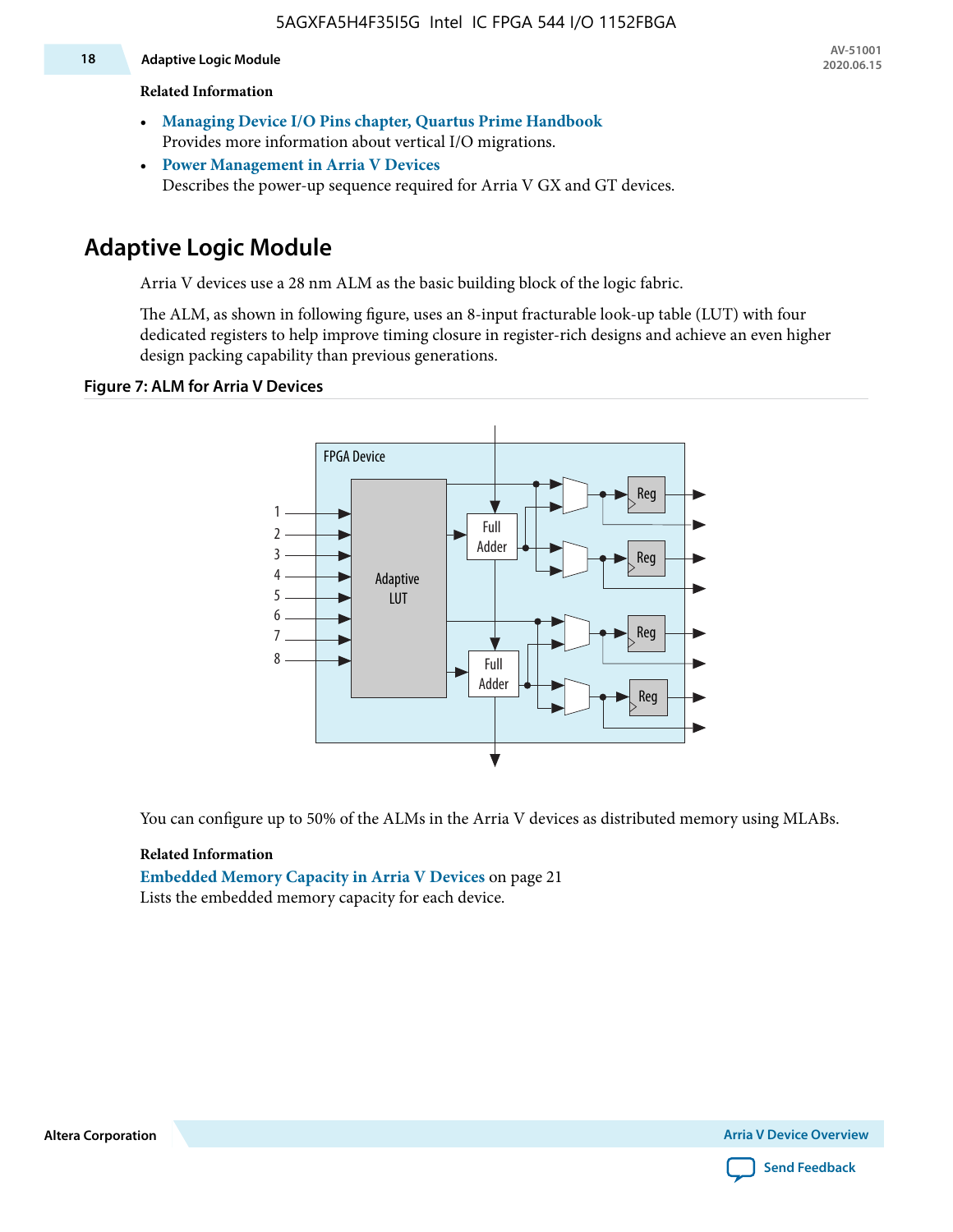# **Variable-Precision DSP Block**

Arria V devices feature a variable-precision DSP block that supports these features:

- Configurable to support signal processing precisions ranging from  $9 \times 9$ , 18  $\times$  18, 27  $\times$  27, and 36  $\times$  36 bits natively
- A 64-bit accumulator
- Double accumulator
- A hard preadder that is available in both 18- and 27-bit modes
- Cascaded output adders for efficient systolic finite impulse response (FIR) filters
- Dynamic coefficients
- 18-bit internal coefficient register banks
- Enhanced independent multiplier operation
- Efficient support for single-precision floating point arithmetic
- The inferability of all modes by the Intel Quartus Prime design software

#### **Table 14: Variable-Precision DSP Block Configurations for Arria V Devices**

| Usage Example                                       | <b>Multiplier Size (Bit)</b> | <b>DSP Block Resource</b> |
|-----------------------------------------------------|------------------------------|---------------------------|
| Low precision fixed point<br>for video applications | Three $9 \times 9$           |                           |
| Medium precision fixed<br>point in FIR filters      | Two 18 x 18                  |                           |
| FIR filters                                         | Two 18 x 18 with accumulate  |                           |
| Single-precision floating-<br>point implementations | One 27 x 27                  |                           |
| Very high precision fixed<br>point implementations  | One 36 x 36                  |                           |

You can configure each DSP block during compilation as independent three  $9 \times 9$ , two 18 x 18, or one 27 x 27 multipliers. Using two DSP block resources, you can also configure a 36 x 36 multiplier for highprecision applications. With a dedicated 64 bit cascade bus, you can cascade multiple variable-precision DSP blocks to implement even higher precision DSP functions efficiently.

#### **Table 15: Number of Multipliers in Arria V Devices**

The table lists the variable-precision DSP resources by bit precision for each Arria V device.

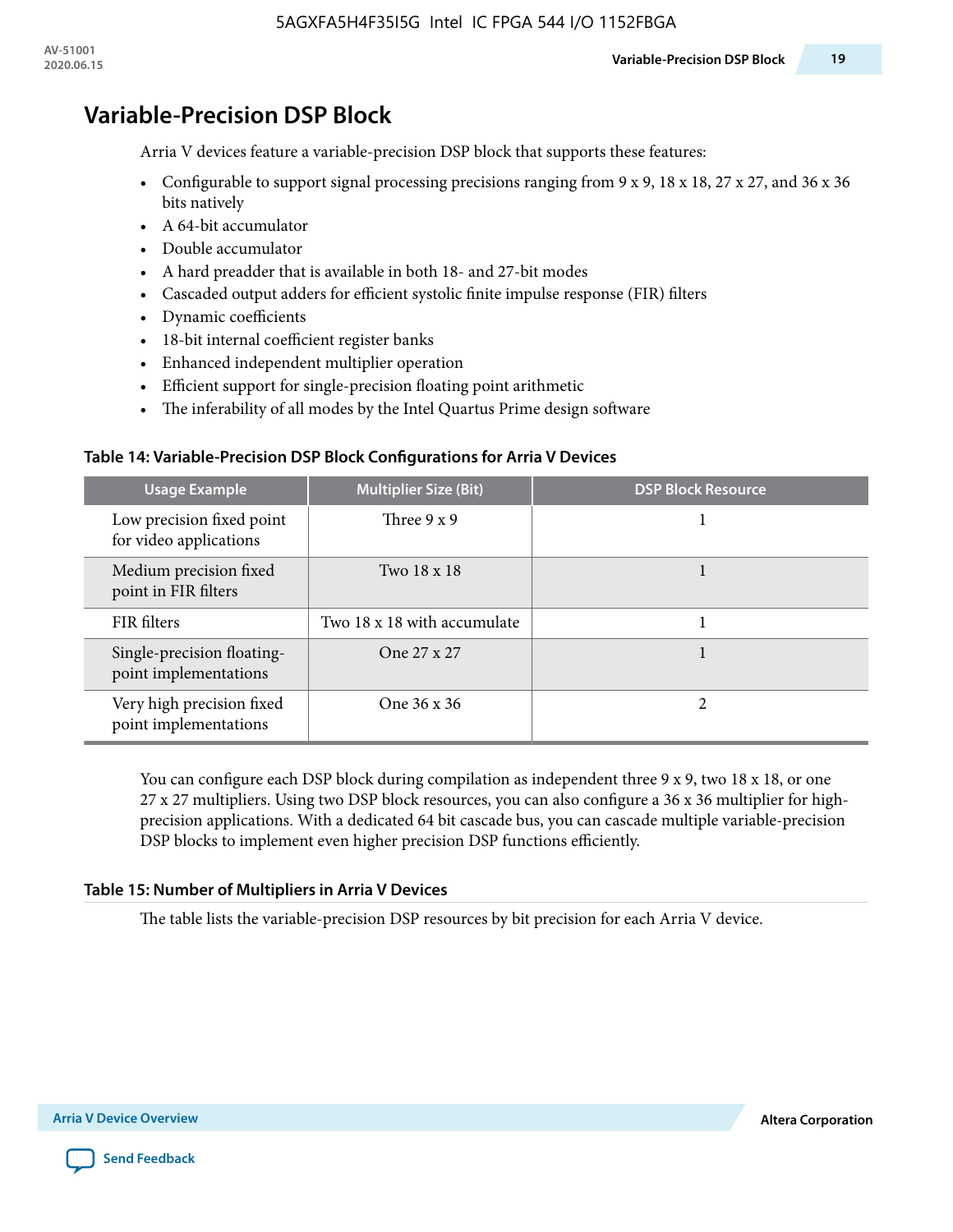5AGXFA5H4F35I5G Intel IC FPGA 544 I/O 1152FBGA

**20 Embedded Memory Blocks**

| <b>Mem</b><br><b>Variant</b><br>ber |                | Variable-<br>precision |                          | <b>Independent Input and Output Multiplications</b><br><b>Operator</b> | 18 x 18<br><b>Multiplier</b> | 18 x 18 Multiplier<br><b>Adder Summed</b> |                             |                   |
|-------------------------------------|----------------|------------------------|--------------------------|------------------------------------------------------------------------|------------------------------|-------------------------------------------|-----------------------------|-------------------|
|                                     | Code           | <b>DSP Block</b>       | 9x9<br><b>Multiplier</b> | 18 x 18<br><b>Multiplier</b>                                           | 27 x 27<br><b>Multiplier</b> | 36 x 36<br><b>Multiplier</b>              | <b>Adder</b><br><b>Mode</b> | with 36 bit Input |
|                                     | A1             | 240                    | 720                      | 480                                                                    | 240                          |                                           | 240                         | 240               |
|                                     | A3             | 396                    | 1,188                    | 792                                                                    | 396                          |                                           | 396                         | 396               |
|                                     | A <sub>5</sub> | 600                    | 1,800                    | 1,200                                                                  | 600                          | $\overline{\phantom{0}}$                  | 600                         | 600               |
| Arria V                             | A7             | 800                    | 2,400                    | 1,600                                                                  | 800                          |                                           | 800                         | 800               |
| <b>GX</b>                           | B1             | 920                    | 2,760                    | 1,840                                                                  | 920                          |                                           | 920                         | 920               |
|                                     | B <sub>3</sub> | 1,045                  | 3,135                    | 2,090                                                                  | 1,045                        |                                           | 1,045                       | 1,045             |
|                                     | B <sub>5</sub> | 1,092                  | 3,276                    | 2,184                                                                  | 1,092                        |                                           | 1,092                       | 1,092             |
|                                     | B7             | 1,156                  | 3,468                    | 2,312                                                                  | 1,156                        |                                           | 1,156                       | 1,156             |
|                                     | C <sub>3</sub> | 396                    | 1,188                    | 792                                                                    | 396                          |                                           | 396                         | 396               |
| Arria V                             | C7             | 800                    | 2,400                    | 1,600                                                                  | 800                          |                                           | 800                         | 800               |
| GT                                  | D <sub>3</sub> | 1,045                  | 3,135                    | 2,090                                                                  | 1,045                        |                                           | 1,045                       | 1,045             |
|                                     | D7             | 1,156                  | 3,468                    | 2,312                                                                  | 1,156                        | $\overline{\phantom{0}}$                  | 1,156                       | 1,156             |
|                                     | E1             | 800                    | 2,400                    | 1,600                                                                  | 800                          | 400                                       | 800                         | 800               |
| Arria V                             | E <sub>3</sub> | 1,044                  | 3,132                    | 2,088                                                                  | 1,044                        | 522                                       | 1,044                       | 1,044             |
| GZ                                  | E <sub>5</sub> | 1,092                  | 3,276                    | 2,184                                                                  | 1,092                        | 546                                       | 1,092                       | 1,092             |
|                                     | E7             | 1,139                  | 3,417                    | 2,278                                                                  | 1,139                        | 569                                       | 1,139                       | 1,139             |
| Arria V                             | B <sub>3</sub> | 809                    | 2,427                    | 1,618                                                                  | 809                          |                                           | 809                         | 809               |
| <b>SX</b>                           | B <sub>5</sub> | 1,090                  | 3,270                    | 2,180                                                                  | 1,090                        |                                           | 1,090                       | 1,090             |
| Arria V                             | D <sub>3</sub> | 809                    | 2,427                    | 1,618                                                                  | 809                          |                                           | 809                         | 809               |
| <b>ST</b>                           | D <sub>5</sub> | 1,090                  | 3,270                    | 2,180                                                                  | 1,090                        |                                           | 1,090                       | 1,090             |

# **Embedded Memory Blocks**

The embedded memory blocks in the devices are flexible and designed to provide an optimal amount of small- and large-sized memory arrays to fit your design requirements.

**Altera Corporation Arria V Device Overview**

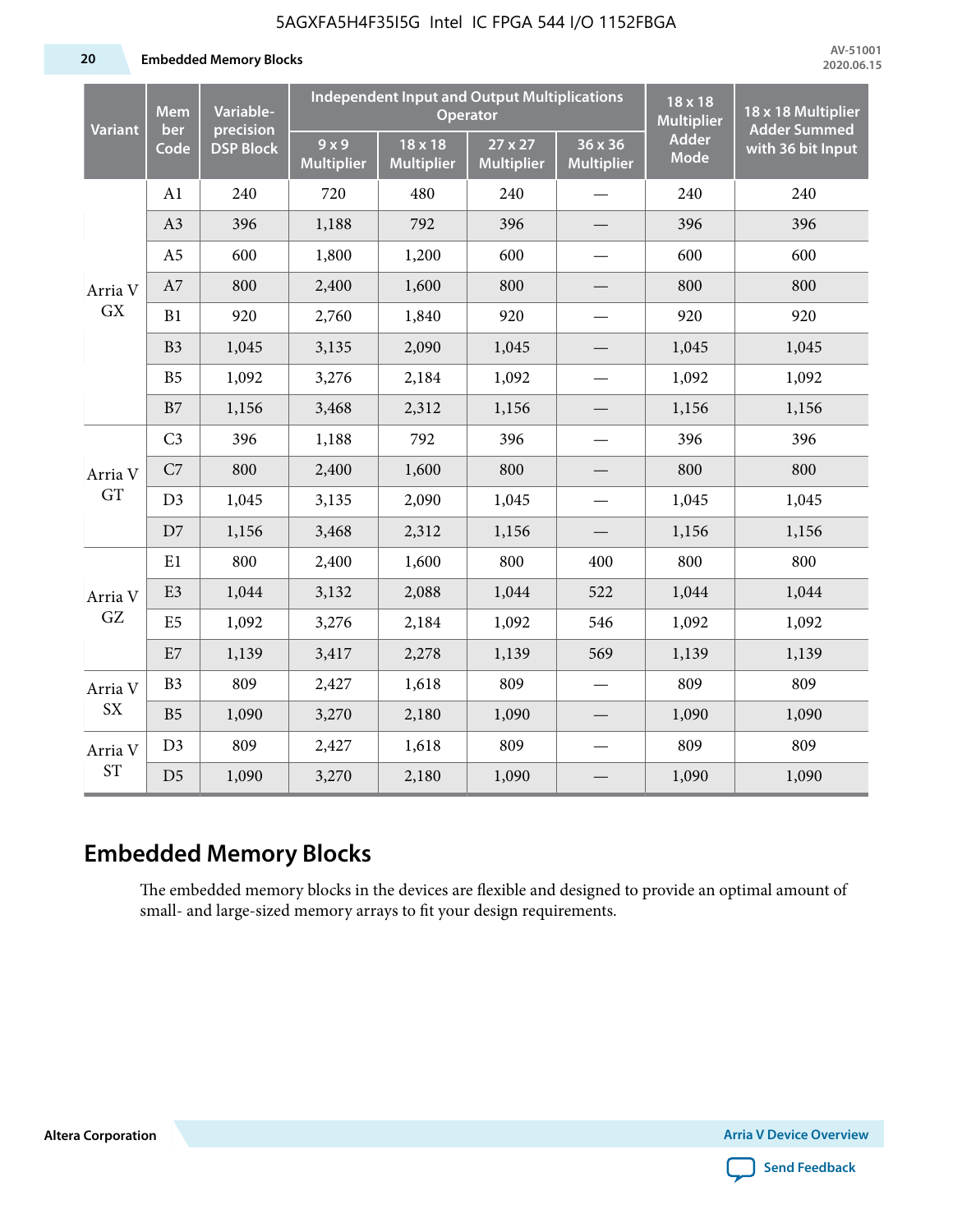# **Types of Embedded Memory**

The Arria V devices contain two types of memory blocks:

- 20 Kb M20K or 10 Kb M10K blocks—blocks of dedicated memory resources. The M20K and M10K blocks are ideal for larger memory arrays while still providing a large number of independent ports.
- 640 bit memory logic array blocks (MLABs)—enhanced memory blocks that are configured from dualpurpose logic array blocks (LABs). The MLABs are ideal for wide and shallow memory arrays. The MLABs are optimized for implementation of shift registers for digital signal processing (DSP) applica‐ tions, wide shallow FIFO buffers, and filter delay lines. Each MLAB is made up of ten adaptive logic modules (ALMs). In the Arria V devices, you can configure these ALMs as ten 32 x 2 blocks, giving you one 32 x 20 simple dual-port SRAM block per MLAB. You can also configure these ALMs, in Arria V GZ devices, as ten 64 x 1 blocks, giving you one 64 x 10 simple dual-port SRAM block per MLAB.

# **Embedded Memory Capacity in Arria V Devices**

|                |                        | <b>M20K</b>  |                        | <b>M10K</b>  |                        | <b>MLAB</b>  |                        |                              |
|----------------|------------------------|--------------|------------------------|--------------|------------------------|--------------|------------------------|------------------------------|
| <b>Variant</b> | <b>Membe</b><br>r Code | <b>Block</b> | <b>RAM Bit</b><br>(Kb) | <b>Block</b> | <b>RAM Bit</b><br>(Kb) | <b>Block</b> | <b>RAM Bit</b><br>(Kb) | <b>Total RAM Bit</b><br>(Kb) |
|                | A1                     |              |                        | 800          | 8,000                  | 741          | 463                    | 8,463                        |
|                | A3                     |              |                        | 1,051        | 10,510                 | 1538         | 961                    | 11,471                       |
|                | A <sub>5</sub>         |              |                        | 1,180        | 11,800                 | 1877         | 1,173                  | 12,973                       |
| Arria V GX     | A7                     |              |                        | 1,366        | 13,660                 | 2317         | 1,448                  | 15,108                       |
|                | B1                     |              |                        | 1,510        | 15,100                 | 2964         | 1,852                  | 16,952                       |
|                | B <sub>3</sub>         |              |                        | 1,726        | 17,260                 | 3357         | 2,098                  | 19,358                       |
|                | B <sub>5</sub>         |              |                        | 2,054        | 20,540                 | 4052         | 2,532                  | 23,072                       |
|                | B7                     |              |                        | 2,414        | 24,140                 | 4650         | 2,906                  | 27,046                       |
|                | C <sub>3</sub>         |              |                        | 1,051        | 10,510                 | 1538         | 961                    | 11,471                       |
| Arria V GT     | C7                     |              |                        | 1,366        | 13,660                 | 2317         | 1,448                  | 15,108                       |
|                | D3                     |              |                        | 1,726        | 17,260                 | 3357         | 2,098                  | 19,358                       |
|                | D7                     |              |                        | 2,414        | 24,140                 | 4650         | 2,906                  | 27,046                       |
| Arria V GZ     | E1                     | 585          | 11,700                 |              |                        | 4,151        | 2,594                  | 14,294                       |
|                | E <sub>3</sub>         | 957          | 19,140                 |              |                        | 6,792        | 4,245                  | 23,385                       |
|                | E <sub>5</sub>         | 1,440        | 28,800                 |              |                        | 7,548        | 4,718                  | 33,518                       |
|                | E7                     | 1,700        | 34,000                 |              |                        | 8,490        | 5,306                  | 39,306                       |
| Arria V SX     | B <sub>3</sub>         |              |                        | 1,729        | 17,290                 | 3223         | 2,014                  | 19,304                       |
|                | B <sub>5</sub>         |              |                        | 2,282        | 22,820                 | 4253         | 2,658                  | 25,478                       |

#### **Table 16: Embedded Memory Capacity and Distribution in Arria V Devices**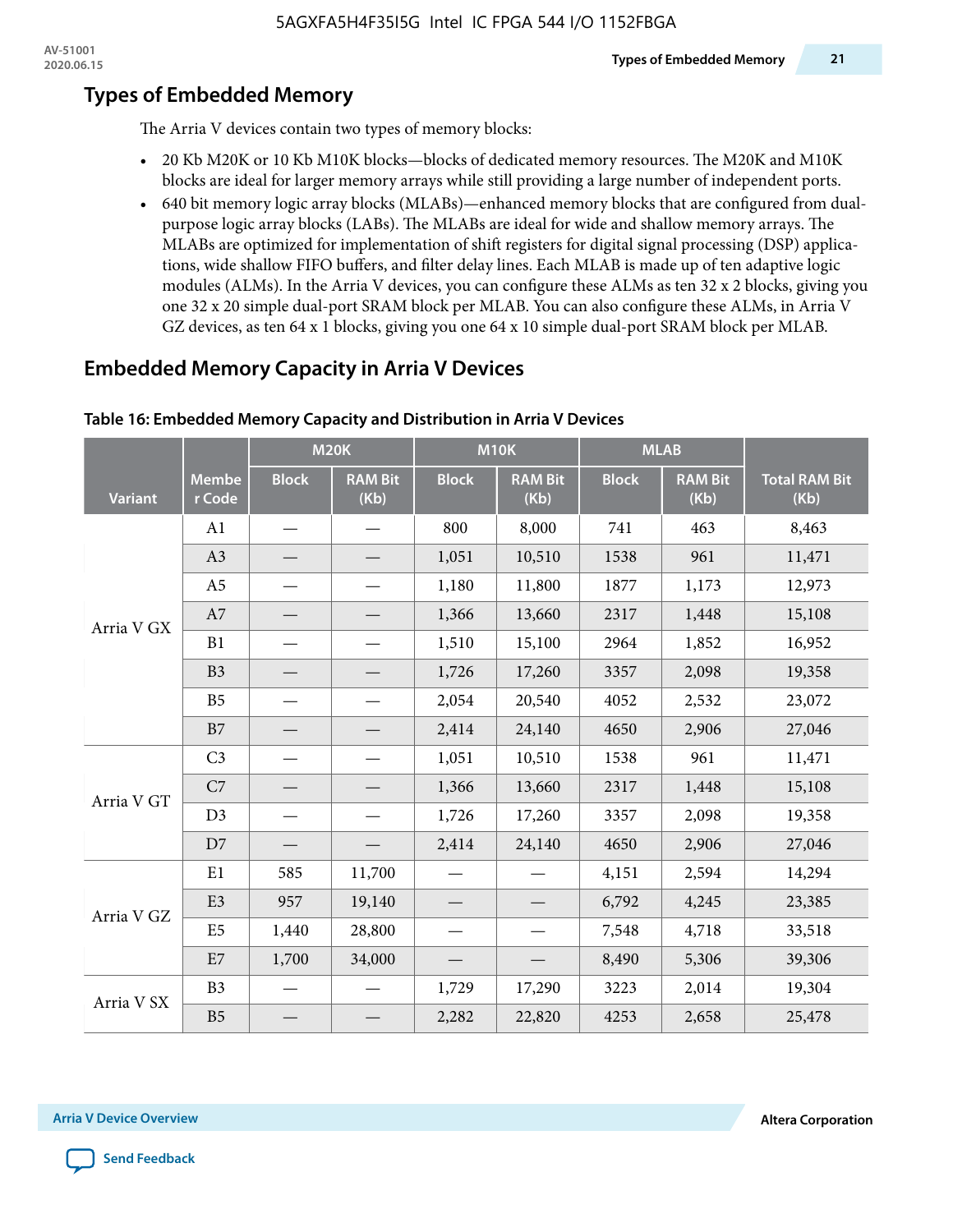|                |                 | <b>M20K</b>  |                        | <b>M10K</b>  |                        | <b>MLAB</b>  |                        |                       |
|----------------|-----------------|--------------|------------------------|--------------|------------------------|--------------|------------------------|-----------------------|
| <b>Variant</b> | Membe<br>r Code | <b>Block</b> | <b>RAM Bit</b><br>(Kb) | <b>Block</b> | <b>RAM Bit</b><br>(Kb) | <b>Block</b> | <b>RAM Bit</b><br>(Kb) | Total RAM Bit<br>(Kb) |
|                | D <sub>3</sub>  |              |                        | 1,729        | 17,290                 | 3223         | 2,014                  | 19,304                |
| Arria V ST     | D <sub>5</sub>  |              |                        | 2,282        | 22,820                 | 4253         | 2,658                  | 25,478                |

# **Embedded Memory Configurations**

#### **Table 17: Supported Embedded Memory Block Configurations for Arria V Devices**

This table lists the maximum configurations supported for the embedded memory blocks. The information is applicable only to the single-port RAM and ROM modes.

| <b>Memory Block</b> | Depth (bits)  | Programmable Width |
|---------------------|---------------|--------------------|
| <b>MLAB</b>         | 32            | x16, x18, or x20   |
|                     | $64^{(11)}$   | x10                |
|                     | 512           | x40                |
|                     | 1K            | x20                |
| M20K                | 2K            | x10                |
|                     | 4K            | x5                 |
|                     | $8\mathrm{K}$ | $\ge 2$            |
|                     | 16K           | x1                 |
|                     | 256           | x40 or x32         |
|                     | 512           | x20 or x16         |
| M10K                | $1\mathrm{K}$ | $x10$ or $x8$      |
|                     | 2K            | $x5$ or $x4$       |
|                     | $4\mathrm{K}$ | x2                 |
|                     | $8\mathrm{K}$ | x1                 |

# **Clock Networks and PLL Clock Sources**

650 MHz Arria V devices have 16 global clock networks capable of up to operation. The clock network architecture is based on Intel's global, quadrant, and peripheral clock structure. This clock structure is supported by dedicated clock input pins and fractional PLLs.

**Note:** To reduce power consumption, the Intel Quartus Prime software identifies all unused sections of the clock network and powers them down.



 $^{(11)}$  Available for Arria V GZ devices only.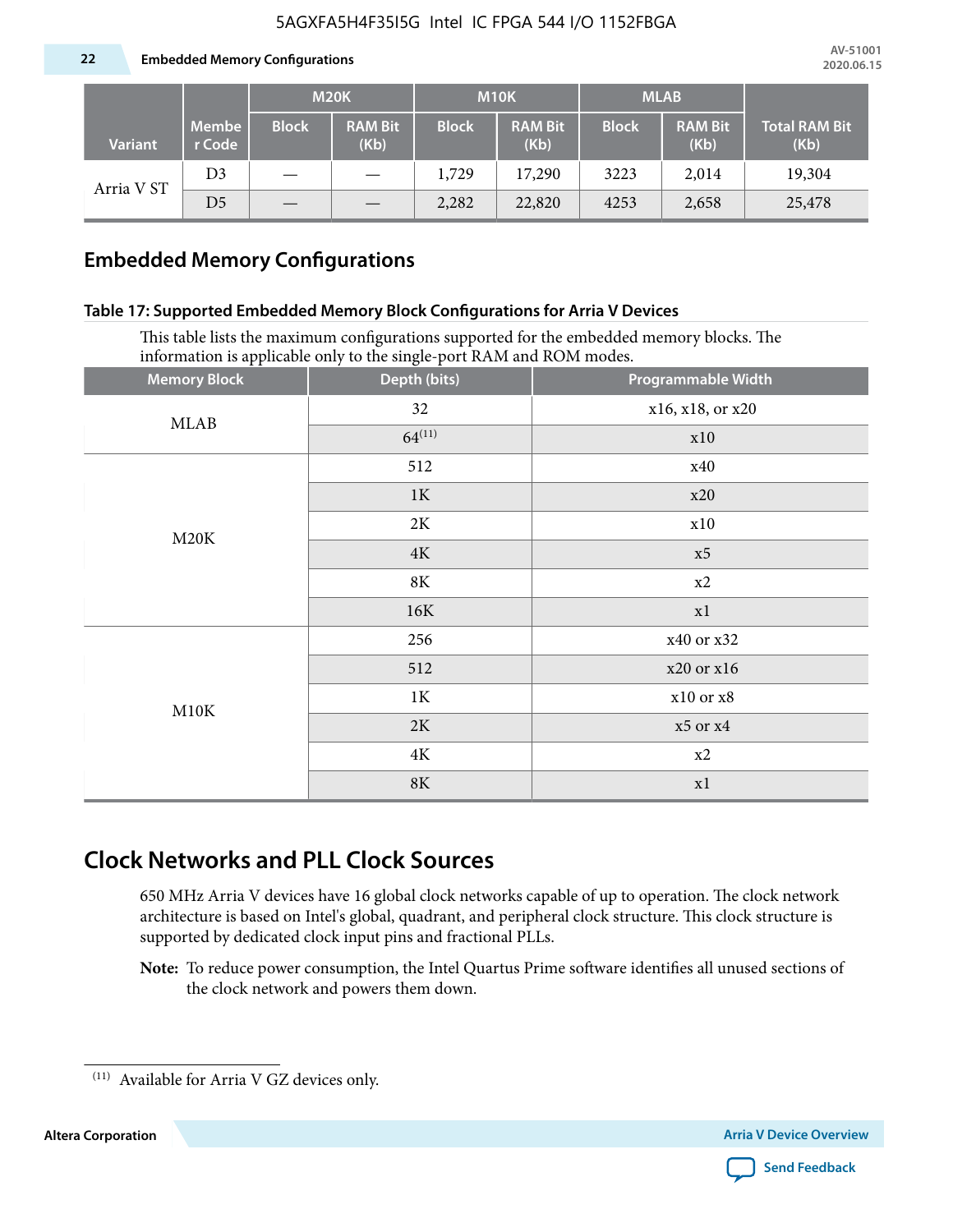#### **PLL Features**

The PLLs in the Arria V devices support the following features:

- Frequency synthesis
- On-chip clock deskew
- Jitter attenuation
- Counter reconfiguration
- Programmable output clock duty cycles
- PLL cascading
- Reference clock switchover
- Programmable bandwidth
- Dynamic phase shift
- Zero delay buffers

#### **Fractional PLL**

In addition to integer PLLs, the Arria V devices use a fractional PLL architecture. The devices have up to 16 PLLs, each with 18 output counters. One fractional PLL can use up to 18 output counters and two adjacent fractional PLLs share the 18 output counters. You can use the output counters to reduce PLL usage in two ways:

- Reduce the number of oscillators that are required on your board by using fractional PLLs
- Reduce the number of clock pins that are used in the device by synthesizing multiple clock frequencies from a single reference clock source

If you use the fractional PLL mode, you can use the PLLs for precision fractional-N frequency synthesis removing the need for off-chip reference clock sources in your design.

The transceiver fractional PLLs that are not used by the transceiver I/Os can be used as general purpose fractional PLLs by the FPGA fabric.

# **FPGA General Purpose I/O**

Arria V devices offer highly configurable GPIOs. The following list describes the features of the GPIOs:

- Programmable bus hold and weak pull-up
- LVDS output buffer with programmable differential output voltage  $(V_{OD})$  and programmable preemphasis
- On-chip parallel termination ( $R<sub>T</sub>$  OCT) for all I/O banks with OCT calibration to limit the termination impedance variation
- On-chip dynamic termination that has the ability to swap between series and parallel termination, depending on whether there is read or write on a common bus for signal integrity
- Unused voltage reference ( VREF ) pins that can be configured as user I/Os ( Arria V GX, GT, SX, and ST only)
- Easy timing closure support using the hard read FIFO in the input register path, and delay-locked loop (DLL) delay chain with fine and coarse architecture

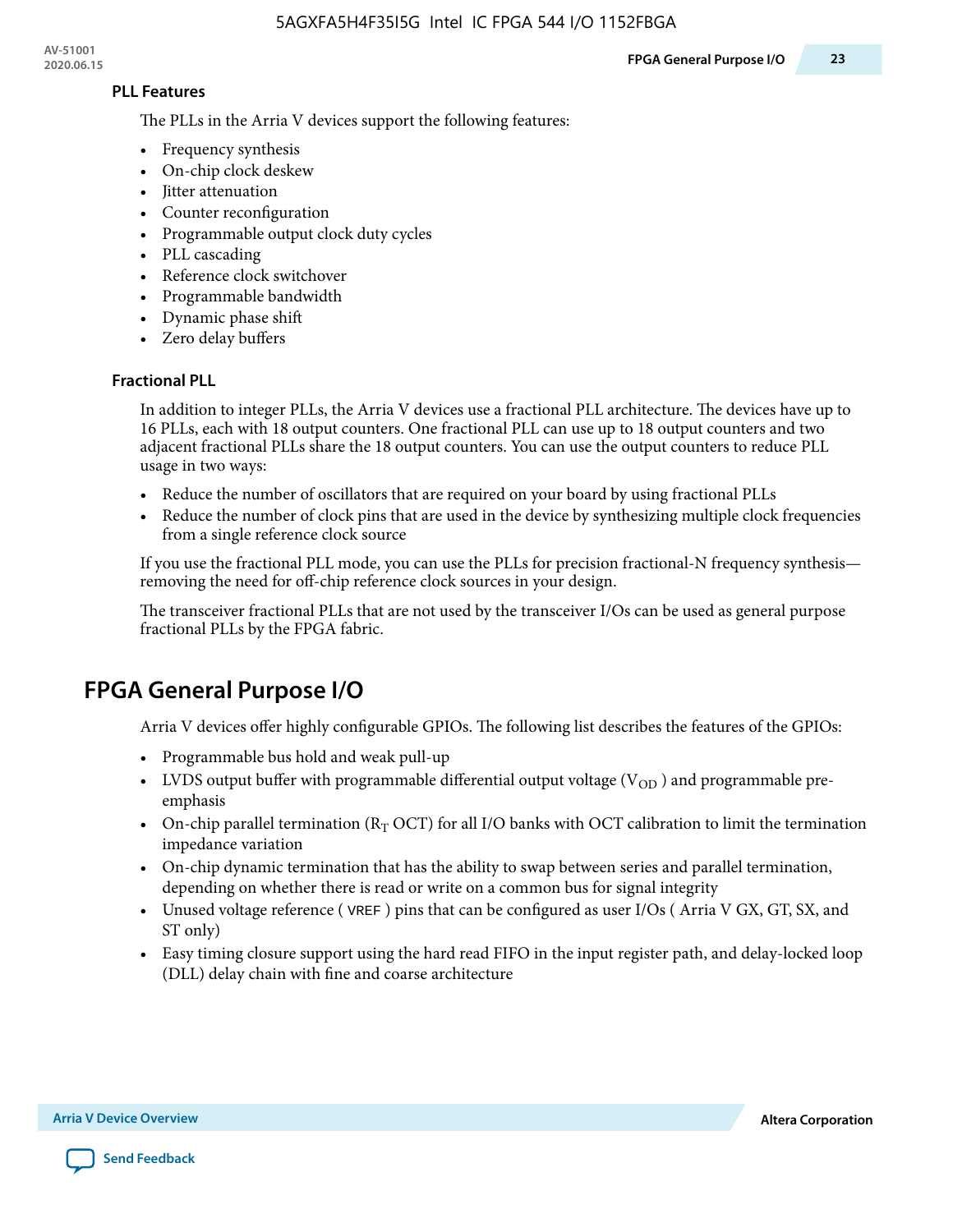# **PCIe Gen1, Gen2, and Gen 3 Hard IP**

Arria V devices contain PCIe hard IP that is designed for performance and ease-of-use. The PCIe hard IP consists of the MAC, data link, and transaction layers.

The PCIe hard IP supports PCIe Gen3, Gen 2, and Gen 1 end point and root port for up to x8 lane configuration.

The PCIe endpoint support includes multifunction support for up to eight functions, as shown in the following figure. The integrated multifunction support reduces the FPGA logic requirements by up to 20,000 LEs for PCIe designs that require multiple peripherals.

#### **Figure 8: PCIe Multifunction for Arria V Devices**



The Arria V PCIe hard IP operates independently from the core logic. This independent operation allows the PCIe link to wake up and complete link training in less than 100 ms while the Arria V device completes loading the programming file for the rest of the device.

In addition, the PCIe hard IP in the Arria V device provides improved end-to-end datapath protection using ECC.

# **External Memory Interface**

This section provides an overview of the external memory interface in Arria V devices.

# **Hard and Soft Memory Controllers**

Arria V GX,GT, SX, and ST devices support up to four hard memory controllers for DDR3 and DDR2 SDRAM devices. Each controller supports 8 to 32 bit components of up to 4 gigabits (Gb) in density with two chip selects and optional ECC. For the Arria V SoC devices, an additional hard memory controller in the HPS supports DDR3, DDR2, and LPDDR2 SDRAM devices.

All Arria V devices support soft memory controllers for DDR3, DDR2, and LPDDR2 SDRAM devices, QDR II+, QDR II, and DDR II+ SRAM devices, and RLDRAM II devices for maximum flexibility.

**Note:** DDR3 SDRAM leveling is supported only in Arria V GZ devices.



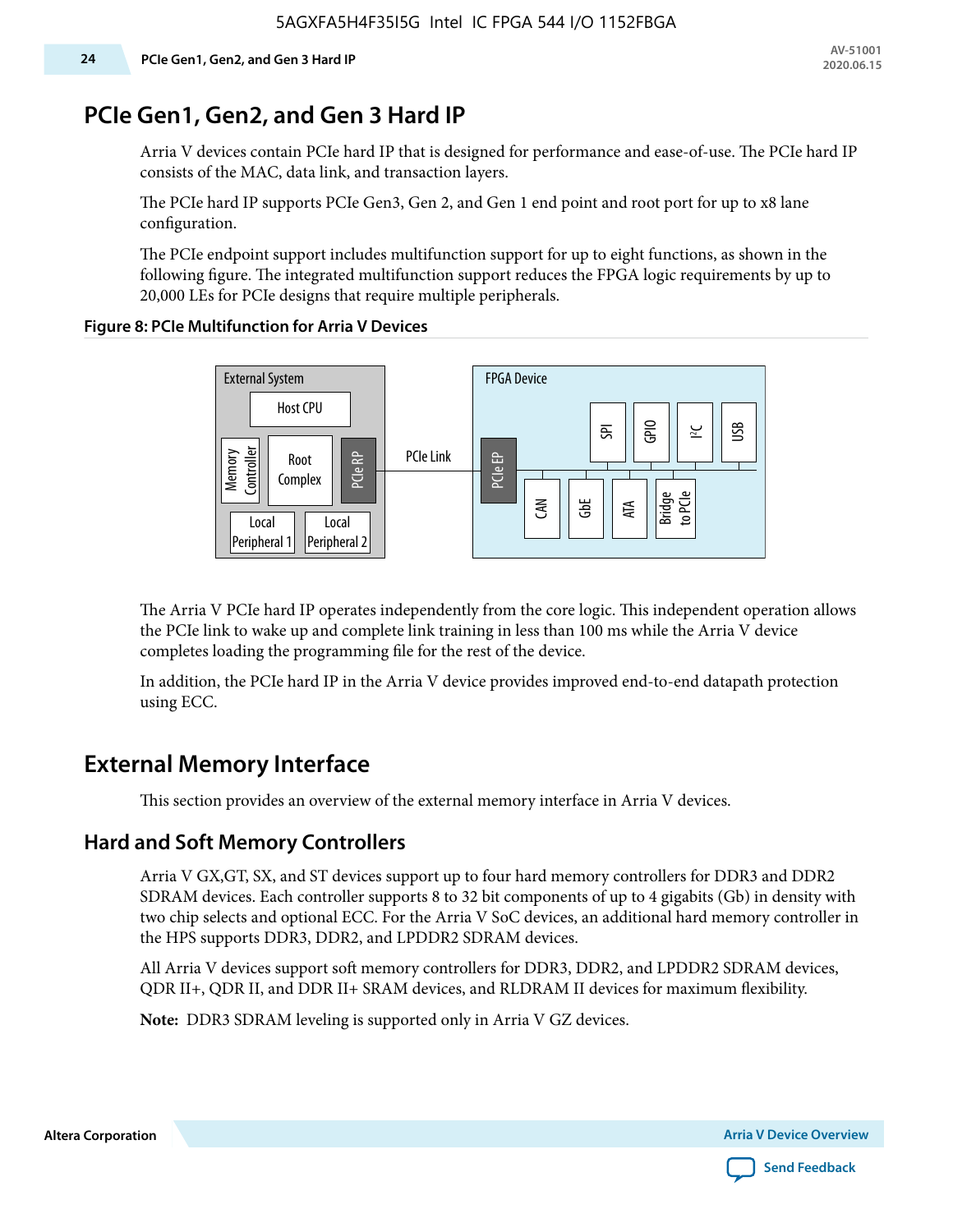# **External Memory Performance**

| <b>Interface</b>       | <b>Voltage</b> | <b>Hard Controller</b><br>(MHz) | <b>Soft Controller (MHz)</b>  |                   |  |
|------------------------|----------------|---------------------------------|-------------------------------|-------------------|--|
|                        | (V)            | Arria V GX, GT, SX,<br>and ST   | Arria V GX, GT, SX,<br>and ST | <b>Arria V GZ</b> |  |
| <b>DDR3 SDRAM</b>      | 1.5            | 533                             | 667                           | 800               |  |
|                        | 1.35           | 533                             | 600                           | 800               |  |
| <b>DDR2 SDRAM</b>      | 1.8            | 400                             | 400                           | 400               |  |
| LPDDR2<br><b>SDRAM</b> | 1.2            |                                 | 400                           |                   |  |
| <b>RLDRAM 3</b>        | 1.2            |                                 |                               | 667               |  |
| <b>RLDRAM II</b>       | 1.8            |                                 | 400                           | 533               |  |
|                        | 1.5            |                                 | 400                           | 533               |  |
| QDR II+ SRAM           | 1.8            |                                 | 400                           | 500               |  |
|                        | 1.5            |                                 | 400                           | 500               |  |
| <b>QDR II SRAM</b>     | 1.8            |                                 | 400                           | 333               |  |
|                        | 1.5            |                                 | 400                           | 333               |  |
| $DDR II+$              | 1.8            |                                 | 400                           |                   |  |
| SRAM <sup>(12)</sup>   | 1.5            |                                 | 400                           |                   |  |

#### **Table 18: External Memory Interface Performance in Arria V Devices**

#### **Related Information**

#### **[External Memory Interface Spec Estimator](https://www.altera.com/solutions/technology/external-memory/spec-estimator.html)**

For the latest information and to estimate the external memory system performance specification, use Intel's External Memory Interface Spec Estimator tool.

# **HPS External Memory Performance**

#### **Table 19: HPS External Memory Interface Performance**

The hard processor system (HPS) is available in Arria V SoC devices only.

| <b>Interface</b> | Voltage (V) | <b>HPS Hard Controller (MHz)</b> |
|------------------|-------------|----------------------------------|
| DDR3 SDRAM       | 1.5         | 533                              |
|                  | 1.35        | 533                              |
| LPDDR2 SDRAM     |             | 333                              |



<sup>(12)</sup> Not available as Intel IP.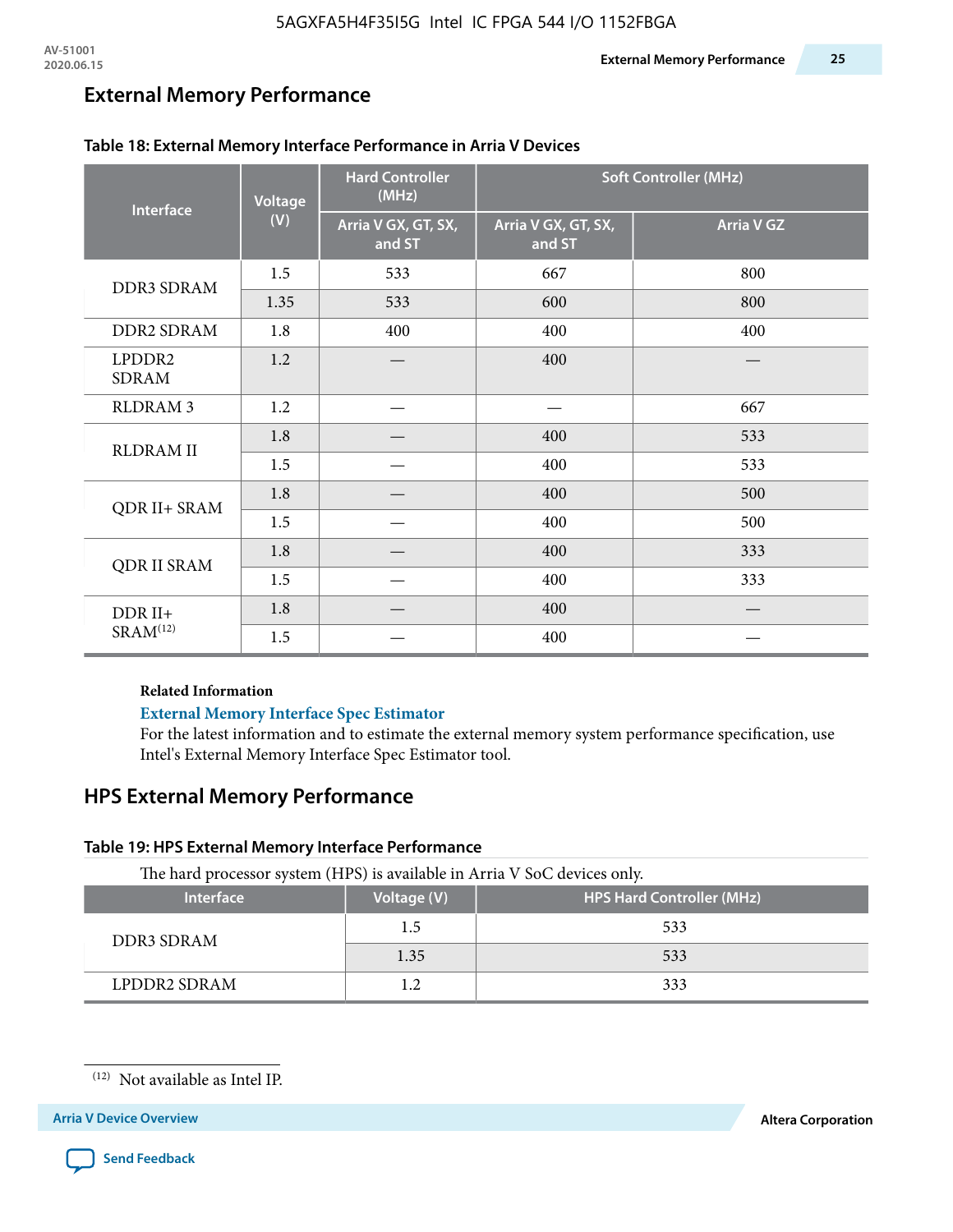#### **26 Low-Power Serial Transceivers**

#### **Related Information**

#### **[External Memory Interface Spec Estimator](https://www.altera.com/solutions/technology/external-memory/spec-estimator.html)**

For the latest information and to estimate the external memory system performance specification, use Intel's External Memory Interface Spec Estimator tool.

# **Low-Power Serial Transceivers**

Arria V devices deliver the industry's lowest power consumption per transceiver channel:

- 12.5 Gbps transceivers at less than 170 mW
- 10 Gbps transceivers at less than 165 mW
- 6 Gbps transceivers at less than 105 mW

Arria V transceivers are designed to be compliant with a wide range of protocols and data rates.

### **Transceiver Channels**

The transceivers are positioned on the left and right outer edges of the device. The transceiver channels consist of the physical medium attachment (PMA), physical coding sublayer (PCS), and clock networks.

The following figures are graphical representations of a top view of the silicon die, which corresponds to a reverse view for flip chip packages. Different Arria V devices may have different floorplans than the ones shown in the figures.

**Altera Corporation Arria V Device Overview**

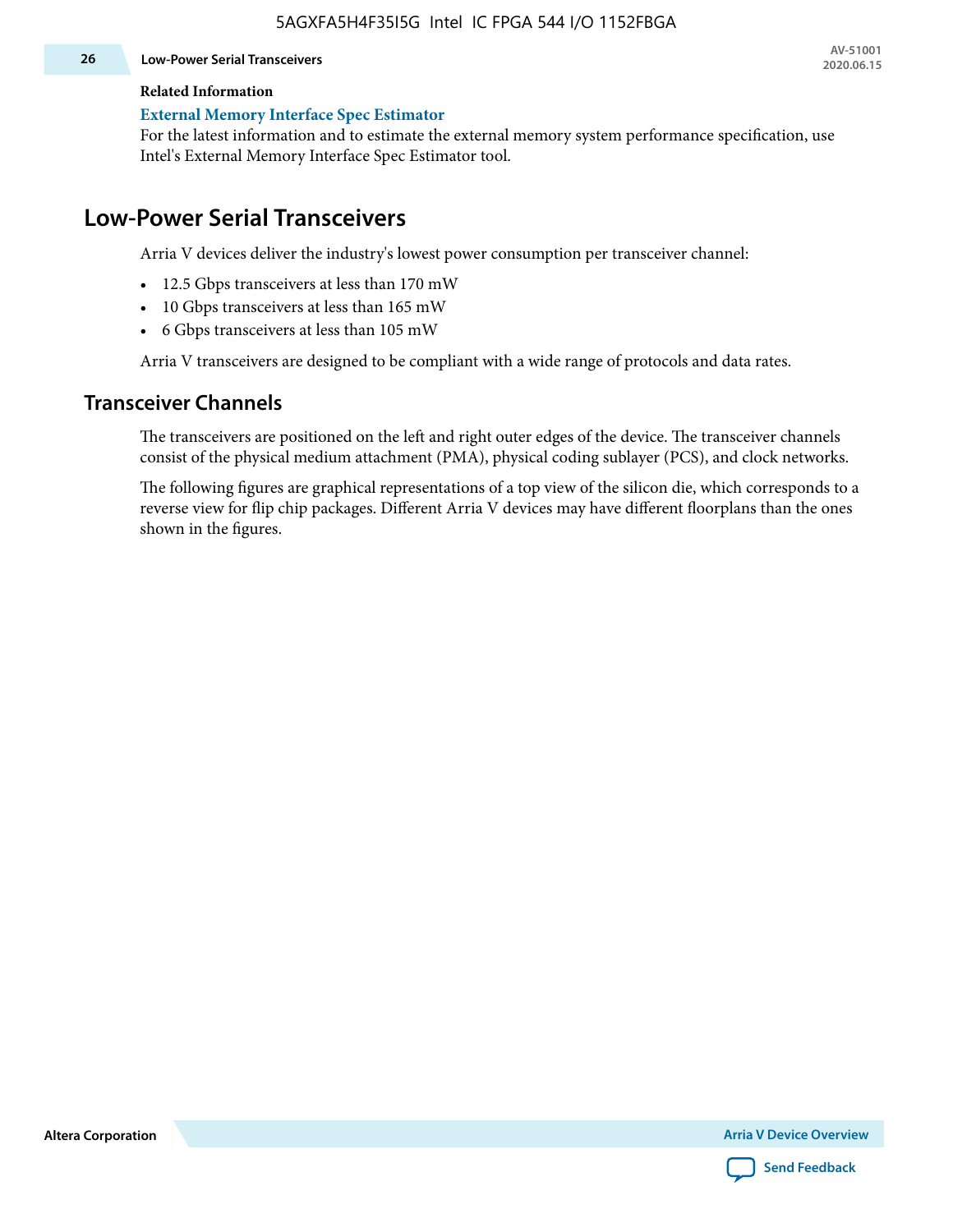#### **Figure 9: Device Chip Overview for Arria V GX and GT Devices**



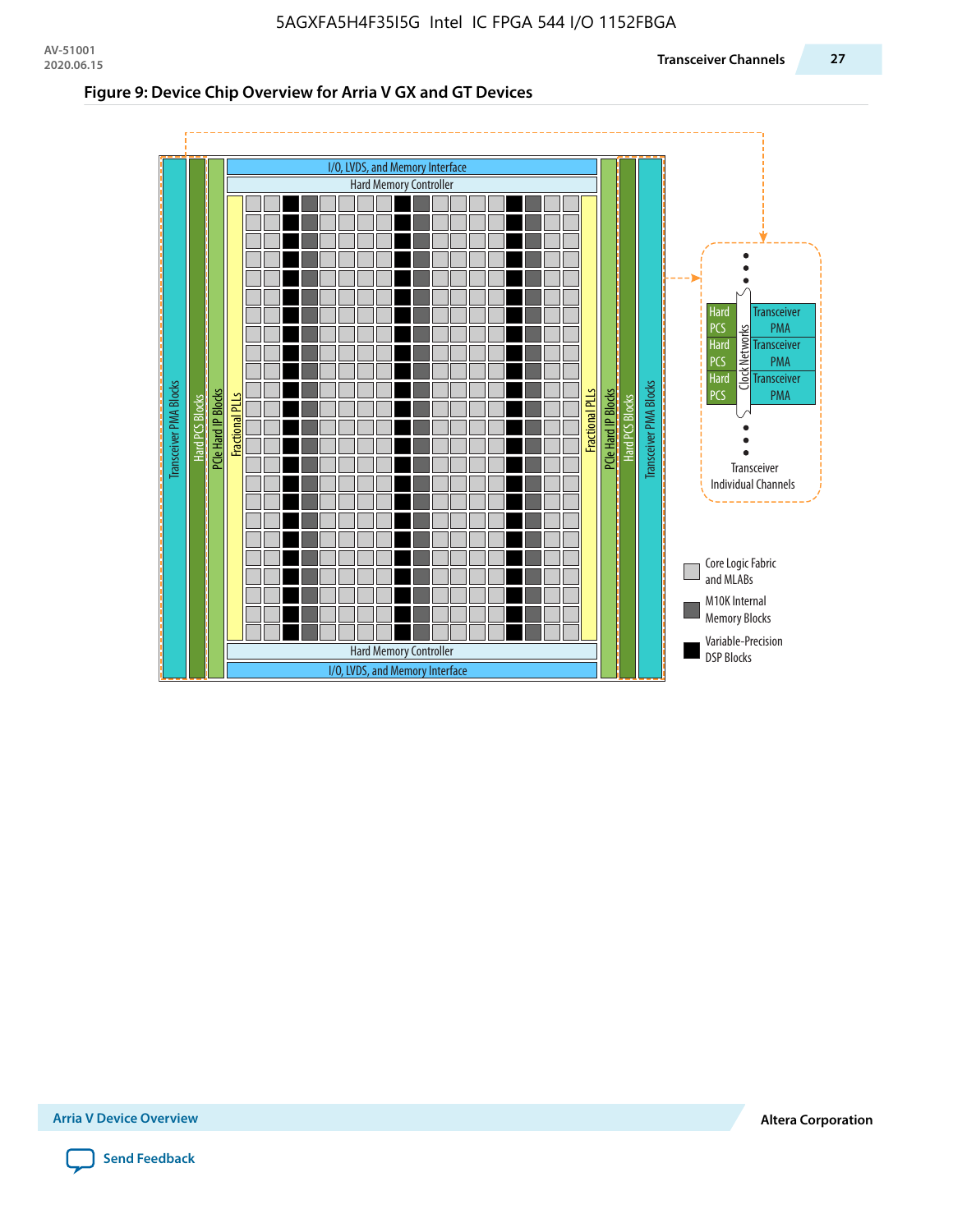#### **Figure 10: Device Chip Overview for Arria V GZ Devices**



**Altera Corporation Arria V Device Overview**

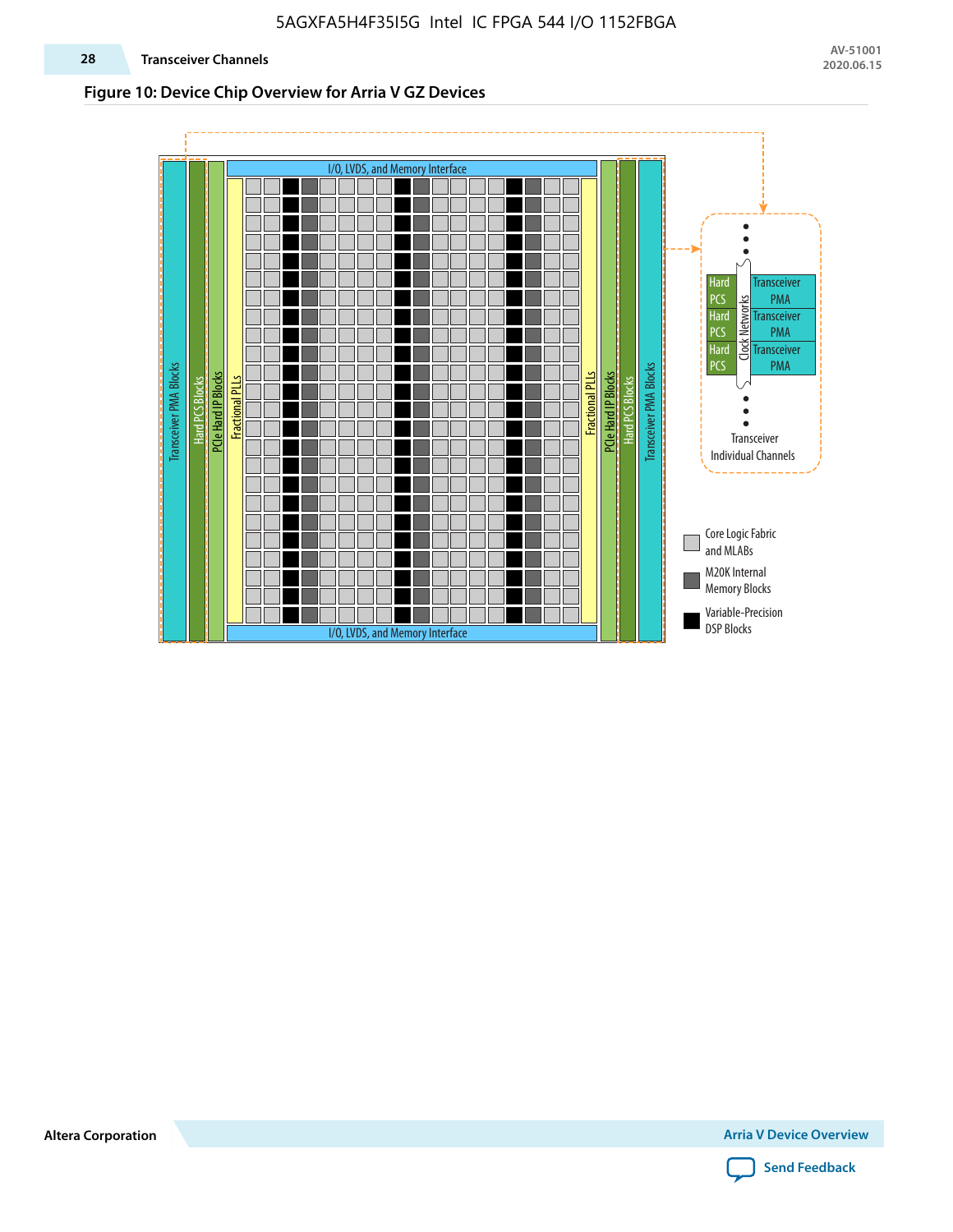#### **Figure 11: Device Chip Overview for Arria V SX and ST Devices**



### **PMA Features**

To prevent core and I/O noise from coupling into the transceivers, the PMA block is isolated from the rest of the chip—ensuring optimal signal integrity. For the transceivers, you can use the channel PLL of an unused receiver PMA as an additional transmit PLL.

#### **Table 20: PMA Features of the Transceivers in Arria V Devices**

| <b>Features</b>      | <b>Capability</b>                                                                                                                                                                                |
|----------------------|--------------------------------------------------------------------------------------------------------------------------------------------------------------------------------------------------|
| Backplane support    | • Arria V GX, GT, SX, and ST devices—Driving capability at<br>6.5536 Gbps with up to 25 dB channel loss<br>• Arria V GZ devices-Driving capability at 12.5 Gbps with up to<br>16 dB channel loss |
| Chip-to-chip support | Arria V GX, GT, SX, and ST devices—Up to 10.3125 Gbps<br>• Arria V GZ devices-Up to 12.5 Gbps                                                                                                    |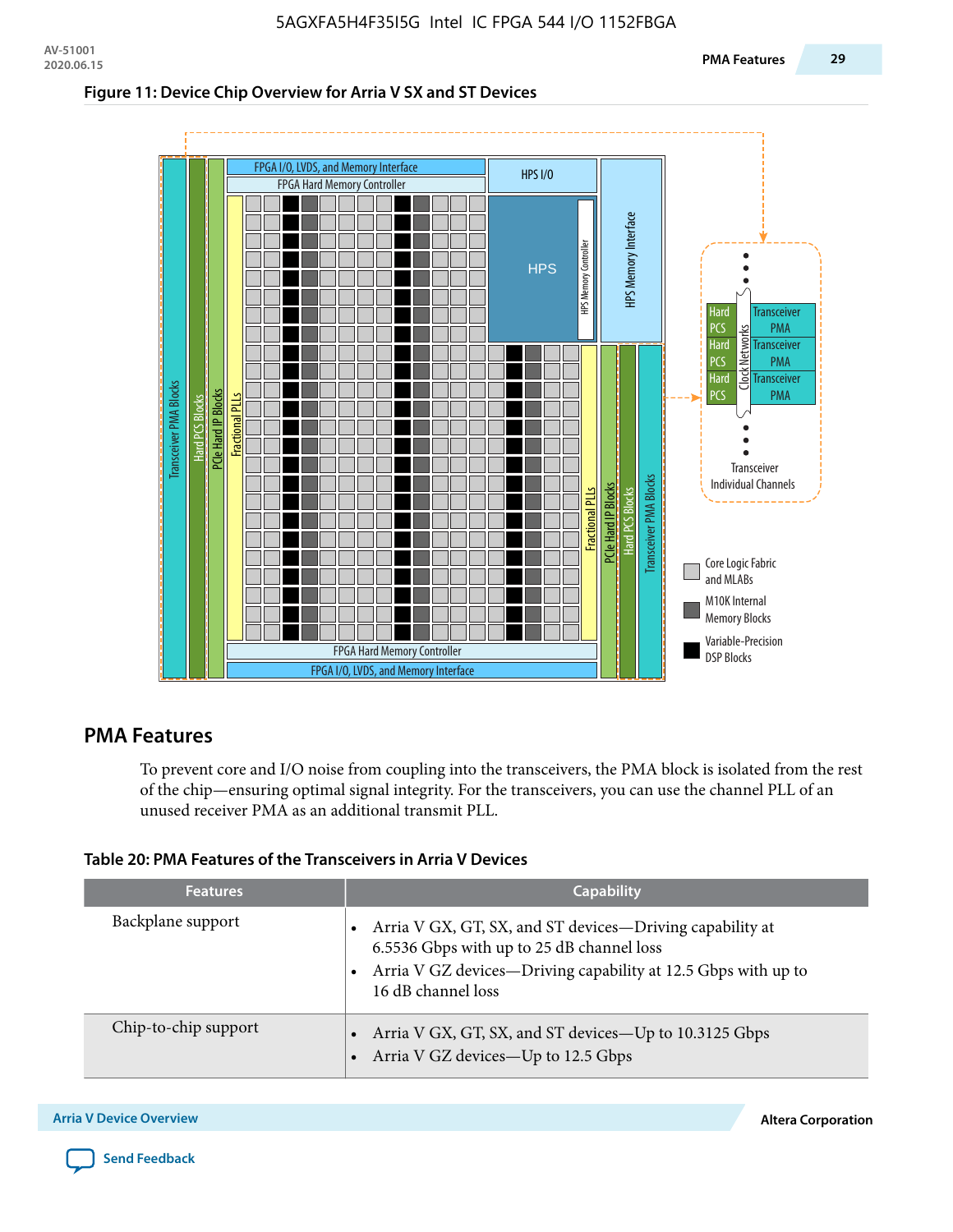#### **30 PCS Features**

| <b>Features</b>                                              | <b>Capability</b>                                                                                                                                                             |
|--------------------------------------------------------------|-------------------------------------------------------------------------------------------------------------------------------------------------------------------------------|
| PLL-based clock recovery                                     | Superior jitter tolerance                                                                                                                                                     |
| Programmable serializer and<br>deserializer (SERDES)         | Flexible SERDES width                                                                                                                                                         |
| Equalization and pre-emphasis                                | • Arria V GX, GT, SX, and ST devices—Up to 14.37 dB of<br>pre-emphasis and up to 4.7 dB of equalization<br>Arria V GZ devices—4-tap pre-emphasis and de-emphasis<br>$\bullet$ |
| Ring oscillator transmit PLLs                                | 611 Mbps to 10.3125 Gbps                                                                                                                                                      |
| LC oscillator ATX transmit PLLs<br>(Arria V GZ devices only) | 600 Mbps to 12.5 Gbps                                                                                                                                                         |
| Input reference clock range                                  | 27 MHz to 710 MHz                                                                                                                                                             |
| Transceiver dynamic reconfigu-<br>ration                     | Allows the reconfiguration of a single channel without affecting the<br>operation of other channels                                                                           |

# **PCS Features**

The Arria V core logic connects to the PCS through an 8, 10, 16, 20, 32, 40, 64, 66, or 67 bit interface, depending on the transceiver data rate and protocol. Arria V devices contain PCS hard IP to support PCIe Gen1, Gen2, and Gen3, GbE, Serial RapidIO (SRIO), GPON, and CPRI.

All other standard and proprietary protocols within the following speed ranges are also supported:

- 611 Mbps to 6.5536 Gbps—supported through the custom double-width mode (up to 6.5536 Gbps) and custom single-width mode (up to 3.75 Gbps) of the transceiver PCS hard IP.
- 6.5536 Gbps to 10.3125 Gbps—supported through dedicated 80 or 64 bit interface that bypass the PCS hard IP and connects the PMA directly to the core logic. In Arria V GZ, this is supported in the transceiver PCS hard IP.

#### **Table 21: Transceiver PCS Features for Arria V GX, GT, ST, and SX Devices**

| PCS Support <sup>(13)</sup>              | <b>Data Rates</b><br>(Gbps) | <b>Transmitter Data Path Feature</b> | <b>Receiver Data Path Feature</b> |
|------------------------------------------|-----------------------------|--------------------------------------|-----------------------------------|
| Custom single- and<br>double-width modes | $0.611$ to<br>$~10-6.5536$  | Phase compensation FIFO              | Word aligner<br>8B/10B decoder    |
| <b>SRIO</b>                              | 1.25 to 6.25                | Byte serializer<br>8B/10B encoder    | Byte deserializer                 |
| Serial ATA                               | 1.5, 3.0, 6.0               |                                      | Phase compensation FIFO           |





<sup>(13)</sup> Data rates above 6.5536 Gbps up to 10.3125 Gbps, such as 10GBASE-R, are supported through the soft PCS.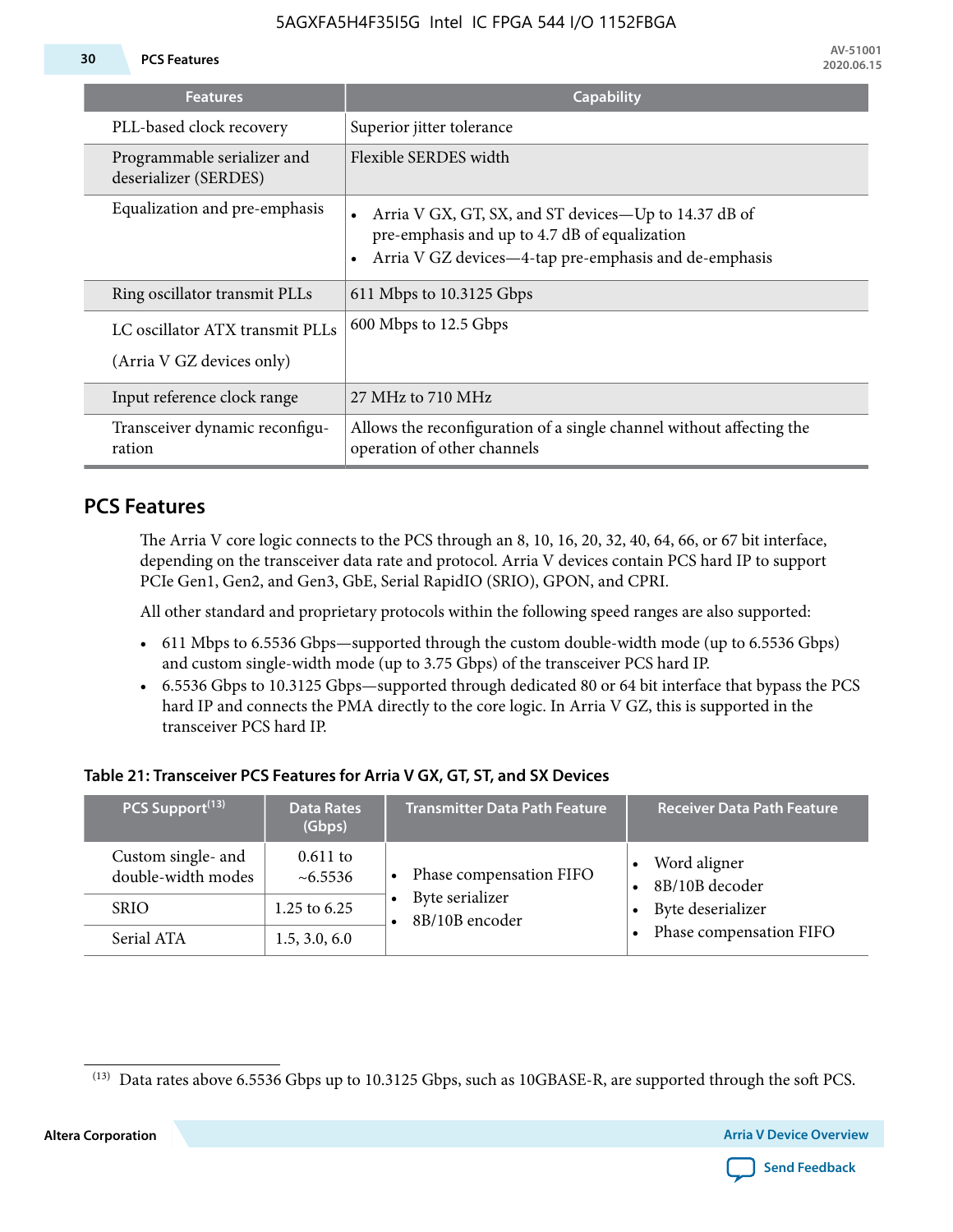**AV-51001 2020.06.15 PCS Features 31**

| PCS Support <sup>(13)</sup>                                    | <b>Data Rates</b><br>(Gbps)    | <b>Transmitter Data Path Feature</b>                                                                                                      | <b>Receiver Data Path Feature</b>                                                                                                                                          |
|----------------------------------------------------------------|--------------------------------|-------------------------------------------------------------------------------------------------------------------------------------------|----------------------------------------------------------------------------------------------------------------------------------------------------------------------------|
| PCIe Gen1<br>(x1, x2, x4, x8)<br>PCIe Gen2(14)<br>(x1, x2, x4) | 2.5 and 5.0                    | Phase compensation FIFO<br>Byte serializer<br>8B/10B encoder<br>PIPE 2.0 interface to the core<br>$\bullet$<br>logic                      | Word aligner<br>8B/10B decoder<br>Byte deserializer<br>Phase compensation FIFO<br>Rate match FIFO<br>PIPE 2.0 interface to the<br>core logic                               |
| GbE                                                            | 1.25                           | Phase compensation FIFO<br>Byte serializer<br>8B/10B encoder                                                                              | Word aligner<br>8B/10B decoder<br>Byte deserializer<br>Phase compensation FIFO<br>Rate match FIFO                                                                          |
| XAUI <sup>(15)</sup>                                           | 3.125                          | Phase compensation FIFO<br>Byte serializer<br>$\bullet$<br>8B/10B encoder<br>$\bullet$<br>XAUI state machine for<br>bonding four channels | Word aligner<br>$\bullet$<br>8B/10B decoder<br>Byte deserializer<br>Phase compensation FIFO<br>XAUI state machine for<br>realigning four channels<br>Deskew FIFO circuitry |
| <b>SDI</b>                                                     | $0.27^{(16)}$ , 1.485,<br>2.97 | Phase compensation FIFO<br>$\bullet$<br>Byte serializer                                                                                   | Byte deserializer<br>Phase compensation FIFO                                                                                                                               |
| $GPON^{(17)}$                                                  | 1.25 and 2.5                   |                                                                                                                                           |                                                                                                                                                                            |
| CPRI <sup>(18)</sup>                                           | 0.6144 to 6.144                | Phase compensation FIFO<br>$\bullet$<br>Byte serializer<br>$\bullet$<br>8B/10B encoder<br>$\bullet$<br>TX deterministic latency           | Word aligner<br>8B/10B decoder<br>Byte deserializer<br>Phase compensation FIFO<br>RX deterministic latency                                                                 |

<sup>(13)</sup> Data rates above 6.5536 Gbps up to 10.3125 Gbps, such as 10GBASE-R, are supported through the soft PCS.

<sup>(14)</sup> PCIe Gen2 is supported only through the PCIe hard IP.

 $^{(15)}\,$  XAUI is supported through the soft PCS.

<sup>(16)</sup> The 0.27 Gbps data rate is supported using oversampling user logic that you must implement in the FPGA fabric.

<sup>(17)</sup> The GPON standard does not support burst mode.

<sup>(18)</sup> CPRI data rates above 6.5536 Gbps, such as 9.8304 Gbps, are supported through the soft PCS.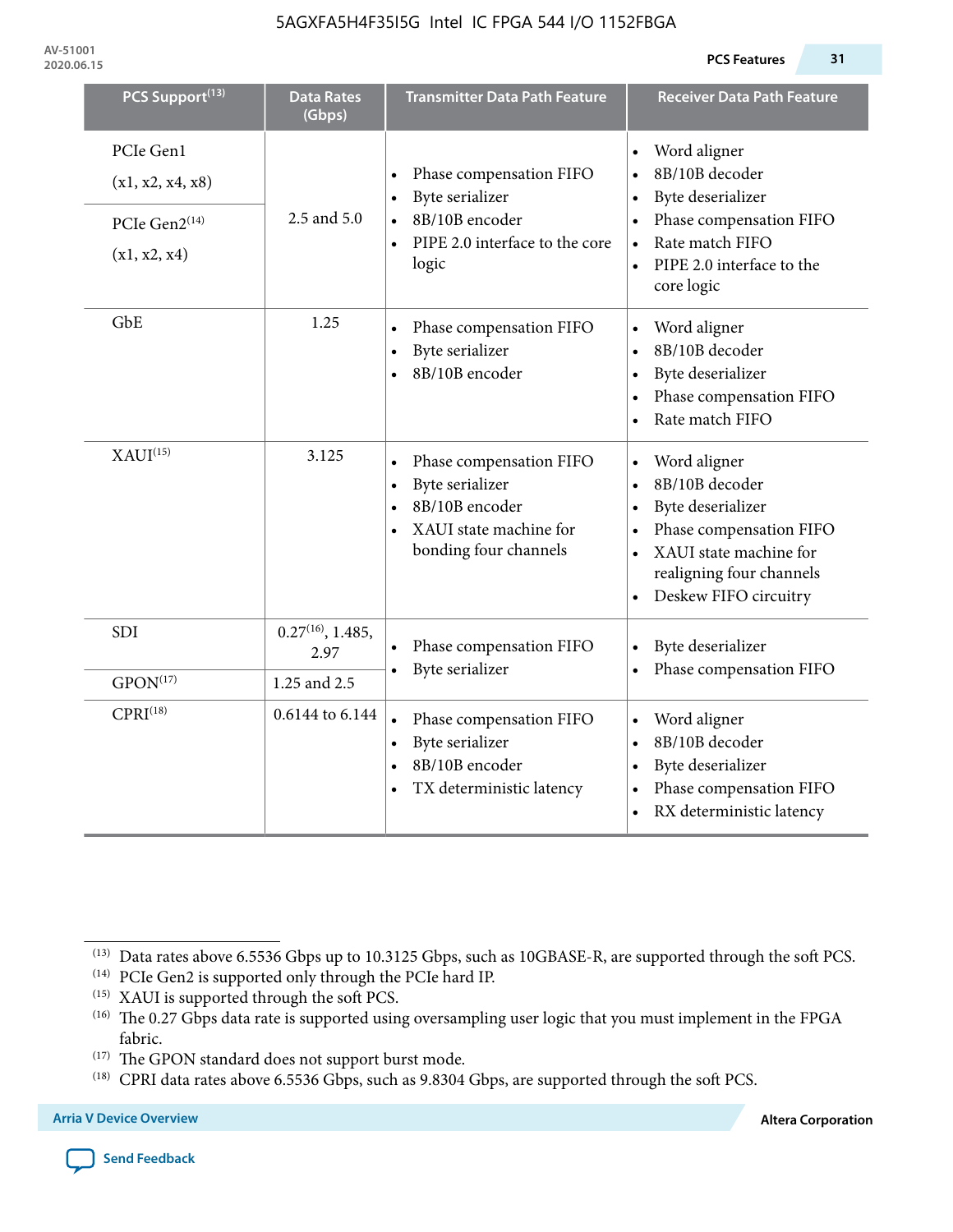#### **32 PCS Features**

#### **Table 22: Transceiver PCS Features for Arria V GZ Devices**

| Protocol                                                      | <b>Data Rates</b><br>(Gbps) | <b>Transmitter Data Path Features</b>                                                                                                                                                  | <b>Receiver Data Path Features</b>                                                                                                                                                                                                        |
|---------------------------------------------------------------|-----------------------------|----------------------------------------------------------------------------------------------------------------------------------------------------------------------------------------|-------------------------------------------------------------------------------------------------------------------------------------------------------------------------------------------------------------------------------------------|
| <b>Custom PHY</b><br><b>GPON</b>                              | 0.6 to 9.80<br>1.25 and 2.5 | Phase compensation FIFO<br>$\bullet$<br>Byte serializer<br>8B/10B encoder<br>Bit-slip<br>$\bullet$<br>Channel bonding<br>$\bullet$                                                     | Word aligner<br>$\bullet$<br>Deskew FIFO<br>$\bullet$<br>Rate match FIFO<br>$\bullet$<br>8B/10B decoder<br>$\bullet$<br>Byte deserializer<br>$\bullet$<br>Byte ordering<br>$\bullet$                                                      |
| Custom 10G PHY                                                | 9.98 to 12.5                | <b>TX FIFO</b><br>Gear box<br>$\bullet$<br>Bit-slip<br>$\bullet$                                                                                                                       | <b>RX FIFO</b><br>Gear box                                                                                                                                                                                                                |
| PCIe Gen1<br>(x1, x2 x4, x8)<br>PCIe Gen2<br>(x1, x2, x4, x8) | 2.5 and 5.0                 | Phase compensation FIFO<br>$\bullet$<br>Byte serializer<br>$\bullet$<br>8B/10B encoder<br>Bit-slip<br>$\bullet$<br>Channel bonding<br>$\bullet$<br>PIPE 2.0 interface to core<br>logic | Word aligner<br>$\bullet$<br>Deskew FIFO<br>$\bullet$<br>Rate match FIFO<br>$\bullet$<br>8B/10B decoder<br>$\bullet$<br>Byte deserializer,<br>$\bullet$<br>Byte ordering<br>$\bullet$<br>PIPE 2.0 interface to core<br>$\bullet$<br>logic |
| PCIe Gen3<br>(x1, x2, x4, x8)                                 | 8.0                         | Phase compensation FIFO<br>$\bullet$<br>128B/130B encoder<br>Scrambler<br>$\bullet$<br>Gear box<br>$\bullet$<br>Bit-slip<br>$\bullet$                                                  | Block synchronization<br>$\bullet$<br>Rate match FIFO<br>$\bullet$<br>128B/130B decoder<br>$\bullet$<br>Descrambler<br>$\bullet$<br>Phase compensation FIFO<br>$\bullet$                                                                  |
| 10GbE                                                         | 10.3125                     | TX FIFO<br>$\bullet$<br>64B/66B encoder<br>$\bullet$<br>Scrambler<br>Gear box<br>٠                                                                                                     | <b>RX FIFO</b><br>$\bullet$<br>64B/66B decoder<br>Descrambler<br>$\bullet$<br>Block synchronization<br>$\bullet$<br>Gear box<br>$\bullet$                                                                                                 |
| Interlaken                                                    | 3.125 to 12.5               | <b>TX FIFO</b><br>Frame generator<br>$\bullet$<br>CRC-32 generator<br>$\bullet$<br>Scrambler<br>$\bullet$<br>Disparity generator<br>٠<br>Gear box<br>$\bullet$                         | <b>RX FIFO</b><br>$\bullet$<br>Frame generator<br>٠<br>CRC-32 checker<br>$\bullet$<br>Frame decoder<br>$\bullet$<br>Descrambler<br>$\bullet$<br>Disparity checker<br>٠<br>Block synchronization<br>$\bullet$<br>Gear box<br>$\bullet$     |

**Altera Corporation Arria V Device Overview**

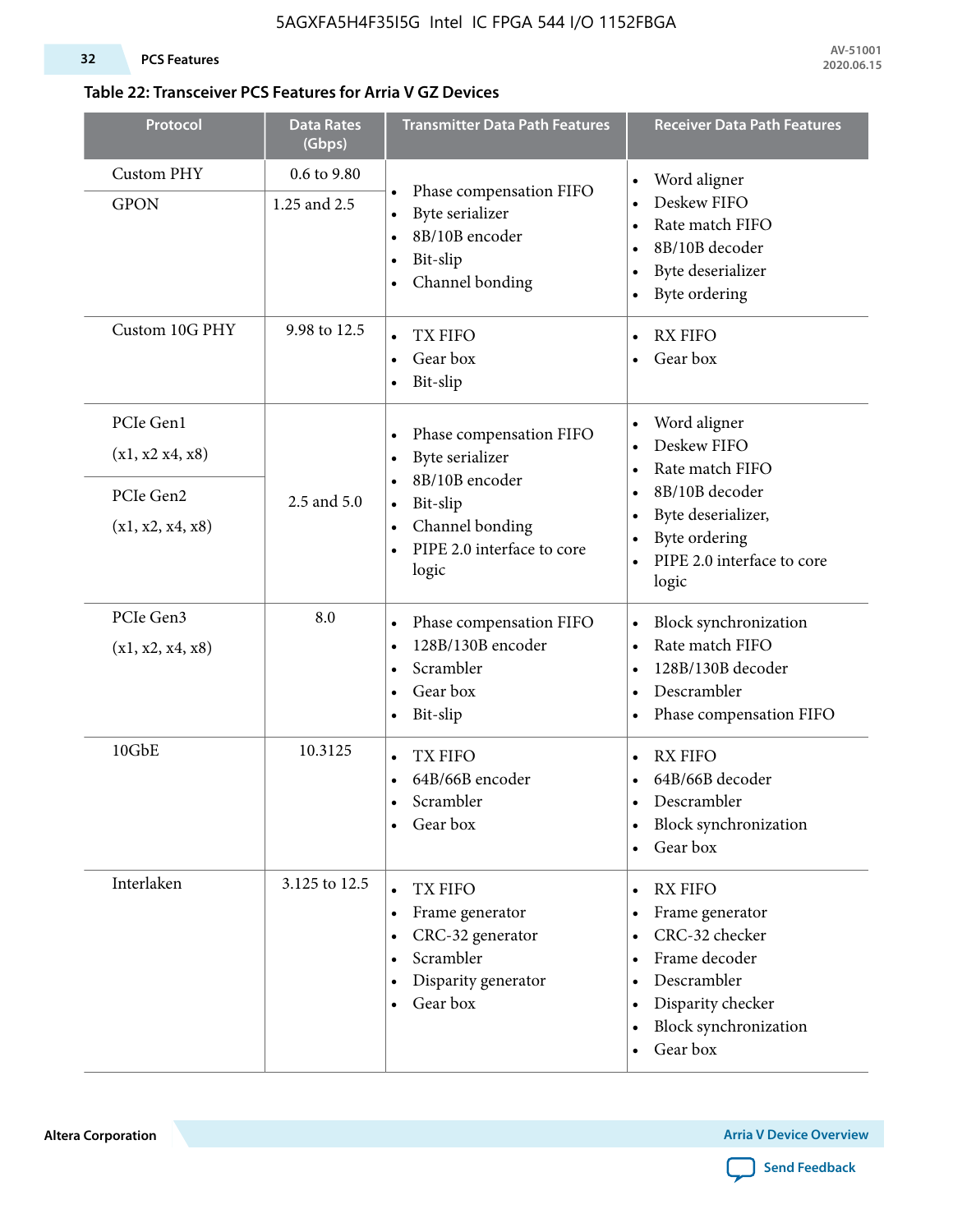| Protocol                                     | <b>Data Rates</b><br>(Gbps)       | <b>Transmitter Data Path Features</b>                                                                                                           | <b>Receiver Data Path Features</b>                                                                                                                                                                                     |
|----------------------------------------------|-----------------------------------|-------------------------------------------------------------------------------------------------------------------------------------------------|------------------------------------------------------------------------------------------------------------------------------------------------------------------------------------------------------------------------|
| 40GBASE-R Ethernet<br>100GBASE-R<br>Ethernet | 4 x 10.3125<br>10 x 10.3125       | TX FIFO<br>64B/66B encoder<br>$\bullet$<br>Scrambler<br>Alignment marker insertion<br>Gearbox<br><b>Block stripper</b><br>٠                     | <b>RX FIFO</b><br>$\bullet$<br>64B/66B decoder<br>Descrambler<br>Lane reorder<br>$\bullet$<br>Deskew<br>Alignment marker lock<br>$\bullet$<br>Block synchronization<br>Gear box<br>Destripper                          |
| 40G and 100G OTN                             | $(4+1)$ x 11.3<br>$(10+1)$ x 11.3 | TX FIFO<br>$\bullet$<br>Channel bonding<br>$\bullet$<br>Byte serializer                                                                         | <b>RX FIFO</b><br>$\bullet$<br>Lane deskew<br>Byte deserializer                                                                                                                                                        |
| GbE                                          | 1.25                              | Phase compensation FIFO<br>Byte serializer<br>8B/10B encoder<br>Bit-slip<br>Channel bonding<br>$\bullet$<br>GbE state machine                   | Word aligner<br>$\bullet$<br>Deskew FIFO<br>Rate match FIFO<br>$\bullet$<br>8B/10B decoder<br>Byte deserializer<br>٠<br>Byte ordering<br>GbE state machine                                                             |
| <b>XAUI</b>                                  | 3.125 to 4.25                     | Phase compensation FIFO<br>Byte serializer<br>8B/10B encoder<br>Bit-slip<br>Channel bonding<br>XAUI state machine for<br>bonding four channels  | Word aligner<br>$\bullet$<br>Deskew FIFO<br>$\bullet$<br>Rate match FIFO<br>$\bullet$<br>8B/10B decoder<br>$\bullet$<br>Byte deserializer<br>Byte ordering<br>XAUI state machine for<br>realigning four channels       |
| <b>SRIO</b>                                  | 1.25 to 6.25                      | Phase compensation FIFO<br>Byte serializer<br>8B/10B encoder<br>Bit-slip<br>Channel bonding<br>SRIO V2.1-compliant x2 and<br>x4 channel bonding | Word aligner<br>$\bullet$<br>Deskew FIFO<br>Rate match FIFO<br>8B/10B decoder<br>$\bullet$<br>Byte deserializer<br>$\bullet$<br>Byte ordering<br>$\bullet$<br>SRIO V2.1-compliant x2<br>and x4 deskew state<br>machine |

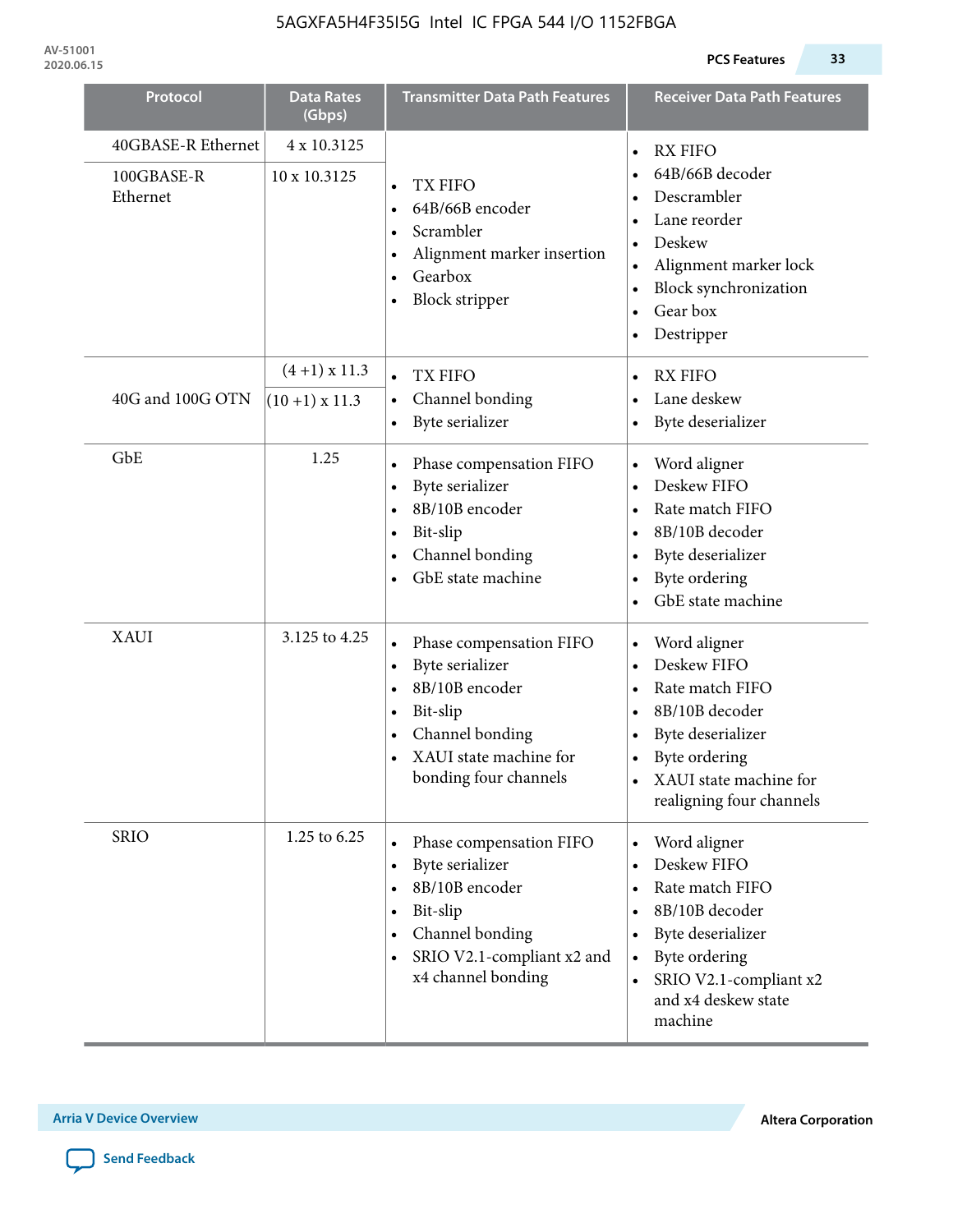# **SoC with HPS**

Each SoC combines an FPGA fabric and an HPS in a single device. This combination delivers the flexibility of programmable logic with the power and cost savings of hard IP in these ways:

- Reduces board space, system power, and bill of materials cost by eliminating a discrete embedded processor
- Allows you to differentiate the end product in both hardware and software, and to support virtually any interface standard
- Extends the product life and revenue through in-field hardware and software updates

# **HPS Features**

The HPS consists of a dual-core Arm\* Cortex-A9 MPCore\* processor, a rich set of peripherals, and a shared multiport SDRAM memory controller, as shown in the following figure.

#### **Figure 12: HPS with Dual-Core Arm Cortex-A9 MPCore Processor**



**Altera Corporation Arria V Device Overview**

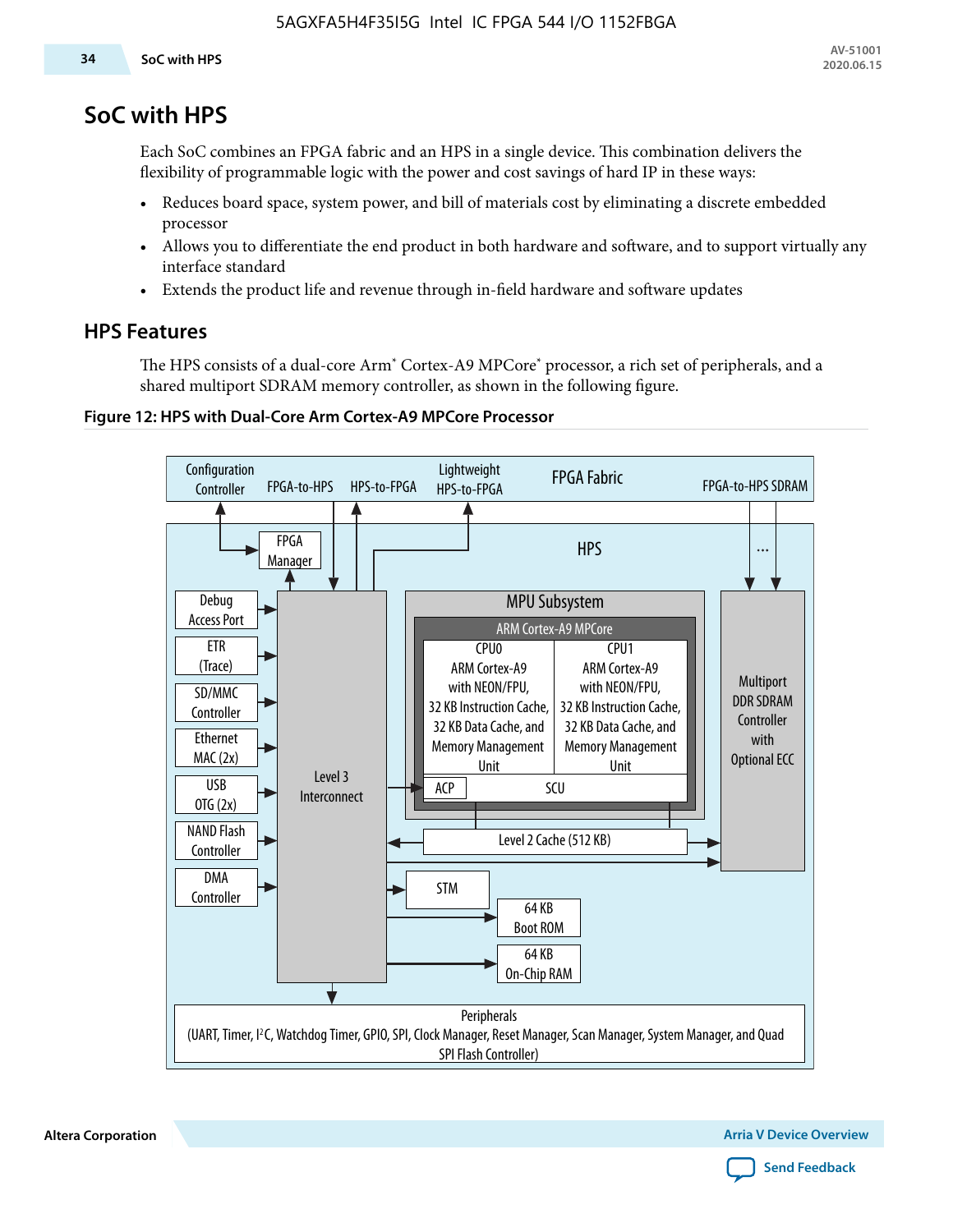#### **System Peripherals and Debug Access Port**

Each Ethernet MAC, USB OTG, NAND flash controller, and SD/MMC controller module has an integrated DMA controller. For modules without an integrated DMA controller, an additional DMA controller module provides up to eight channels of high-bandwidth data transfers. Peripherals that communicate off-chip are multiplexed with other peripherals at the HPS pin level. This allows you to choose which peripherals to interface with other devices on your PCB.

The debug access port provides interfaces to industry standard JTAG debug probes and supports Arm CoreSight debug and core traces to facilitate software development.

#### **HPS–FPGA AXI Bridges**

The HPS–FPGA bridges, which support the Advanced Microcontroller Bus Architecture  $(AMBA^@)$ Advanced eXtensible Interface  $(AXI^{\mathbb{N}})$  specifications, consist of the following bridges:

- FPGA-to-HPS AXI bridge—a high-performance bus supporting 32, 64, and 128 bit data widths that allows the FPGA fabric to issue transactions to slaves in the HPS.
- HPS-to-FPGA AXI bridge—a high-performance bus supporting 32, 64, and 128 bit data widths that allows the HPS to issue transactions to slaves in the FPGA fabric.
- Lightweight HPS-to-FPGA AXI bridge—a lower latency 32 bit width bus that allows the HPS to issue transactions to slaves in the FPGA fabric. This bridge is primarily used for control and status register (CSR) accesses to peripherals in the FPGA fabric.

The HPS–FPGA AXI bridges allow masters in the FPGA fabric to communicate with slaves in the HPS logic, and vice versa. For example, the HPS-to-FPGA AXI bridge allows you to share memories instanti ated in the FPGA fabric with one or both microprocessors in the HPS, while the FPGA-to-HPS AXI bridge allows logic in the FPGA fabric to access the memory and peripherals in the HPS.

Each HPS–FPGA bridge also provides asynchronous clock crossing for data transferred between the FPGA fabric and the HPS.

#### **HPS SDRAM Controller Subsystem**

The HPS SDRAM controller subsystem contains a multiport SDRAM controller and DDR PHY that are shared between the FPGA fabric (through the FPGA-to-HPS SDRAM interface), the level 2 (L2) cache, and the level 3 (L3) system interconnect. The FPGA-to-HPS SDRAM interface supports AMBA AXI and Avalon® Memory-Mapped (Avalon-MM) interface standards, and provides up to six individual ports for access by masters implemented in the FPGA fabric.

To maximize memory performance, the SDRAM controller subsystem supports command and data reordering, deficit round-robin arbitration with aging, and high-priority bypass features. The SDRAM controller subsystem supports DDR2, DDR3, or LPDDR2 devices up to 4 Gb in density operating at up to 533 MHz (1066 Mbps data rate).

# **FPGA Configuration and Processor Booting**

The FPGA fabric and HPS in the SoC are powered independently. You can reduce the clock frequencies or gate the clocks to reduce dynamic power, or shut down the entire FPGA fabric to reduce total system power.

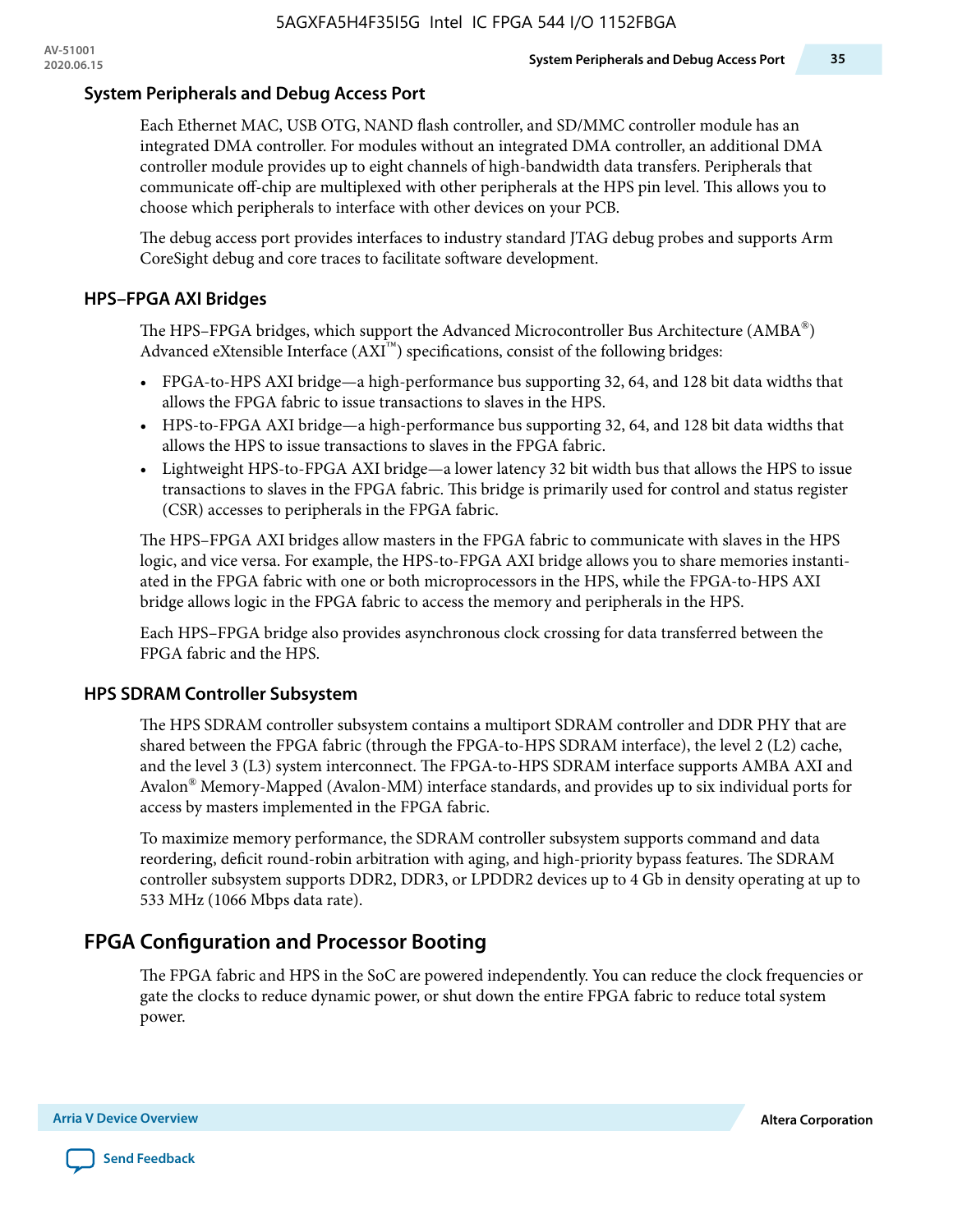#### **36 Hardware and Software Development**

You can configure the FPGA fabric and boot the HPS independently, in any order, providing you with more design flexibility:

- You can boot the HPS independently. After the HPS is running, the HPS can fully or partially reconfigure the FPGA fabric at any time under software control. The HPS can also configure other FPGAs on the board through the FPGA configuration controller.
- You can power up both the HPS and the FPGA fabric together, configure the FPGA fabric first, and then boot the HPS from memory accessible to the FPGA fabric.

**Note:** Although the FPGA fabric and HPS are on separate power domains, the HPS must remain powered up during operation while the FPGA fabric can be powered up or down as required.

#### **Related Information**

• **[Arria V GT, GX, ST, and SX Device Family Pin Connection Guidelines](https://www.altera.com/content/dam/altera-www/global/en_US/pdfs/literature/dp/arria-v/pcg-01013.pdf)**

Provides detailed information about power supply pin connection guidelines and power regulator sharing.

• **[Arria V GZ Device Family Pin Connection Guidelines](https://www.altera.com/content/dam/altera-www/global/en_US/pdfs/literature/dp/arria-v/pcg-01016.pdf)** Provides detailed information about power supply pin connection guidelines and power regulator sharing.

### **Hardware and Software Development**

For hardware development, you can configure the HPS and connect your soft logic in the FPGA fabric to the HPS interfaces using the Platform Designer (Standard) system integration tool in the Intel Quartus Prime software.

For software development, the Arm-based SoC devices inherit the rich software development ecosystem available for the Arm Cortex-A9 MPCore processor. The software development process for Intel SoCs follows the same steps as those for other SoC devices from other manufacturers. Support for Linux, VxWorks® , and other operating systems is available for the SoCs. For more information on the operating systems support availability, contact the Intel sales team.

You can begin device-specific firmware and software development on the Intel SoC Virtual Target. The Virtual Target is a fast PC-based functional simulation of a target development system—a model of a complete development board that runs on a PC. The Virtual Target enables the development of device-specific production software that can run unmodified on actual hardware.

#### **Related Information**

**[International Intel Sales Support Offices](https://www.altera.com/about/contact/contact/international-altera-sales-offices.html)**

# **Dynamic and Partial Reconfiguration**

The Arria V devices support dynamic reconfiguration and partial reconfiguration.

# **Dynamic Reconfiguration**

The dynamic reconfiguration feature allows you to dynamically change the transceiver data rates, PMA settings, or protocols of a channel, without affecting data transfer on adjacent channels. This feature is ideal for applications that require on-the-fly multiprotocol or multirate support. You can reconfigure the PMA, PCS, and PCIe hard IP blocks with dynamic reconfiguration.

**Altera Corporation Arria V Device Overview**

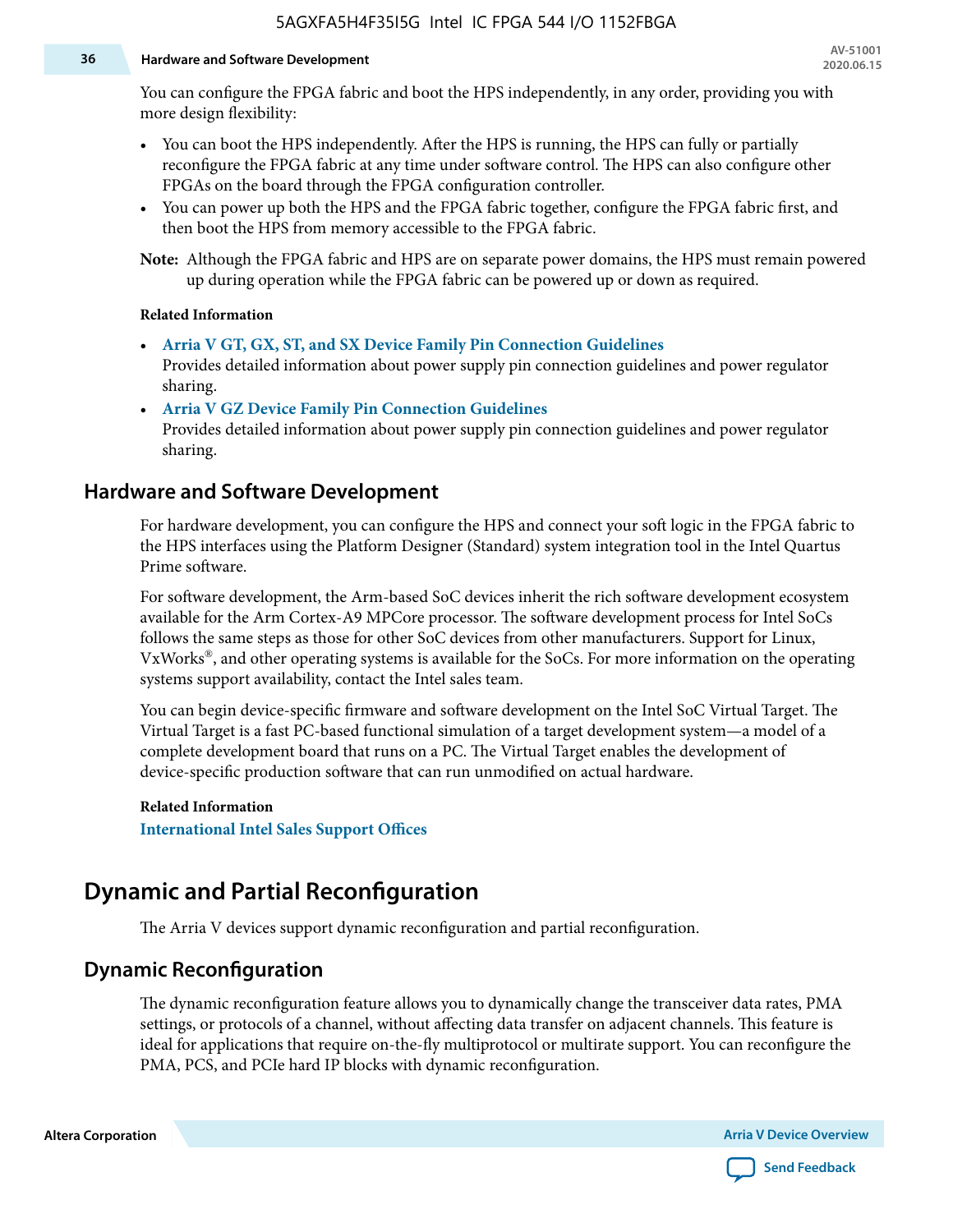# **Partial Reconfiguration**

**Note:** Partial reconfiguration is an advanced feature of the device family. If you are interested in using partial reconfiguration, contact Intel for support.

Partial reconfiguration allows you to reconfigure part of the device while other sections of the device remain operational. This capability is important in systems with critical uptime requirements because it allows you to make updates or adjust functionality without disrupting services.

Apart from lowering cost and power consumption, partial reconfiguration increases the effective logic density of the device because placing device functions that do not operate simultaneously is not necessary. Instead, you can store these functions in external memory and load them whenever the functions are required. This capability reduces the size of the device because it allows multiple applications on a single device—saving the board space and reducing the power consumption.

Intel simplifies the time-intensive task of partial reconfiguration by building this capability on top of the proven incremental compile and design flow in the Intel Quartus Prime design software. With the Intel solution, you do not need to know all the intricate device architecture details to perform a partial reconfi‐ guration.

Partial reconfiguration is supported through the FPP x16 configuration interface. You can seamlessly use partial reconfiguration in tandem with dynamic reconfiguration to enable simultaneous partial reconfiguration of both the device core and transceivers.

# **Enhanced Configuration and Configuration via Protocol**

| schemes.                                                            |                             |                                             |                |                        |               |                                                    |                                       |
|---------------------------------------------------------------------|-----------------------------|---------------------------------------------|----------------|------------------------|---------------|----------------------------------------------------|---------------------------------------|
| <b>Mode</b>                                                         | <b>Data</b><br><b>Width</b> | <b>Max</b><br><b>Clock</b><br>Rate<br>(MHz) | Rate<br>(Mbps) | Max Data Decompression | <b>Design</b> | <b>Partial</b><br>Security Reconfiguration<br>(20) | <b>Remote System</b><br><b>Update</b> |
| AS through the<br>EPCS and EPCQ<br>serial configura-<br>tion device | $1 \text{ bit}, 4$<br>bits  | 100                                         |                | <b>Yes</b>             | <b>Yes</b>    |                                                    | Yes                                   |
| PS through<br>CPLD or<br>external<br>microcontroller                | 1 bit                       | 125                                         | 125            | <b>Yes</b>             | <b>Yes</b>    |                                                    |                                       |

#### **Table 23: Configuration Schemes and Features of Arria V Devices**

Arria V devices support 1.8 V, 2.5 V, 3.0 V, and 3.3  $V^{(19)}$  programming voltages and several configuration schemes.



<sup>(19)</sup> Arria V GZ does not support 3.3 V.

 $(20)$  Partial reconfiguration is an advanced feature of the device family. If you are interested in using partial reconfiguration, contact Intel for support.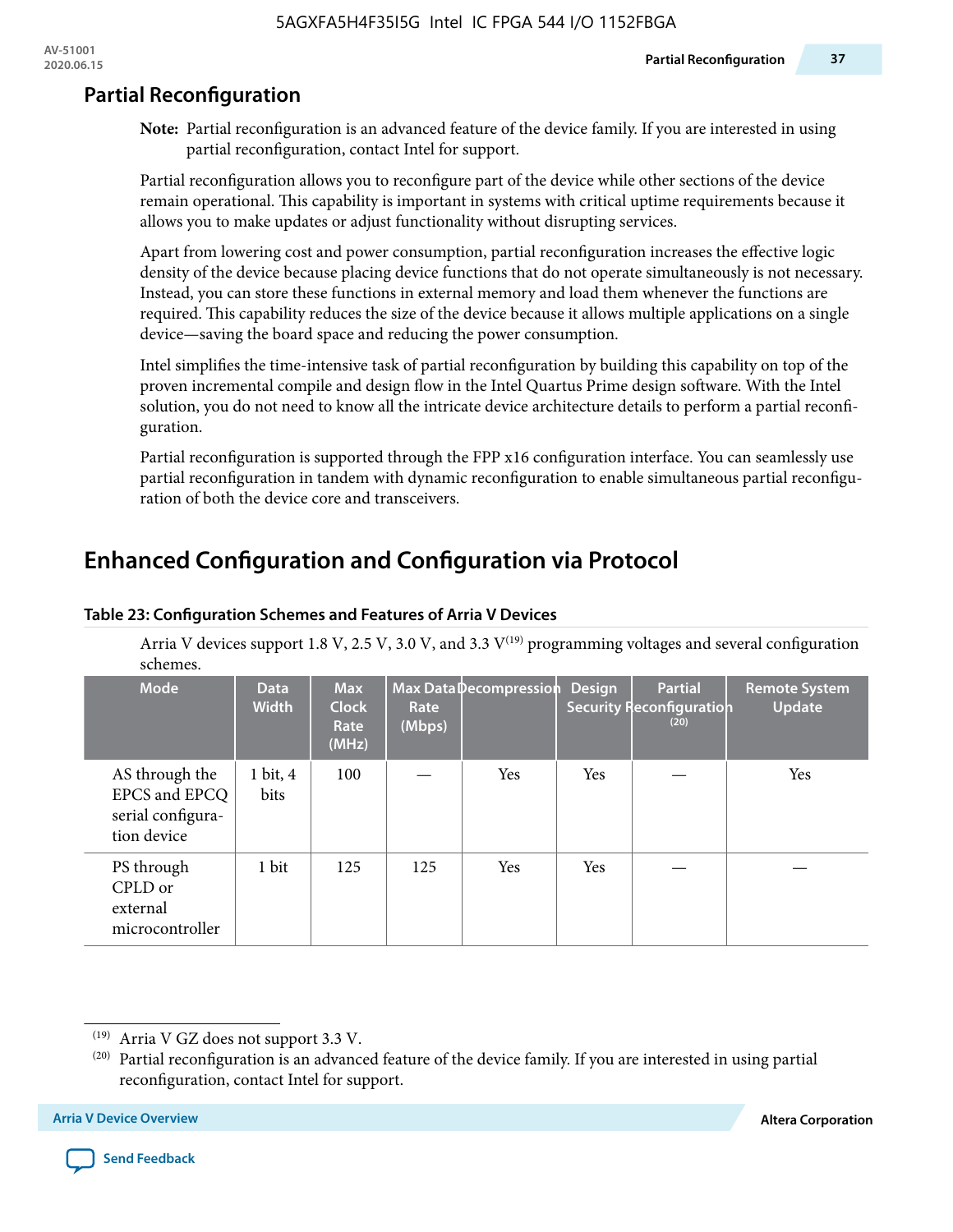#### **38 Power Management**

| <b>Mode</b>              | <b>Data</b><br><b>Width</b>    | <b>Max</b><br><b>Clock</b><br>Rate<br>(MHz) | Rate<br>(Mbps) | Max Data Decompression | <b>Design</b> | <b>Partial</b><br>Security Reconfiguration<br>(20) | <b>Remote System</b><br><b>Update</b> |
|--------------------------|--------------------------------|---------------------------------------------|----------------|------------------------|---------------|----------------------------------------------------|---------------------------------------|
|                          | 8 bits                         | 125                                         |                | Yes                    | Yes           |                                                    |                                       |
| <b>FPP</b>               | 16 bits                        | 125                                         |                | Yes                    | Yes           | Yes <sup>(21)</sup>                                | Parallel flash loader                 |
|                          | 32 bits $^{(22)}$              | 100                                         |                | Yes                    | Yes           |                                                    |                                       |
| $CvP$ (PCIe)             | x1, x2,<br>x4, and<br>x8 lanes |                                             |                | Yes                    | Yes           | Yes                                                |                                       |
| <b>JTAG</b>              | 1 bit                          | 33                                          | 33             |                        |               |                                                    |                                       |
| Configuration<br>via HPS | 16 bits                        | 125                                         |                | Yes                    | Yes           | Yes $(21)$                                         | Parallel flash loader                 |
|                          | 32 bits                        | 100                                         |                | Yes                    | Yes           |                                                    |                                       |

Instead of using an external flash or ROM, you can configure the Arria V devices through PCIe using CvP. The CvP mode offers the fastest configuration rate and flexibility with the easy-to-use PCIe hard IP block interface. The Arria V CvP implementation conforms to the PCIe 100 ms power-up-to-active time requirement.

#### **Related Information**

**[Configuration via Protocol \(CvP\) Implementation in V-Series FPGA Devices User Guide](https://documentation.altera.com/#/link/nik1412546950394/nik1412546833714/en-us)** Provides more information about CvP.

# **Power Management**

Leveraging the FPGA architectural features, process technology advancements, and transceivers that are designed for power efficiency, the Arria V devices consume less power than previous generation Arria V FPGAs:

- Total device core power consumption—less by up to 50%.
- Transceiver channel power consumption—less by up to 50%.

Additionally, Arria V devices contain several hard IP blocks, including PCIe Gen1, Gen2, and Gen3, GbE, SRIO, GPON, and CPRI protocols, that reduce logic resources and deliver substantial power savings of up to 25% less power than equivalent soft implementations.

**Altera Corporation Arria V Device Overview**



**Note:** Although Arria V GZ devices support PCIe Gen3, you can use only PCIe Gen1 and PCIe Gen2 for CvP configuration scheme.

 $(20)$  Partial reconfiguration is an advanced feature of the device family. If you are interested in using partial reconfiguration, contact Intel for support.

<sup>(21)</sup> Supported at a maximum clock rate of 62.5 MHz.

<sup>(22)</sup> Arria V GZ only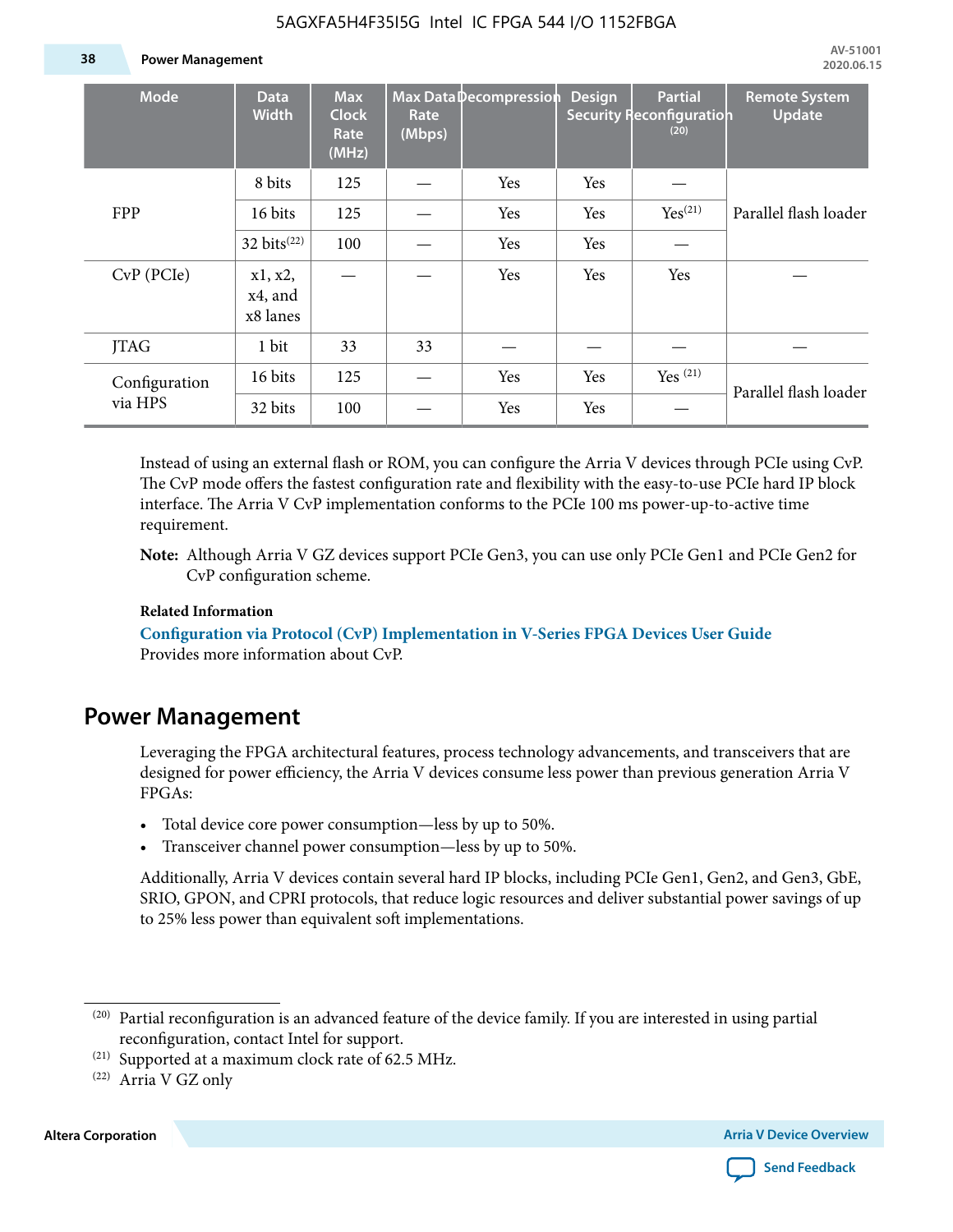# **Document Revision History**

| <b>Document</b><br><b>Version</b> | <b>Changes</b>                                                                                                                                                                                                                                                                                                                                                                                                                                                                                                                                           |
|-----------------------------------|----------------------------------------------------------------------------------------------------------------------------------------------------------------------------------------------------------------------------------------------------------------------------------------------------------------------------------------------------------------------------------------------------------------------------------------------------------------------------------------------------------------------------------------------------------|
| 2020.06.15                        | Removed the "ES" from the list of optional suffix from the following figures:<br>$\bullet$<br>Sample Ordering Code and Available Options for Arria V GX Devices<br>$\bullet$<br>Sample Ordering Code and Available Options for Arria V GT Devices<br>$\bullet$<br>Sample Ordering Code and Available Options for Arria V SX Devices<br>$\bullet$<br>Sample Ordering Code and Available Options for Arria V ST Devices<br>$\bullet$<br>Updated the RoHS information to include the "P" suffix in the sample ordering code for all<br>the Arria V devices. |
| 2019.04.16                        | Updated RoHS and optional suffix information in sample ordering code and available options<br>diagrams for all the Arria V devices.                                                                                                                                                                                                                                                                                                                                                                                                                      |

| <b>Date</b>      | <b>Version</b> | <b>Changes</b>                                                                                                                                                                                |
|------------------|----------------|-----------------------------------------------------------------------------------------------------------------------------------------------------------------------------------------------|
| December<br>2015 | 2015.12.21     | Updated RoHS and optional suffix information in sample ordering<br>code and available options diagrams for Arria V GX and GT devices.<br>Changed instances of Quartus II to Quartus Prime.    |
| January 2015     | 2015.01.23     | Updated package dimension for Arria V GZ H780 package from<br>$\bullet$<br>29 mm to 33 mm.<br>Updated dual-core ARM Cortex-A9 MPCore processor maximum<br>frequency from 800 MHz to 1.05 GHz. |

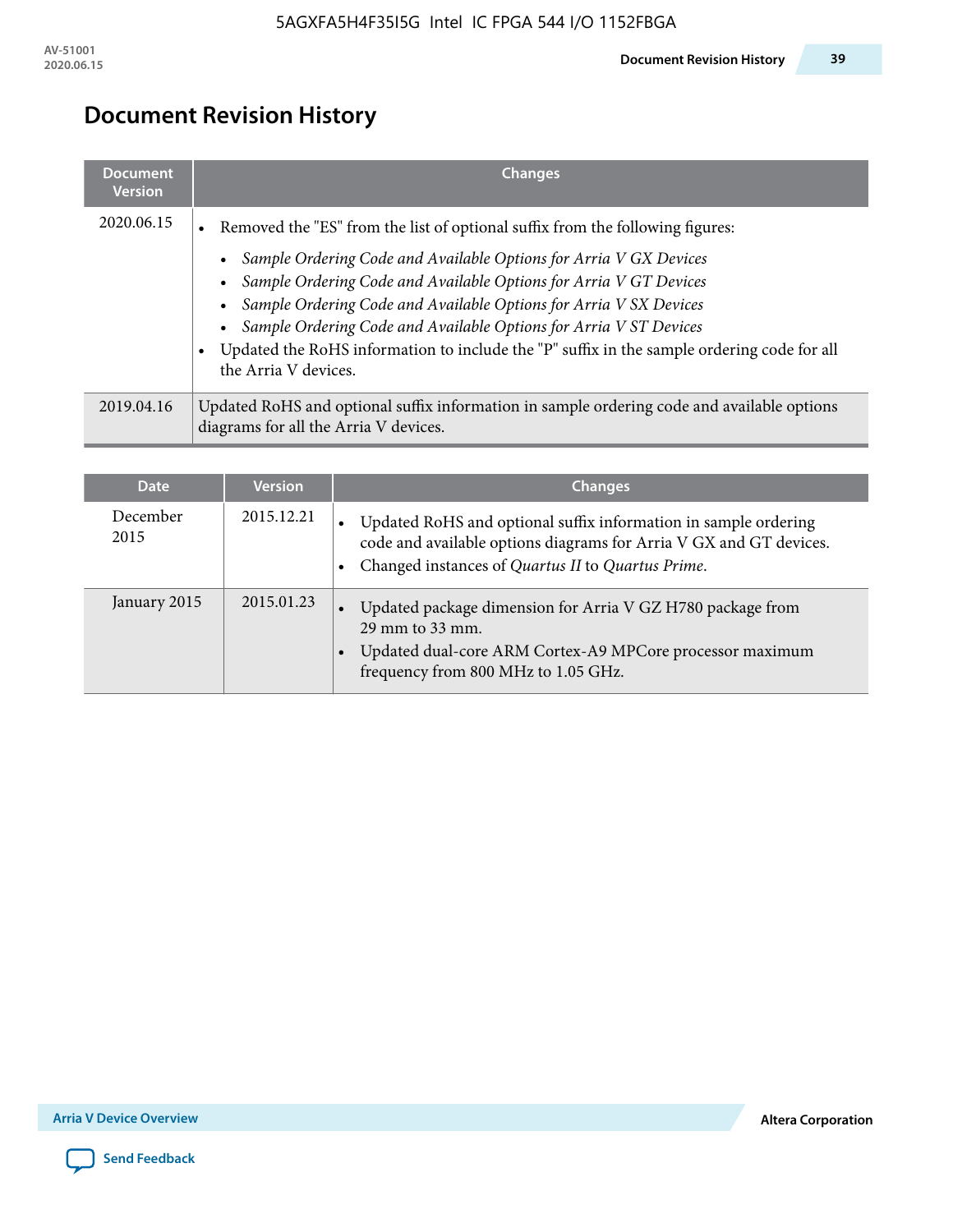**40 Document Revision History**

| <b>Date</b>      | <b>Version</b> | <b>Changes</b>                                                                                                                                                                                                                                                                                                                                                                                                                                                                                                                                                                                                                                                                                                                                                                                                                                                                                                                                                                                                                                                                                                                                                                                                                                 |
|------------------|----------------|------------------------------------------------------------------------------------------------------------------------------------------------------------------------------------------------------------------------------------------------------------------------------------------------------------------------------------------------------------------------------------------------------------------------------------------------------------------------------------------------------------------------------------------------------------------------------------------------------------------------------------------------------------------------------------------------------------------------------------------------------------------------------------------------------------------------------------------------------------------------------------------------------------------------------------------------------------------------------------------------------------------------------------------------------------------------------------------------------------------------------------------------------------------------------------------------------------------------------------------------|
| December<br>2013 | 2013.12.26     | 10-Gbps Ethernet (10GbE) PCS and Interlaken PCS are for Arria V<br>$\bullet$<br>GZ only.<br>Removed "Preliminary" texts from Ordering Code figures, Maximum<br>$\bullet$<br>Resources, Package Plan and I/O Vertical Migration tables.<br>Added link to Altera Product Selector for each device variant.<br>$\bullet$<br>Added leaded package options.<br>$\bullet$<br>Removed the note "The number of PLLs includes general-purpose<br>$\bullet$<br>fractional PLLs and transceiver fractional PLLs." for all PLLs in the<br>Maximum Resource Counts table.<br>Corrected FPGA GPIO for Arria V SX B3 and B5 as well as Arria V<br>ST D3 and D5 F896 package from 170 to 250.<br>Corrected FPGA GPIO for Arria V SX B3 and B5 as well as Arria V<br>ST D3 and D5 F1152 package from 350 to 385.<br>Corrected FPGA GPIO for Arria V SX B3 and B5 as well as Arria V<br>ST D3 and D5 F1517 package from 528 to 540.<br>Corrected LVDS Transmitter for Arria V SX B3 and B5 as well as<br>$\bullet$<br>Arria V ST D3 and D5 devices from 121 to 120.<br>Added links to Altera's External Memory Spec Estimator tool to the<br>$\bullet$<br>topics listing the external memory interface performance.<br>Added x2 for PCIe Gen3, Gen 2, and Gen 1. |
| August 2013      | 2013.08.19     | • Removed the note about the PCIe hard IP on the right side of the<br>device in the F896 package of the Arria V GX variant. These devices<br>do not have PCIe hard IP on the right side.<br>Added transceiver speed grade 6 to the available options of the Arria<br>$\bullet$<br>V SX variant.<br>• Corrected the maximum LVDS transmitter channel counts for the<br>Arria V GX A1 and A3 devices from 68 to 67.<br>Corrected the maximum FPGA GPIO count for Arria V ST D5<br>devices from 540 to 528.                                                                                                                                                                                                                                                                                                                                                                                                                                                                                                                                                                                                                                                                                                                                       |
| June 2013        | 2013.06.03     | Removed statements about contacting Altera for SFF-8431<br>$\bullet$<br>compliance requirements. Refer to the Transceiver Architecture in<br>Arria V Devices chapter for the requirements.                                                                                                                                                                                                                                                                                                                                                                                                                                                                                                                                                                                                                                                                                                                                                                                                                                                                                                                                                                                                                                                     |

**Altera Corporation Arria V Device Overview**

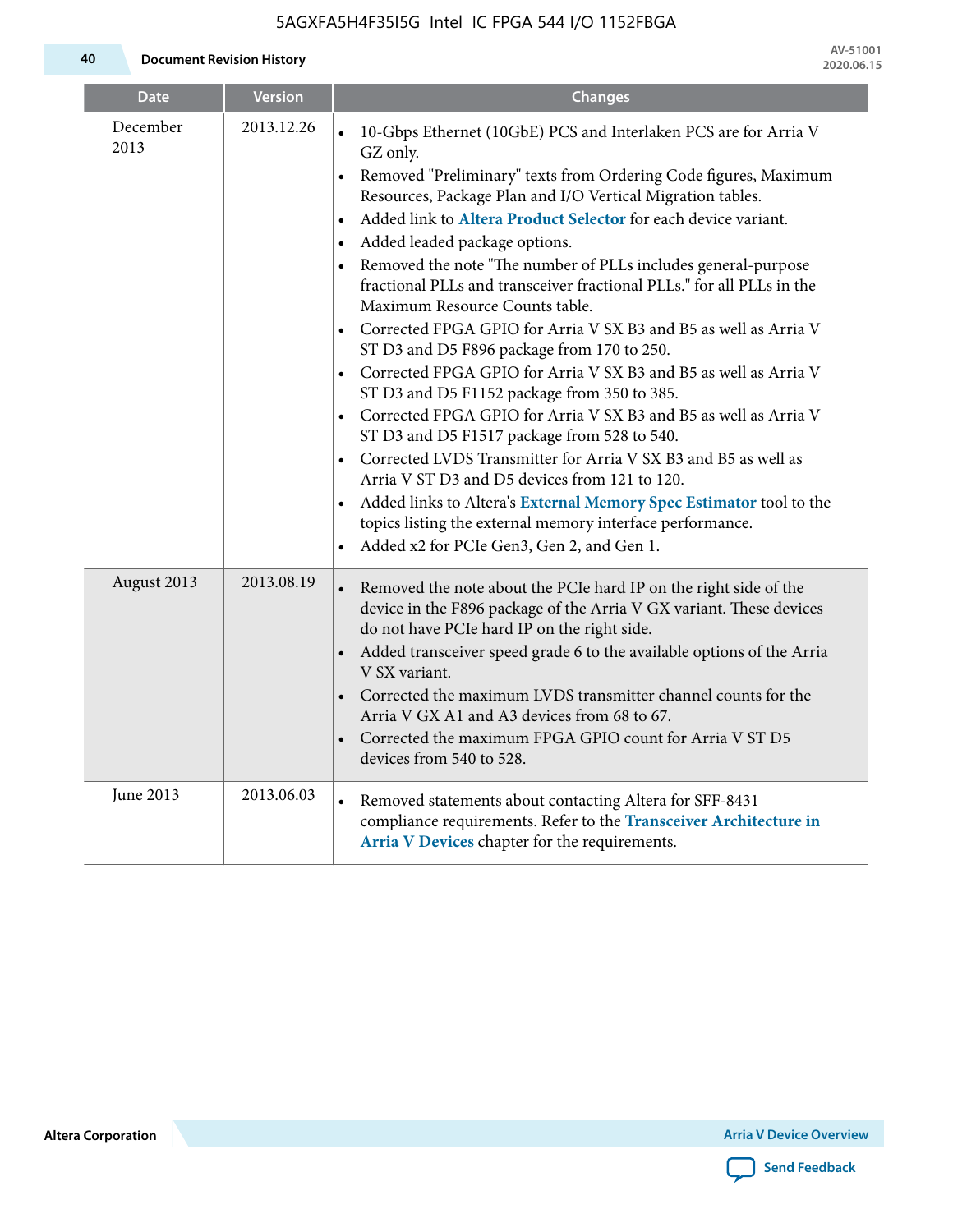| <b>Date</b>      | <b>Version</b> | <b>Changes</b>                                                                                                                                                                                                                                                                                                                                                                                                                                                                                                                                                                                                                                                                                                                                                     |
|------------------|----------------|--------------------------------------------------------------------------------------------------------------------------------------------------------------------------------------------------------------------------------------------------------------------------------------------------------------------------------------------------------------------------------------------------------------------------------------------------------------------------------------------------------------------------------------------------------------------------------------------------------------------------------------------------------------------------------------------------------------------------------------------------------------------|
| May 2013         | 2013.05.06     | Moved all links to the Related Information section of respective topics<br>for easy reference.<br>Added link to the known document issues in the Knowledge Base.<br>$\bullet$<br>Updated the available options, maximum resource counts, and per<br>package information for the Arria V SX and ST device variants.<br>Updated the variable DSP multipliers counts for the Arria V SX and<br>$\bullet$<br>ST device variants.<br>Clarified that partial reconfiguration is an advanced feature. Contact<br>Altera for support of the feature.<br>Added footnote to clarify that MLAB 64 bits depth is available only<br>for Arria V GZ devices.<br>Updated description about power-up sequence requirement for device<br>$\bullet$<br>migration to improve clarity. |
| January 2013     | 2013.01.11     | Added the L optional suffix to the Arria V GZ ordering code for the -<br>I3 speed grade.<br>Added a note about the power-up sequence requirement if you plan to<br>$\bullet$<br>migrate your design from the Arria V GX A5 and A7, and Arria V GT<br>C7 devices to other Arria V devices.                                                                                                                                                                                                                                                                                                                                                                                                                                                                          |
| November<br>2012 | 2012.11.19     | Updated the summary of features.<br>$\bullet$<br>Updated Arria V GZ information regarding 3.3 V I/O support.<br>$\bullet$<br>Removed Arria V GZ engineering sample ordering code.<br>$\bullet$<br>Updated the maximum resource counts for Arria V GX and GZ.<br>$\bullet$<br>Updated Arria V ST ordering codes for transceiver count.<br>$\bullet$<br>Updated transceiver counts for Arria V ST packages.<br>Added simplified floorplan diagrams for Arria V GZ, SX, and ST.<br>$\bullet$<br>Added FPP x32 configuration mode for Arria V GZ only.<br>Updated CvP (PCIe) remote system update support information.<br>Added HPS external memory performance information.<br>Updated template.                                                                      |
| October 2012     | 3.0            | Added Arria V GZ information.<br>$\bullet$<br>Updated Table 1, Table 2, Table 3, Table 14, Table 15, Table 16, Table<br>$\bullet$<br>17, Table 18, Table 19, Table 20, and Table 21.<br>Added the "Arria V GZ" section.<br>$\bullet$<br>Added Table 8, Table 9 and Table 22.                                                                                                                                                                                                                                                                                                                                                                                                                                                                                       |
| <b>July 2012</b> | 2.1            | Added -I3 speed grade to Figure 1 for Arria V GX devices.<br>$\bullet$<br>Updated the 6-Gbps transceiver speed from 6.553 Gbps to 6.5536<br>Gbps in Figure 3 and Figure 1.                                                                                                                                                                                                                                                                                                                                                                                                                                                                                                                                                                                         |

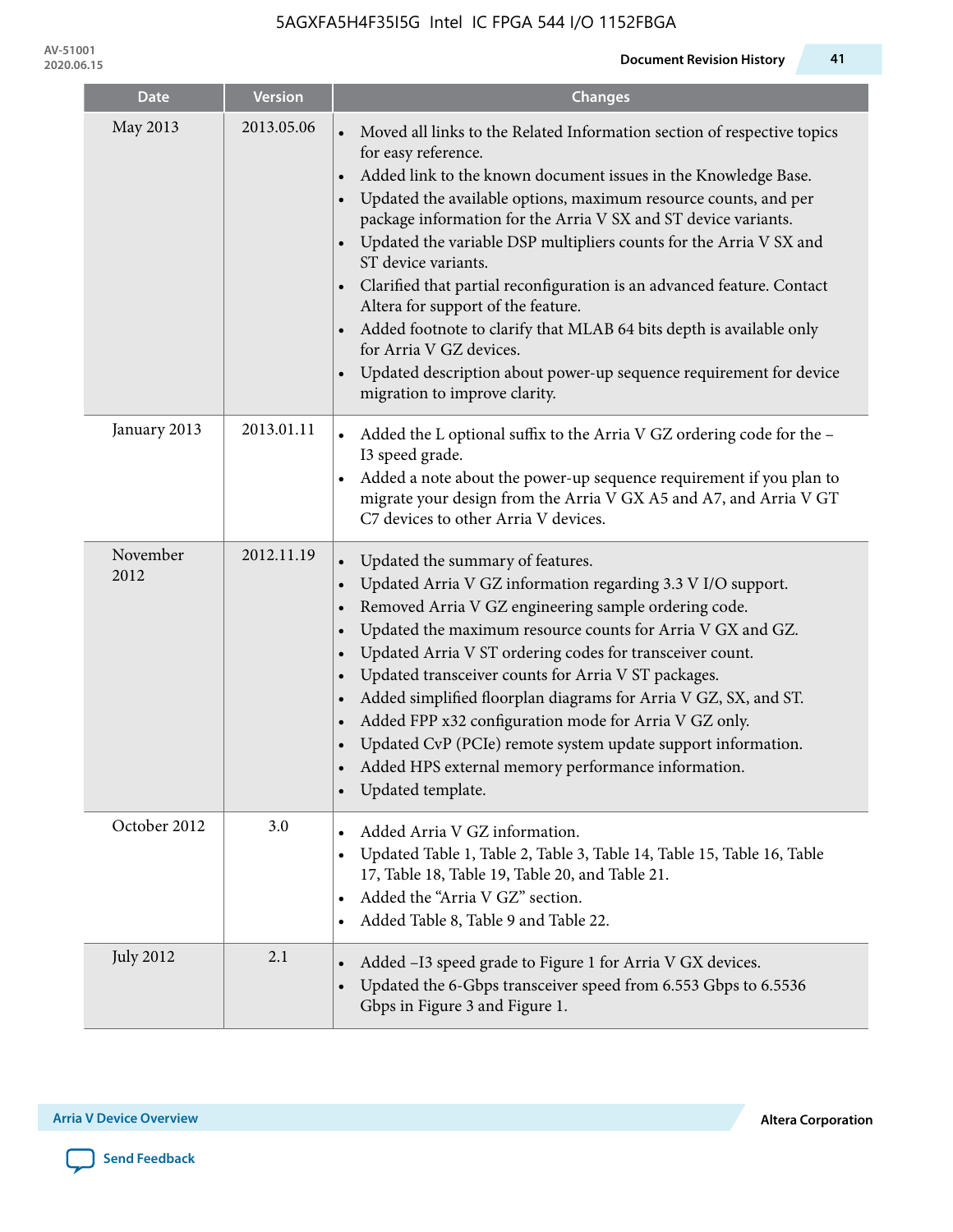**42 Document Revision History**

| <b>Date</b>      | <b>Version</b> | <b>Changes</b>                                                                                                                                                                                                                                                                                                                                                                                                                                                                                                                                                                                                                         |
|------------------|----------------|----------------------------------------------------------------------------------------------------------------------------------------------------------------------------------------------------------------------------------------------------------------------------------------------------------------------------------------------------------------------------------------------------------------------------------------------------------------------------------------------------------------------------------------------------------------------------------------------------------------------------------------|
| June 2012        | 2.0            | Restructured the document.<br>$\bullet$<br>Added the "Embedded Memory Capacity" and "Embedded Memory<br>$\bullet$<br>Configurations" sections.<br>Added Table 1, Table 3, Table 12, Table 15, and Table 16.<br>$\bullet$<br>Updated Table 2, Table 4, Table 5, Table 6, Table 7, Table 8, Table 9,<br>$\bullet$<br>Table 10, Table 11, Table 13, Table 14, and Table 19.<br>Updated Figure 1, Figure 2, Figure 3, Figure 4, and Figure 8.<br>$\bullet$<br>Updated the "FPGA Configuration and Processor Booting" and<br>$\bullet$<br>"Hardware and Software Development" sections.<br>Text edits throughout the document.<br>$\bullet$ |
| February 2012    | 1.3            | Updated Table 1-7 and Table 1-8.<br>$\bullet$<br>Updated Figure 1-9 and Figure 1-10.<br>$\bullet$<br>Minor text edits.                                                                                                                                                                                                                                                                                                                                                                                                                                                                                                                 |
| December<br>2011 | 1.2            | Minor text edits.                                                                                                                                                                                                                                                                                                                                                                                                                                                                                                                                                                                                                      |
| November<br>2011 | 1.1            | Updated Table 1-1, Table 1-2, Table 1-3, Table 1-4, Table 1-6, Table<br>$\bullet$<br>$1-7$ , Table 1-9, and Table 1-10.<br>Added "SoC FPGA with HPS" section.<br>$\bullet$<br>Updated "Clock Networks and PLL Clock Sources" and "Ordering<br>Information" sections.<br>Updated Figure $1-5$ .<br>$\bullet$<br>Added Figure 1-6.<br>$\bullet$<br>Minor text edits.                                                                                                                                                                                                                                                                     |
| August 2011      | 1.0            | Initial release.                                                                                                                                                                                                                                                                                                                                                                                                                                                                                                                                                                                                                       |

**Altera Corporation Arria V Device Overview**